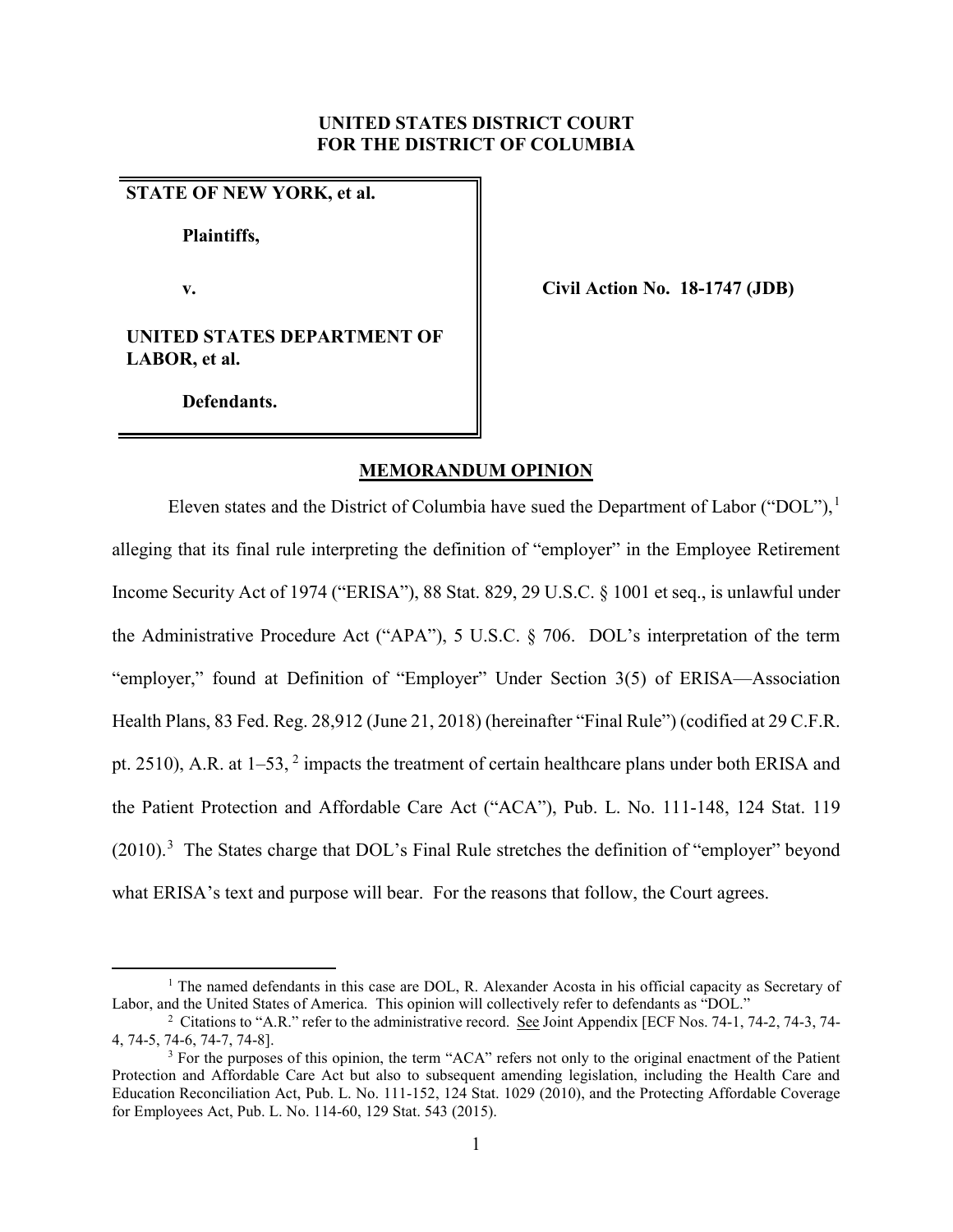ERISA governs employee benefit plans arising from employment relationships. It provides that some employer associations acting "in the interest of" employer members are sufficiently employer-like to fall within the statute's scope. Health plans offered by these associations may qualify as single ERISA plans, a designation that confers regulatory advantages under the ACA. For decades, DOL has interpreted these provisions narrowly so as to allow only so-called "bona fide associations" with close economic and representational ties to their employer members to qualify as "employers" under the statute.

In 2018, DOL abruptly reversed course, issuing the Final Rule challenged in this case. The Final Rule allows virtually any association of disparate employers connected by geographic proximity to qualify as single ERISA plans. These associations no longer have to be viable apart from offering an association health plan ("AHP") and may form solely for the purpose of creating an AHP. In addition, the Final Rule brings sole proprietors without any employees within ERISA's scope by counting them as both "employers" and "employees." Because the ACA defines terms key to its implementation—including "employer" and "employee"—according to the definition of these terms in ERISA, the Final Rule expands AHPs in a way that allows small businesses and some individuals to avoid the healthcare market requirements imposed by the ACA.

The Final Rule is clearly an end-run around the ACA. Indeed, as the President directed, and the Secretary of Labor confirmed, the Final Rule was designed to expand access to AHPs in order to avoid the most stringent requirements of the ACA. Exec. Order 13,813, 82 Fed. Reg. 48,385 (Oct. 12, 2017), A.R. 6970; Final Rule, 83 Fed. Reg. at 28,912 (citing Executive Order); see also Alexander Acosta, A Health Fix for Mom and Pop Shops, Wall St. J., June 18, 2018. But equally important for the analysis that follows, the Final Rule does violence to ERISA. The Final Rule scraps ERISA's careful statutory scheme and its focus on employee benefit plans arising from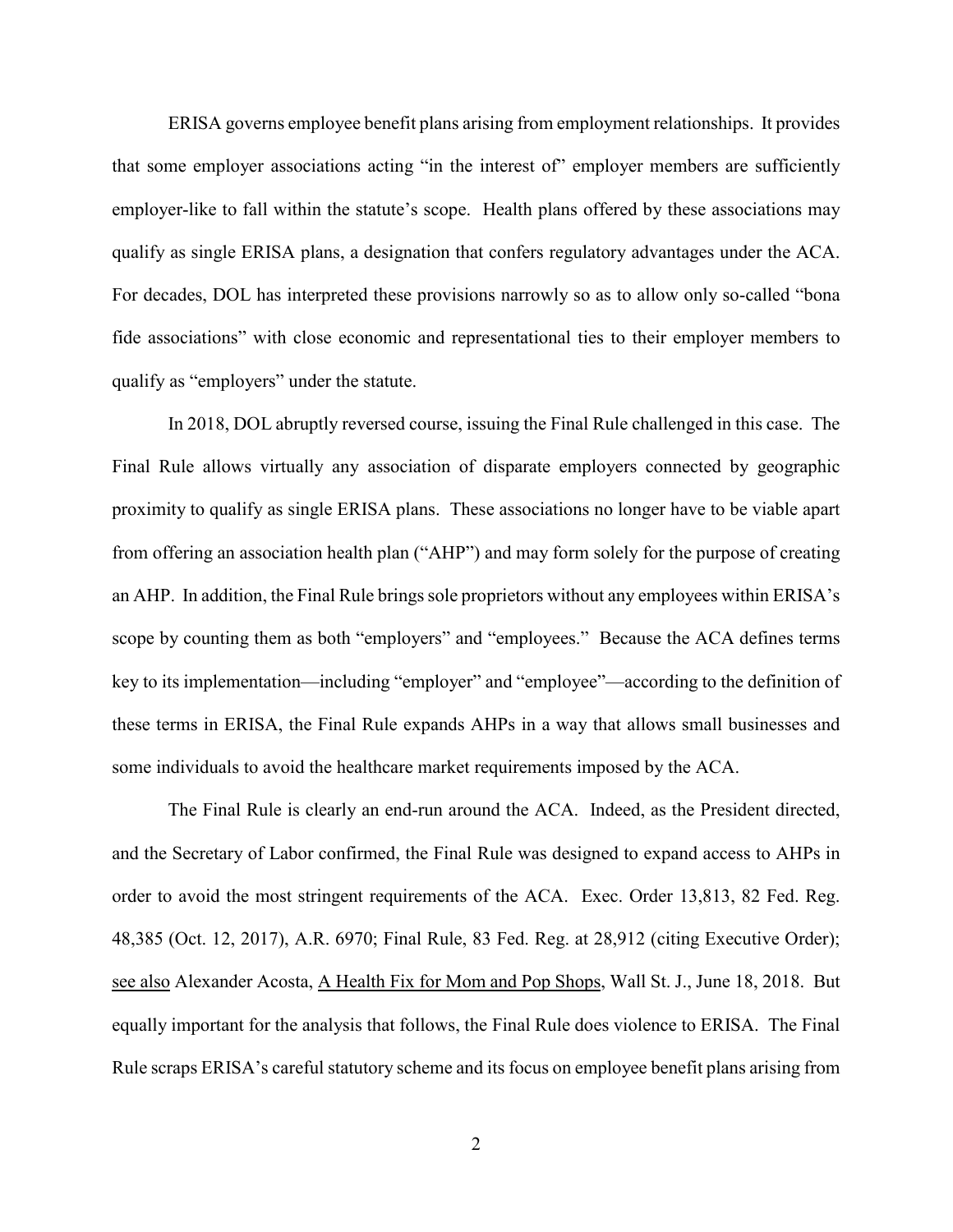employment relationships. It purports to extend ERISA to cover what are essentially commercial insurance transactions between unrelated parties. In short, the Final Rule exceeds the statutory authority delegated by Congressin ERISA. For the reasons that follow, the Final Rule's provisions defining "employer" to include associations of disparate employers and expanding membership in these associations to include working owners without employees are unlawful and must be set aside.

#### **BACKGROUND**

Statutory schemes created by ERISA and the ACA shape the content and context of the Final Rule. First, therefore, it will help to describe relevant parts of ERISA and the ACA, explain the structure and function of the Final Rule, and set the stage for the provisions challenged in this case.

## **I. ERISA AND THE ACA**

ERISA is the key statute at issue in this case. It regulates employee benefit plans, including welfare plans and pension plans, arising out of employment relationships. Congress enacted ERISA in 1974 "following almost a decade of study[]" of employment benefits and pension systems and after making "detailed findings which recited, in part, 'that the continued well-being and security of millions of employees and their dependents are directly affected by [employee benefit] plans.'" Nachman Corp. v. Pension Benefit Guarantee Corp., 446 U.S. 359, 361–62 (1980) (quoting 29 U.S.C. §1001(a)). ERISA states that its purpose is to address the "growth in size, scope, and numbers of employee benefit plans" across the country and to protect "the interests of participants in employee benefit plans and their beneficiaries." 29 U.S.C.  $\S$  1001(a)–(b).

The ACA is a statutory scheme that regulates health insurance markets more broadly. The ACA, among other things, establishes standards that apply differently to individual, small-group, and large-group health insurance markets. Congress targeted the individual and small-group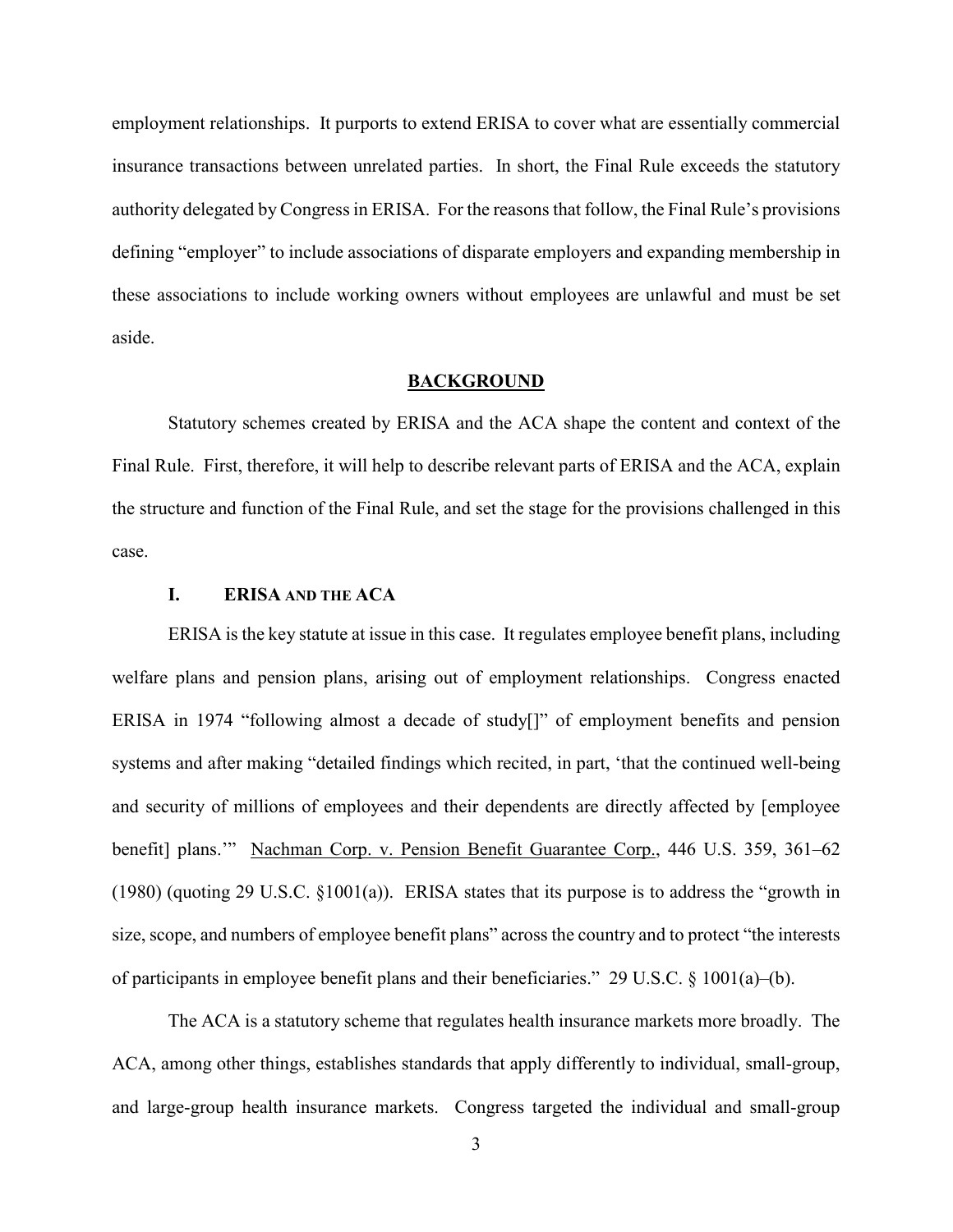healthcare markets for special heightened protections. Individual and small-group healthcare plans are required by the ACA to provide ten essential health benefits to insured individuals. 42 U.S.C. §§ 300gg-6, 18022(a). Large-group market participants face a choice: They may decline to provide these essential health benefits and instead pay a tax—the so-called "employer shared responsibility payment." I.R.C. § 4980H, 26 U.S.C. § 4980H. Congress differentiated small employers from large employers—for the purpose of placing them in small- or large-group markets—by the number of employees these employers employed. See 42 U.S.C. § 300gg- $91(e)(2)$ .

The ACA absorbs key ERISA definitions into the ACA statutory scheme. Under ERISA, an employer is "any person acting directly as an employer, or indirectly in the interest of an employer, in relation to an employee benefit plan; and includes a group or association of employers acting for an employer in such capacity." ERISA § 3(5), 29 U.S.C. § 1002(5). An employee under ERISA is simply "any individual employed by an employer." ERISA § 3(6), 29 U.S.C. § 1002(6). The statutory definitions of "employer" and "employee" in ERISA have remained unchanged since ERISA's enactment in 1974.

Congress codified many of the ACA's key provisions in the Public Health Service Act ("PHS Act"), 42 U.S.C. § 201 et seq. At the time that Congress passed the ACA, the PHS Act already defined the term "employer" as having "the meaning given such term under [ERISA § 3(5)], except that such term shall include only employers of two or more employees," and defined "employee" as having the meaning given to the same term under ERISA  $\S$  3(6) without exception. [4](#page-3-0)2 U.S.C.  $\S$ § 300gg-91(d)(5)–(6).<sup>4</sup> Congress preserved these definitions of "employer" and

<span id="page-3-0"></span> <sup>4</sup> Congress initially crafted these definitions of employer and employee in the PHS Act through the enactment of the Health Insurance Portability and Accountability Act ("HIPAA"), Pub. L. No. 104-191, 110 Stat. 1936, 1974 (1996).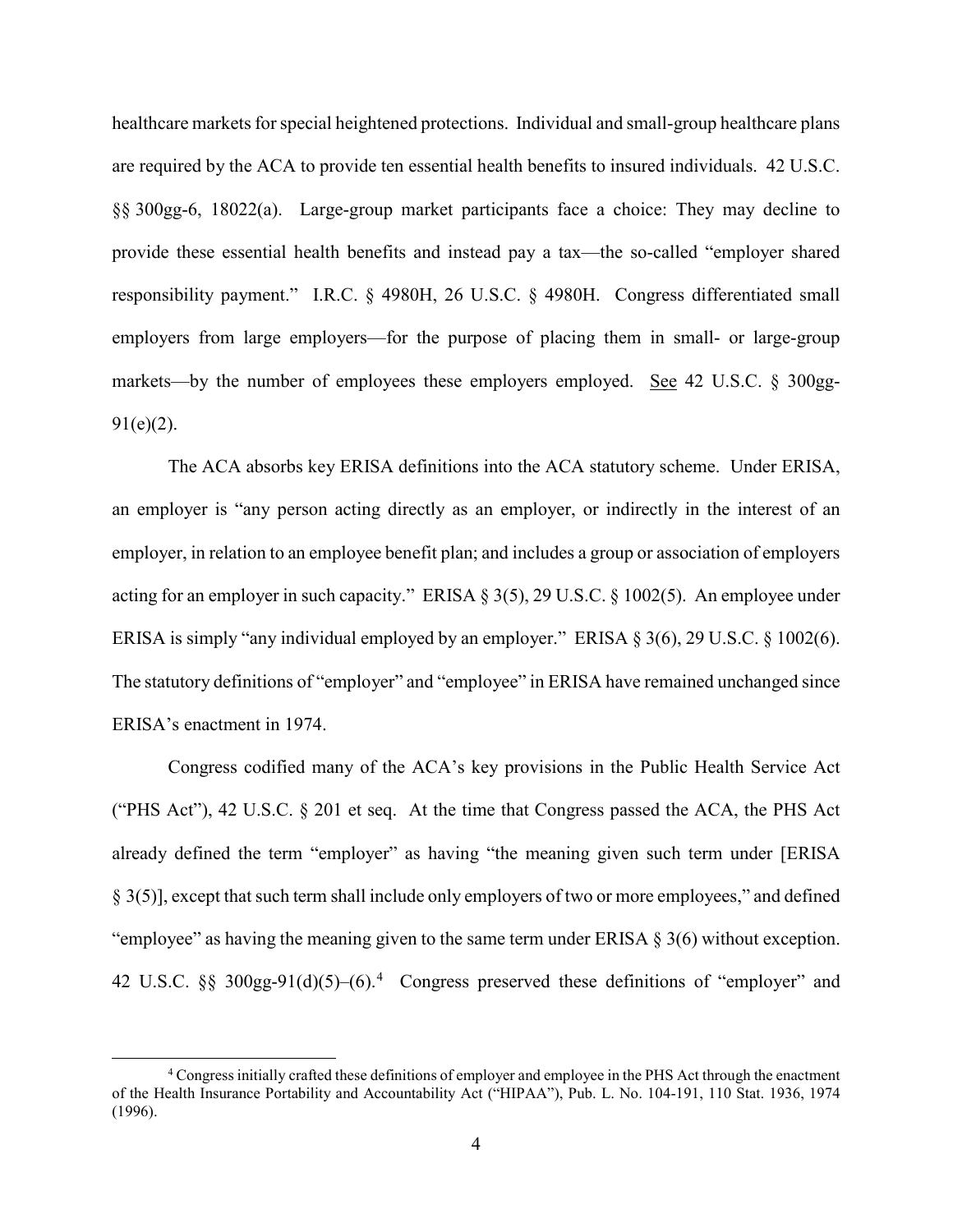"employee" when it passed the ACA, and thus ERISA's definitions of those terms were incorporated into the ACA's statutory scheme.

#### **II. ASSOCIATION HEALTH PLANS AND THE FINAL RULE**

AHPs are group health plans offered through an association of employers, such as an industry group. DOL has always permitted some AHPs meeting stringent criteria to qualify as a single ERISA employee benefit plan, as if the plan was sponsored by a single employer for its employees.

Under DOL's longstanding sub-regulatory guidance, only so-called "bona fide associations" could sponsor an AHP under ERISA. Bona fide associations had to display certain employer-like characteristics, because "the Department's regulation of employee benefit plans [was] focused on employment-based arrangements, as contemplated by ERISA, rather than merely commercial insurance-type arrangements that lack the requisite connection to the employment relationship." Final Rule, 83 Fed. Reg. at 28,914. The "overall structure" of ERISA "contemplates employment-based benefit arrangements," and since these AHPs qualify as ERISA plans, they had to fit within an employment context, notwithstanding the fact that they were sponsored by employer associations rather than directly by single employers. Id. at 28,913.

Of most relevance to the issues raised in this case, DOL's sub-regulatory guidance analyzed bona fide associations based on three criteria: "(1) Whether the group or association [was] a bona fide organization with business/organizational purposes and functions unrelated to the provision of benefits; (2) whether the employers share[d] some commonality and genuine organizational relationship unrelated to the provision of benefits; and (3) whether the employers that participate[d] in a benefit program, either directly or indirectly, exercise[d] control over the program, both in form and substance." Id. at 28,914. This opinion will refer to these three criteria as requirements for purpose, commonality of interest, and control, respectively.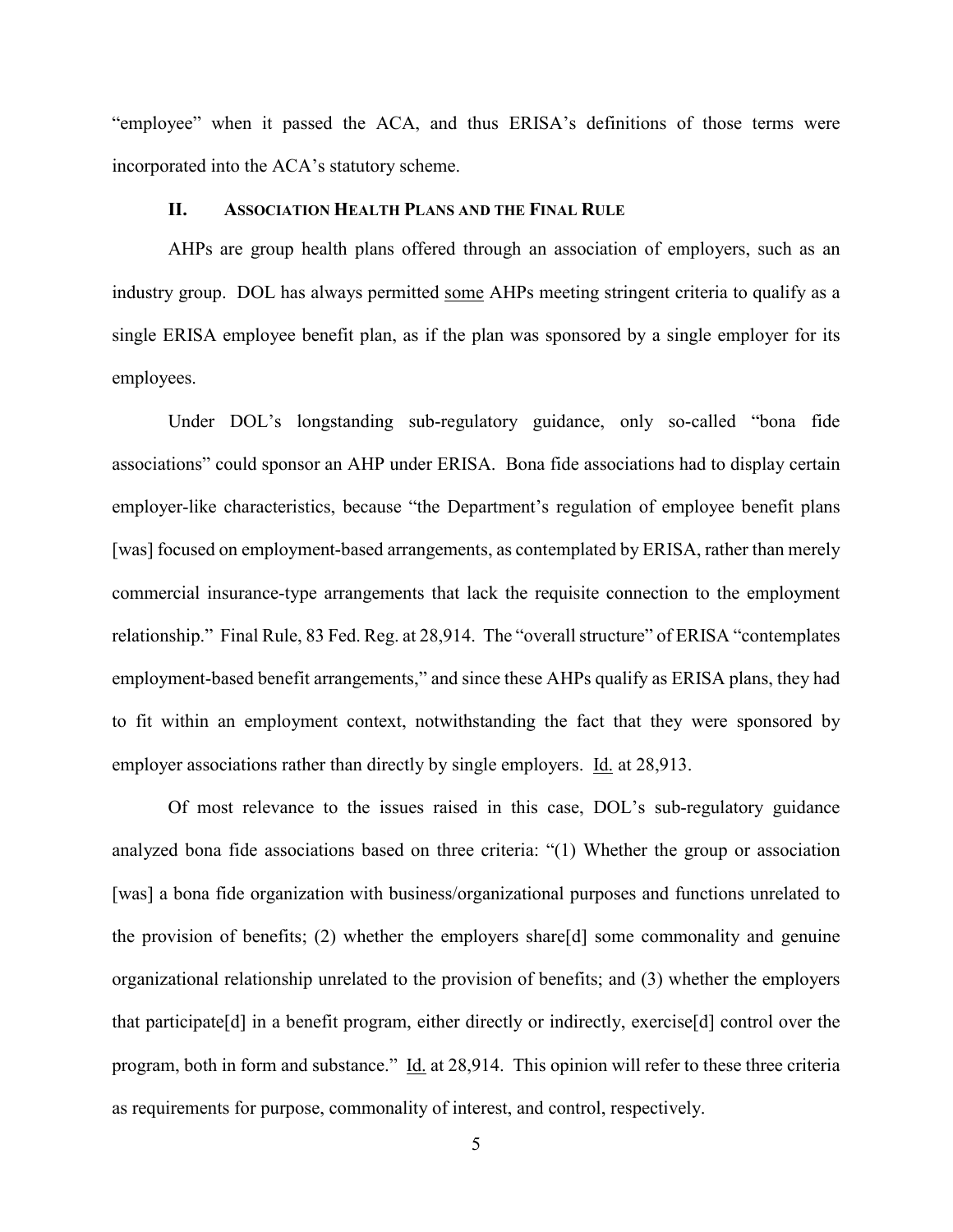Passage of the ACA raised the regulatory stakes. The majority of AHPs—which were not sponsored by associations qualifying under DOL's bona fide association test—were "treated as the mechanism by which each individual employer obtains benefits and administrative services for its own separate plan." Id. (citing CMS Ins. Standards Bulletin, "Application of Individual and Group Market Requirements under Title XXVII of the Public Health Service Act when Insurance Coverage Is Sold to, or through, Associations," Sept. 1, 2011, at 1–3, A.R. at 2211–13). In other words, the fact that the insurance came from an AHP did not matter for purposes of determining which ACA market standard applied. A small employer purchasing coverage through an AHP had to meet the ACA's requirements for small employers, individuals purchasing coverage through an AHP had to meet the ACA's individual market requirements, and so on. Id. Most AHPs providing coverage to individuals and small groups, then, had to satisfy the ACA's essential health benefits requirement. However, in the "rare instances" in which AHPs were sponsored by associations meeting DOL's bona fide association criteria, the "association coverage [would be] considered a single group health plan," and the number of total employees of all employer members would be counted to determine whether small or large group rules applied. CMS Ins. Standards Bulletin at 3, A.R. at 2213. If a bona fide association served as "employer" of "an average of at least 51 employees" over the past year, then the bona fide association would qualify as a "large employer," and its AHP would be subject to "large group market" rules. 42 U.S.C. § 300gg-91(e)(2)–(3).<sup>[5](#page-5-0)</sup> Hence, AHPs sponsored by these bona fide associations avoid the more comprehensive requirements for healthcare coverage in the individual and small group markets.

<span id="page-5-0"></span><sup>&</sup>lt;sup>5</sup> States have the option to expand the definition of small employers to cover employers of up to 100 employees, and at least four states have done so. Protecting Affordable Coverage for Employees Act § 2(b), 129 Stat. 543, 543 (amending PHS Act § 2791(e)(7) and 42 U.S.C. § 18024(b)(3)); Ctrs. for Medicare & Medicaid Servs., Market Rating Reforms: State Specific Variations, https://www.cms.gov/cciio/programs-and-initiatives/healthinsurance-market-reforms/state-rating.html (last updated June 2, 2017). For these states, the same rules apply to large employers, except that these employers must have 101 employees to qualify.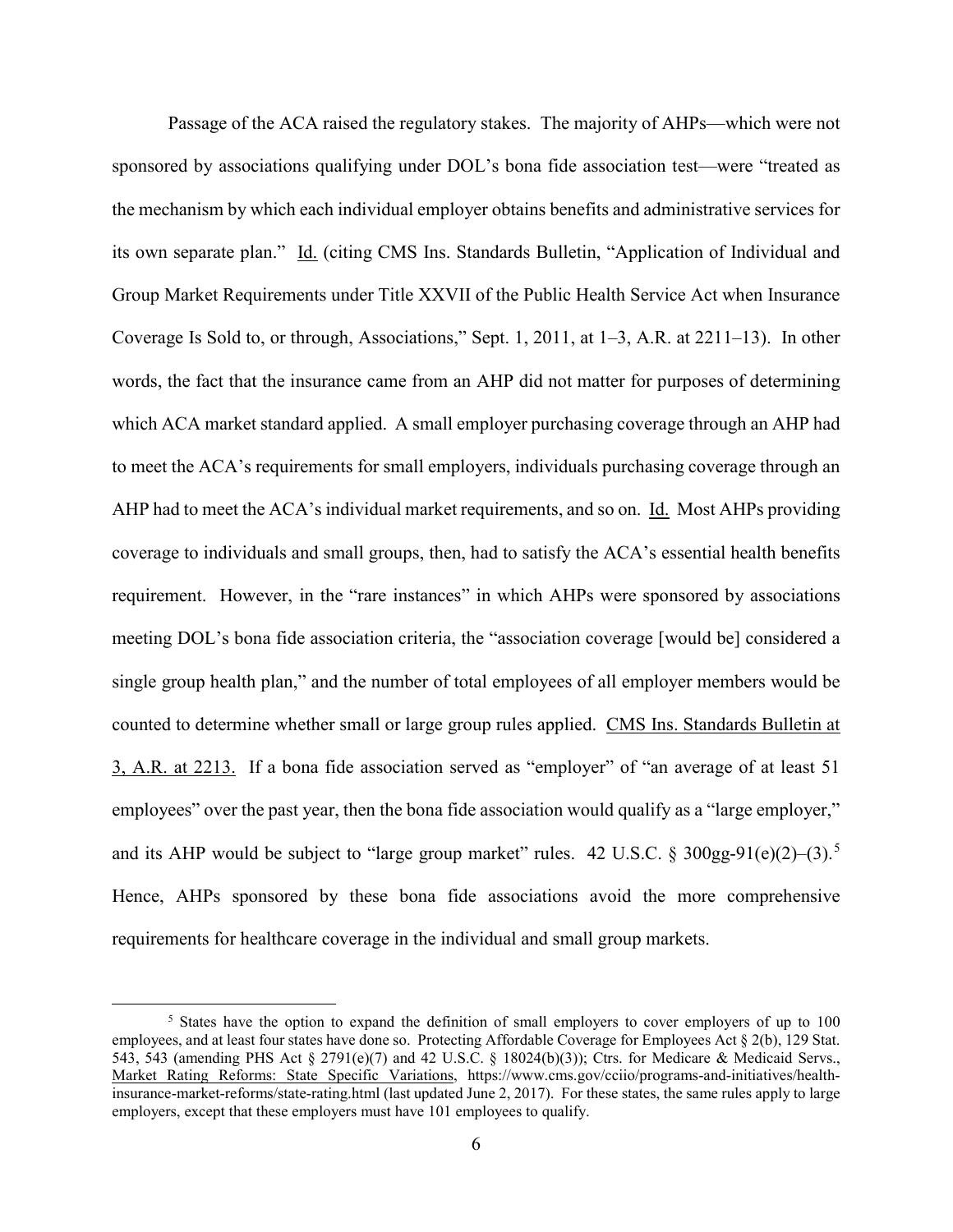The Final Rule loosens the requirements for associations to qualify as ERISA-covered "bona fide associations," thereby allowing the AHPs they sponsor to qualify as single ERISA plans and avoid the ACA's individual and small-group market requirements. President Trump prompted DOL to undertake this change. In October 2017, President Trump issued an Executive Order titled "Promoting Healthcare Choice and Competition Across the United States," which directed DOL to "[e]xpand[] access to AHPs" by "allow[ing] more small businesses to avoid many of the [ACA's] costly requirements." Exec. Order 13,813, 82 Fed. Reg. at 48,385; see also Final Rule, 83 Fed. Reg. at 28,912 (citing Executive Order). More specifically, the Executive Order suggested that DOL "expand[] the conditions that satisfy the commonality-of-interest requirements" in DOL's then-existing guidance and "consider ways to promote AHP formation on the basis of common geography or industry." Exec. Order 13,813, 82 Fed. Reg. at 48,386.

DOL did as instructed. In June 2018, DOL promulgated the Final Rule, which significantly relaxed two of the three key criteria for qualifying as a bona fide association: the commonality of interest and purpose requirements. See Final Rule, 83 Fed. Reg. at 28,912. Associations can satisfy the new "commonality of interest" test if their members are either in the same trade or business or in the same geographic area (the same state or same metropolitan area, even if that area includes multiple states). 29 C.F.R. § 2510.3-5(c). Before the Final Rule, "geography, alone, was not sufficient to establish commonality." Final Rule, 83 Fed. Reg. at 28,928 n.40. The Final Rule also allows an association to qualify as a "bona fide association" even if its primary purpose is "to offer and provide health coverage to its employer members and their employees" so long as it has "at least one substantial business purpose" unrelated to the provision of health care. 29 C.F.R. § 2510.3-5(b)(1). This represents a "departure from" DOL's prior guidance, which required that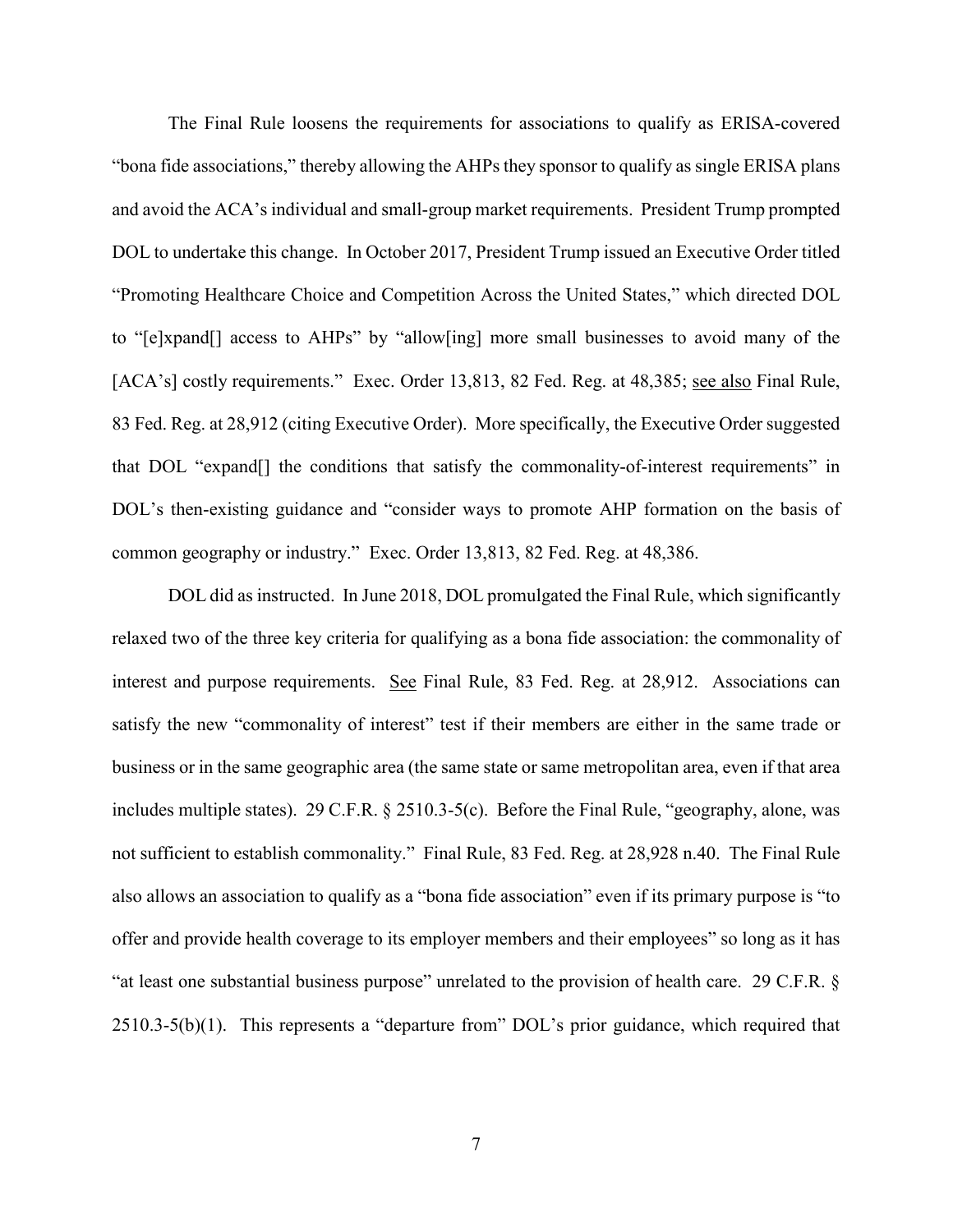associations be viable organizations even without providing an AHP. Final Rule, 83 Fed. Reg. at 28,917.

The Final Rule also adds an entirely new provision allowing working owners (i.e., sole proprietors) without any common-law employees to "qualify as both an employer and employee" for two key ERISA purposes. 29 C.F.R. § 2510.3-5(d). First, working owners may join bona fide associations of employers, including for purposes of "the requirement . . . that each employer member of the group or association participating in the group health plan must be a person acting directly as an employer of one or more employees who are participants covered under the plan." Id. Second, working owners qualify as both employer and employee for purposes of satisfying the requirement that AHPs—as ERISA health benefit plans—may only offer health coverage "to employer members through the association" for qualifying employees and beneficiaries. Id. The effect of this provision is that working owners with no employees may join these newly expanded bona fide associations and receive health benefits through the association's AHP, a single ERISA employee benefit plan. Under DOL's prior guidance, "working owners without common law employees were not permitted to participate" in an AHP. Final Rule, 83 Fed. Reg. at 28,928 n.40.

Although the Final Rule primarily interprets ERISA, the preamble to the Final Rule describes at least one other important implication of this new interpretation under the ACA. The preamble notes that the definition of the Final Rule "will apply solely for purposes of Title I of ERISA and for determining whether health insurance coverage of the AHP is regulated by the . . . PHS Act . . . provisions that apply to the individual, small group, or large group market, and not, for example, the purposes of taxation under the Internal Revenue Code." Id. at 28,915. In other words, DOL indicates that the Final Rule permits AHPs to qualify as large employers under the ACA yet avoid the choice that other large employers must make between providing essential health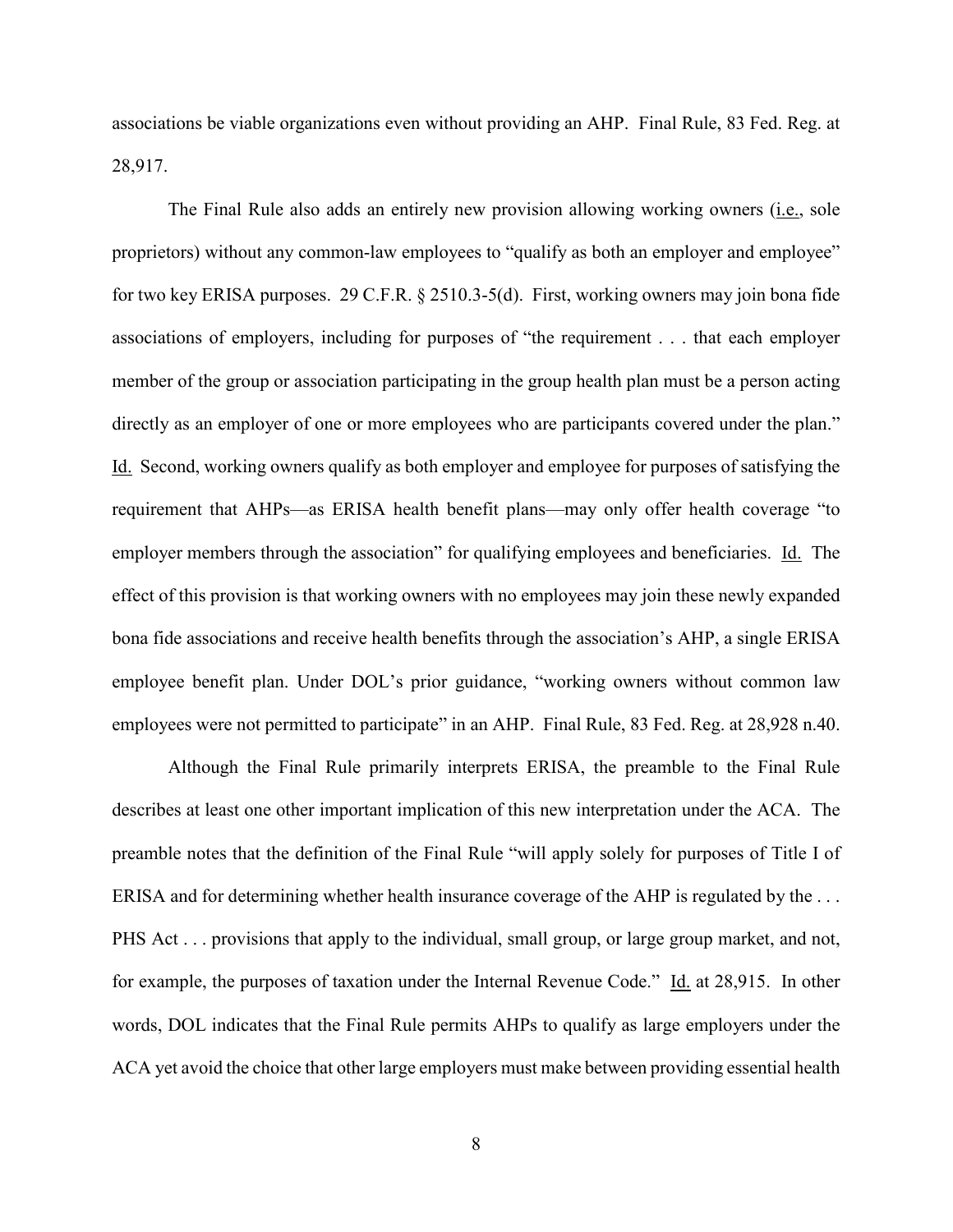benefits or paying a shared responsibility payment. Under the Final Rule, AHPs avoid both ACA requirements for essential health benefits as described in the PHS Act and the employer shared responsibility payment under portions of the ACA codified in the Internal Revenue Code.[6](#page-8-0)

The Final Rule applied to fully-insured AHPs in September 2018 and to not-fully-insured existing AHPs in January 2019; it will apply to newly created AHPs beginning in April 2019. 29 C.F.R. § 2510.3-5(f).

#### **III. PROCEDURAL HISTORY**

Eleven States and the District of Columbia sued DOL over the Final Rule, raising claims under section 706 of the APA. Compl. [ECF No. 1]. The States allege that the Final Rule's bona fide association test and working owner provision are "not in accordance with law" under ERISA and the ACA, that the Final Rule does not "carry out" Congress's intent in enacting ERISA, and that the Final Rule is arbitrary and capricious. Id. ¶¶ 108–45. The States moved for summary judgment. Pls.' Mem. of Law in Supp. of Mot. for Summ. J. ("Pls.' Mot.") [ECF No. 31-17]. DOL moved to dismiss the complaint on jurisdictional grounds for lack of standing and crossmoved in the alternative for summary judgment. Mem. of P. & A. in Supp. of Defs.' Mot. to Dismiss, or, in the Alt., for Summ. J. ("Defs.' Mot.") [ECF No. 47-1]. The parties have fully briefed their positions on the motion to dismiss and on the motions for summary judgment, and the Court heard argument on the motions on January 24, 2019. The issues presented are now ripe for the Court's consideration.

<span id="page-8-0"></span> <sup>6</sup> In a provision of the ACA codified in the Internal Revenue Code's section on employer shared responsibility payments, Congress provided that "[a]ny term used in this section which is also used in the Patient Protection and Affordable Care Act shall have the same meaning as when used in such Act." 26 U.S.C.  $\S$  4980H(c)(6). This section of the Internal Revenue Code includes repeated references to "employers," including key provisions that require certain large employers to pay a tax. To the extent that the Final Rule purports to require that the agency's interpretation of "employer" apply only to ERISA and portions of the ACA integrated in the PHS Act—but not to portions of the ACA integrated in the Internal Revenue Code—this outcome appears to be foreclosed by statutory language to the contrary. Compare id. with 42 U.S.C. § 300gg-91(d)(6).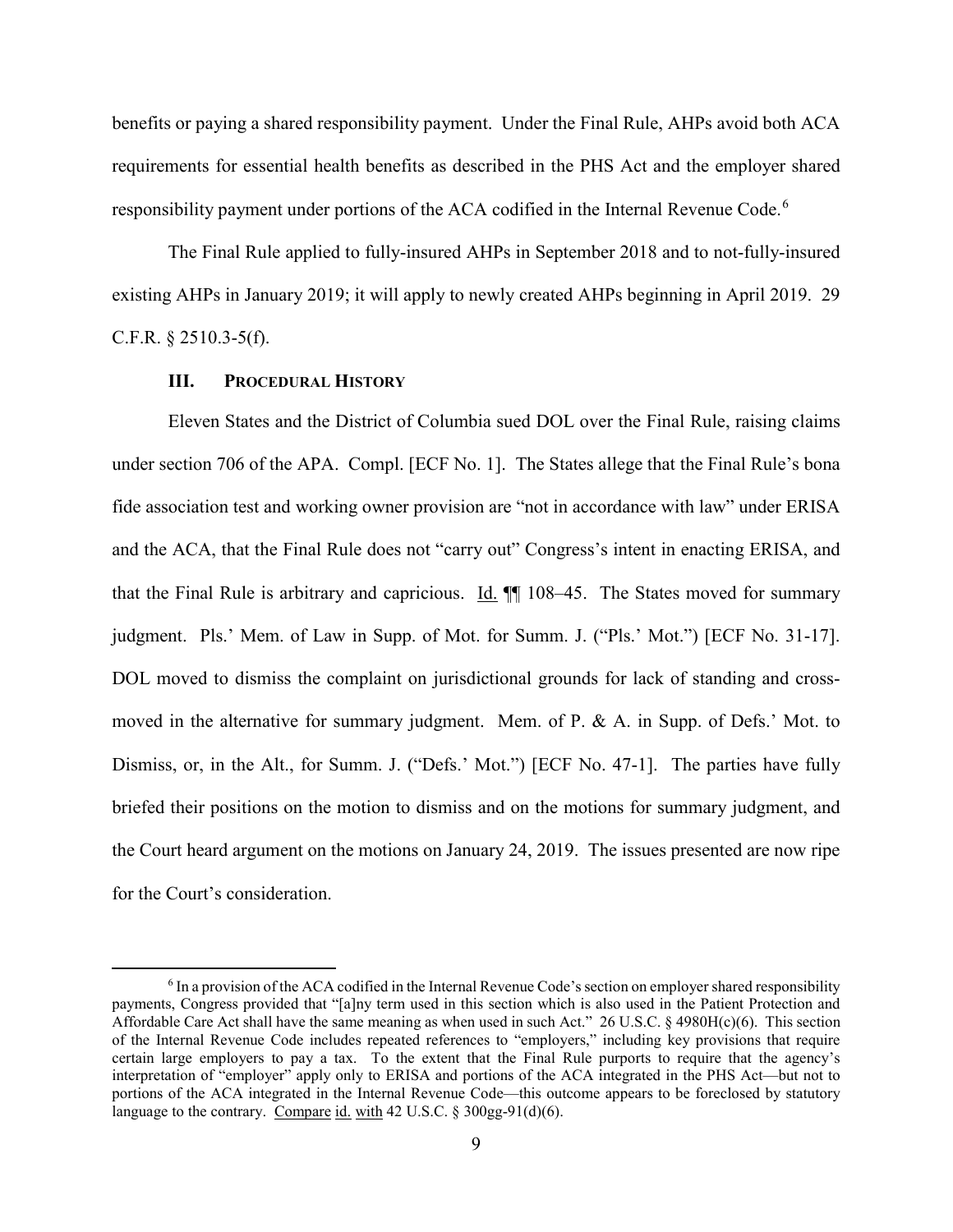#### **LEGAL STANDARD**

A court must "hold unlawful and set aside agency action . . . found to be . . . arbitrary, capricious, an abuse of discretion, or otherwise not in accordance with law" or "in excess of statutory jurisdiction, authority, or limitations, or short of statutory right." 5 U.S.C. § 706(2)(A), (C). "[W]hen a party seeks review of agency action under the APA, the district judge sits as an appellate tribunal." Am. Bioscience, Inc. v. Thompson, 269 F.3d 1077, 1083 (D.C. Cir. 2001). "The 'entire case' on review is a question of law," id., and summary judgment is the proper mechanism for review, Ctr. For Food Safety v. Salazar, 898 F. Supp. 2d 130, 138 (D.D.C. 2012).

#### **ANALYSIS**

The Court first considers the issue of standing raised in DOL's motion to dismiss. Finding that the States have standing to challenge the Final Rule, this opinion then considers the merits of the States' challenges to the Final Rule.

#### **I. STANDING**

As a threshold matter, DOL urges dismissal of all claims on jurisdictional grounds. DOL argues that the States do not have standing to sue because they have not suffered a legally cognizable injury. DOL explains that "[t]he Final Rule applies to AHPs and not to states; it does not command any state to take, or refrain from taking, any action." Defs.' Mot. at 14. The States respond that they have several different forms of injury, each of which confers standing. Pls.' Mem. of P. & A. in Opp'n to Defs.' Mot. ("Pl.'s Opp'n") [ECF No. 54-1] at 2–15.

"Standing is a structural, constitutional restraint on the subject matter jurisdiction of the federal judiciary." Air Alliance Houston v. EPA, 906 F.3d 1049, 1057 (D.C. Cir. 2018). "To establish Article III standing, an injury must be 'concrete, particularized, and actual or imminent; fairly traceable to the challenged action; and redressable by a favorable ruling." Clapper v. Amnesty Int'l U.S.A., 568 U.S. 398, 409 (2013) (quoting Monsanto Co. v. Geertson Seed Farms,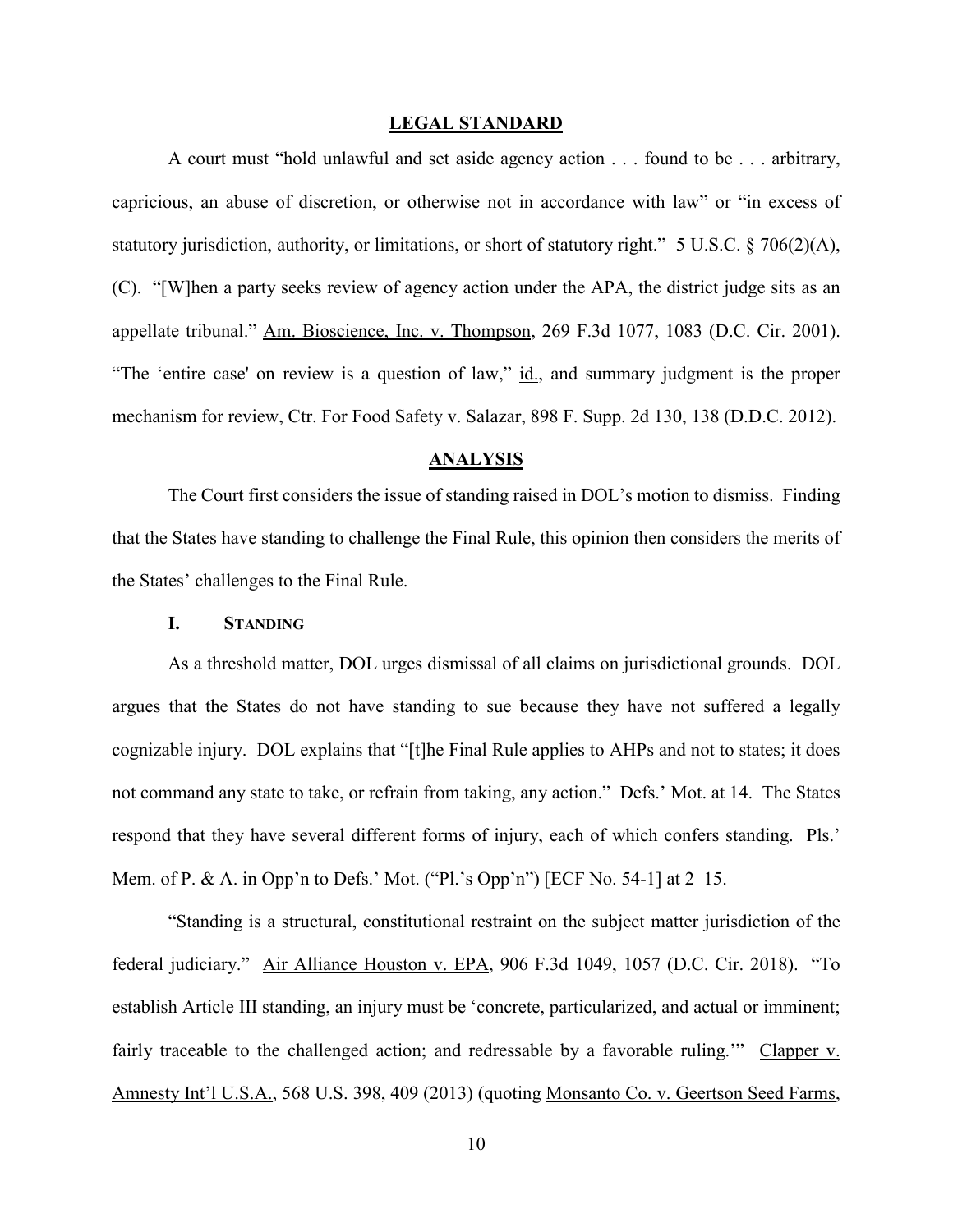561 U.S. 139, 149 (2010)). A court "presume[s] that federal courts lack jurisdiction 'unless 'the contrary appears affirmatively from the record." Renne v. Geary, 501 U.S. 312, 316 (1991) (quoting Bender v. Williamsport Area School Dist., 475 U.S. 534, 546 (1986)). "[T]he presence of one party with standing is sufficient to satisfy Article III's case-or-controversy requirement." Rumsfeld v. Forum for Acad. & Inst. Rights, Inc., 547 U.S. 47, 52 n.2 (2006).

"Since they are not mere pleading requirements but rather an indispensable part of the plaintiff's case, each element must be supported in the same way as any other matter on which the plaintiff bears the burden of proof, i.e., with the manner and degree of evidence required at the successive stages of the litigation." Lujan v. Defs. of Wildlife, 504 U.S. 555, 561 (1992). At the summary judgment stage, a plaintiff must set forth by affidavit or other evidence specific facts necessary to support standing. Swanson Grp. Mfg., LLC v. Jewell, 790 F.3d 235, 240 (D.C. Cir. 2015).

First, although the parties agree that the Final Rule does not directly preempt state law, the States allege harm to their sovereign interests in making and enforcing a legal code. They express concern that the Final Rule sets the stage for possible future preemption—more specifically, that DOL might "enact future regulations to preempt State insurance laws as to AHPs . . . if States go 'too far' in regulating them." Compl. ¶ 101 (citing Final Rule, 83 Fed. Reg. at 28,937). The Court agrees that States have sovereign interests in "the exercise of sovereign power over individuals and entities within the relevant jurisdiction," which can be articulated as "the power to create and enforce a legal code." Alfred L. Snapp & Son, Inc. v. Puerto Rico ("Snapp"), 458 U.S. 592, 601 (1982). The D.C. Circuit accordingly has recognized federal preemption of state law as a concrete injury that can give rise to standing. See Alaska v. U.S. Dep't of Transp., 868 F.2d 441, 444 (D.C. Cir. 1989) (recognizing state standing to sue the Department of Transportation where its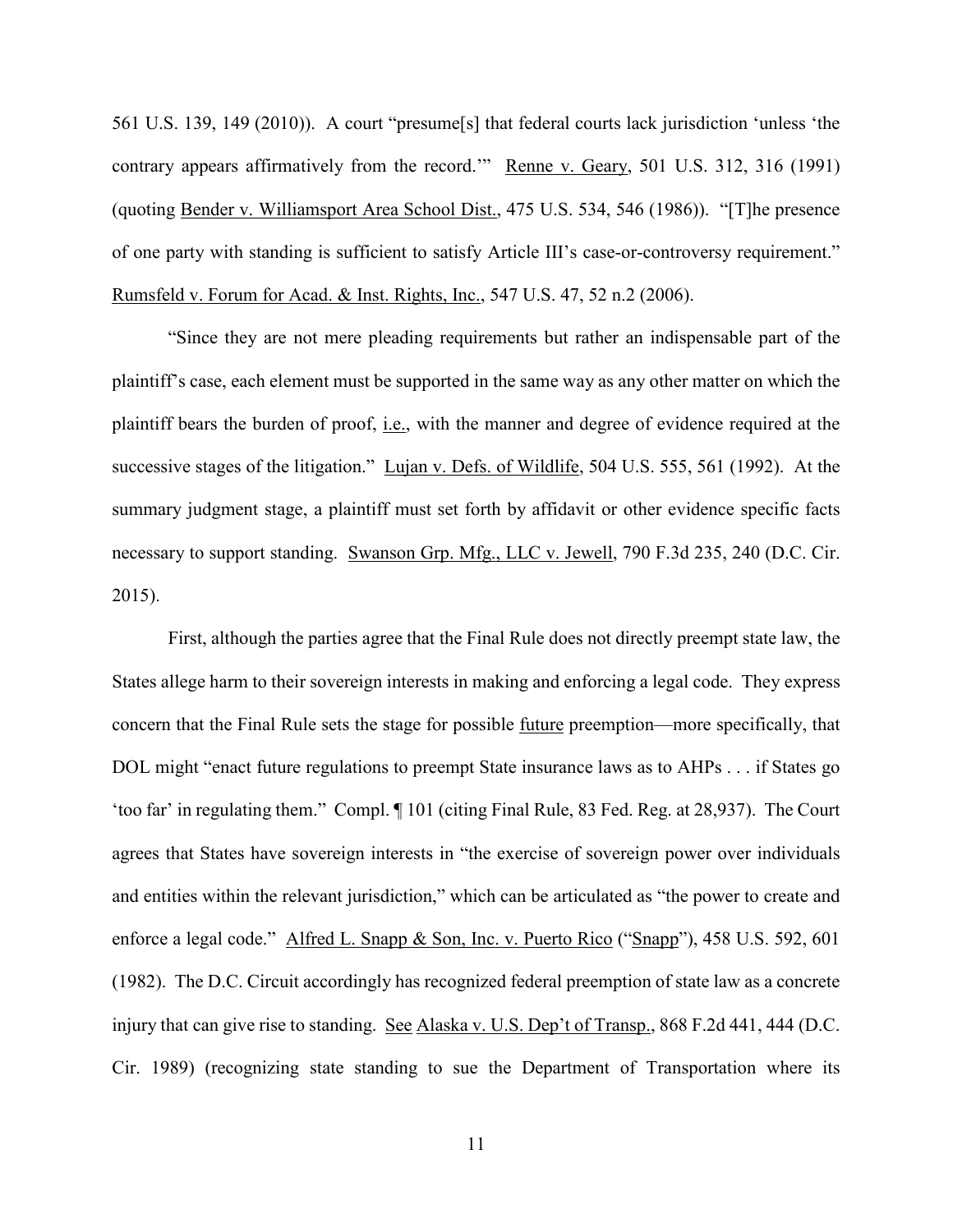regulations on airline pricing preempted state consumer protection laws). But the problem here is

that the Final Rule does not preempt or otherwise constrain state law.

The preamble to the Final Rule expresses DOL's intention to leave AHPs to regulation by the states. For fully-insured AHPs, the Final Rule

provides that State laws that regulate the maintenance of specified contribution and reserve levels (and that enforce those standards) may apply, and State insurance laws are generally saved from preemption when applied to health insurance issuers that sell policies to AHPs and when applied to insurance policies that AHPs purchase to provide benefits  $\dots$  [, and] it is the view of [DOL] that ERISA section 514(b)(6) clearly enables States to subject AHPs to licensing, registration, certification, financial reporting, examination, audit and any other requirement of State insurance law necessary to ensure compliance with the State insurance reserves, contributions and funding obligations.

Final Rule, 83 Fed. Reg. at 28,936. For AHPs that are not fully insured, "section 514(b)(6)(A)(ii) of ERISA [provides that] any State law that regulates insurance may apply to the AHP to the extent that such State law is 'not inconsistent' with ERISA." Id. The States point to no law that will be preempted, instead alleging that DOL might "enact future regulations to preempt State insurance laws as to AHPs . . . if States go 'too far' in regulating them," and that "no statement in the Final Rule disclaim[s DOL's] intent" to preempt other non-insurance state laws. Compl. ¶ 101 (citing Final Rule, 83 Fed. Reg. at 28,937). The Court finds that the possibility of future preemption is too speculative—and the concern about a possibility of preemption of unidentified non-insurance laws is too nebulous—to constitute an injury-in-fact. See Clapper, 568 U.S. at 401; Whitmore v. Arkansas, 495 U.S. 149, 158 (1990). Hence, the States do not have standing based on the possible future preemption of state law.

The States next allege harm to their quasi-sovereign interests based on their "responsibility to protect the health, safety and welfare of their citizens." Compl. ¶ 2. They predict that the Final Rule will harm state insurance markets "in States where state law does not duplicate ACA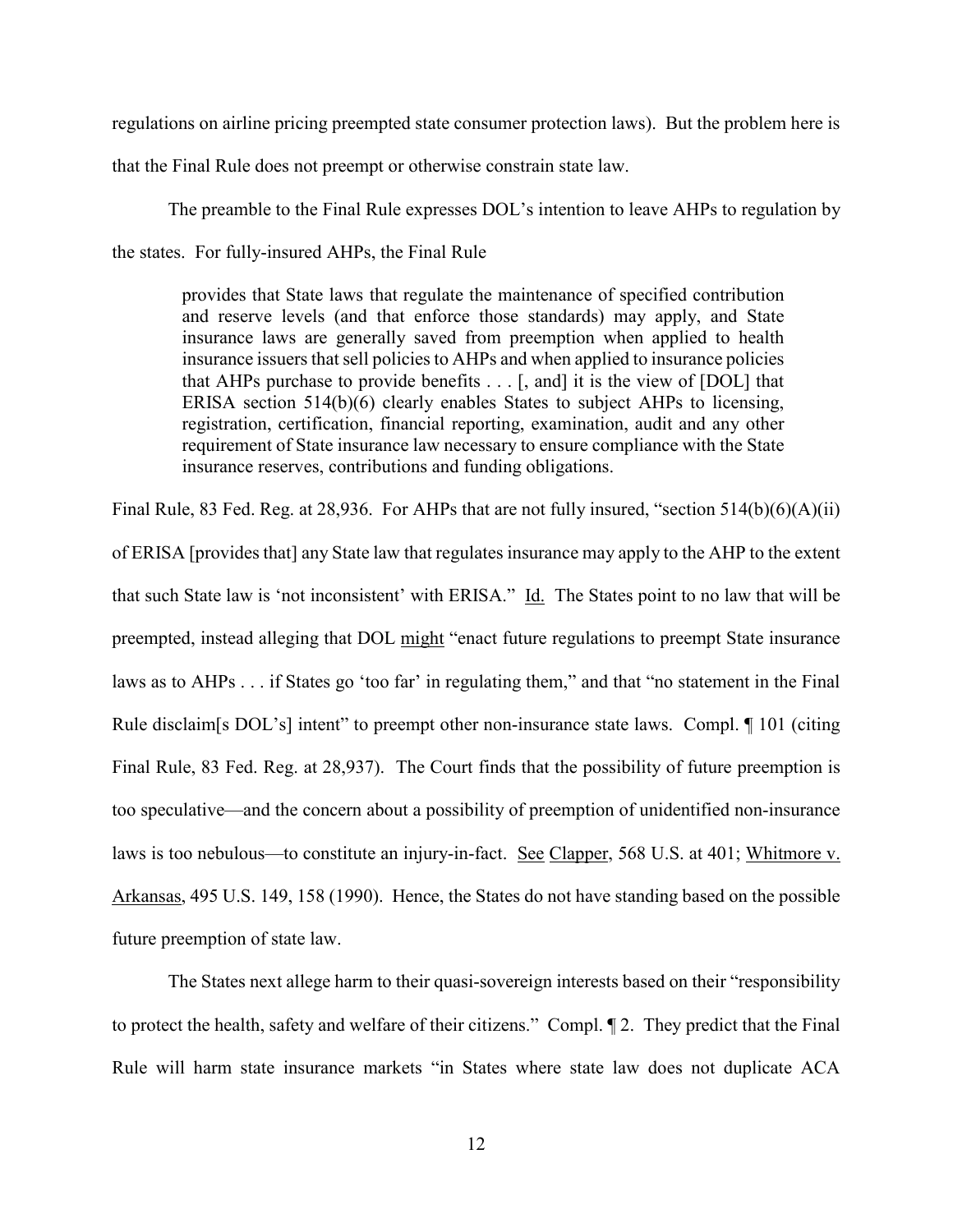requirements for individual and small group plans" because the Final Rule will allow healthier individuals to "leave the traditional market in states without sufficiently protective state laws." Id.  $\P$  104.<sup>[7](#page-12-0)</sup> These healthier individuals allegedly will leave individual and small-group insurance markets for AHPs, which are predicted to be less expensive but also less comprehensive. This in turn will allegedly cause insurance premiums in the individual and small-group markets to rise, potentially pricing consumers out of coverage and/or pushing insurers out of these markets. Id. ¶¶ 104–05. The States express particular concern about employees earning less than four-hundred percent of the federal poverty level and working for small employers, because if these small employers were to offer insurance through an AHP—even if that insurance did not cover the employee's full insurance needs—the employee could lose eligibility for premium tax credits under the ACA and thereby be priced out of a plan in the individual market offering all essential health benefits.  $\underline{Id}$ .  $\P$  106; Pls.' Opp'n at 10 n.10.

A state may have standing to sue under the doctrine of parens patriae when a state "express[es] a quasi-sovereign interest," including "in the health and well-being—both physical and economic—of its residents in general." Snapp, 458 U.S. at 607. And here the States have raised such interests. But because a state cannot claim superior sovereignty to the federal government, a state "does not have standing as parens patriae to bring an action against the Federal Government." Id. at 609 n.16 (citing Massachusetts v. Mellon, 262 U.S. 447, 485–86 (1923)); see also Pennsylvania v. Kleppe, 533 F.2d 668, 677 (D.C. Cir. 1976) (explaining that "the state can not have a quasi-sovereign interest because the matter falls within the sovereignty of the Federal Government"). Here, the States' general responsibility for their citizens' health and welfare including the threat of increased premiums, loss of insurance coverage, or loss of tax credits—

<span id="page-12-0"></span><sup>&</sup>lt;sup>7</sup> Plaintiff New York notes that its state laws are sufficiently protective "to prevent these harms." Id. at  $\P$  104 n.49.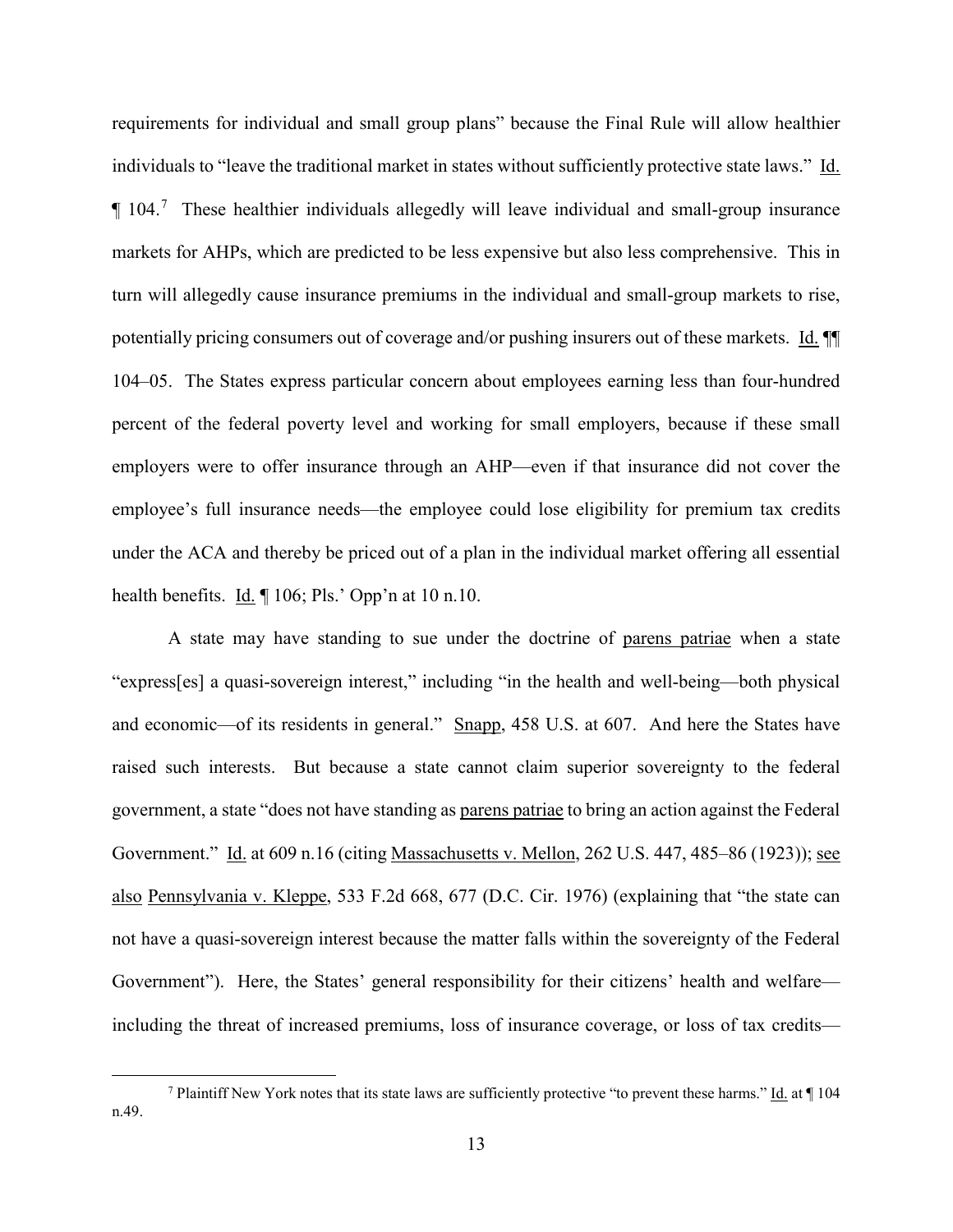cannot directly support State standing because the underlying harms would be suffered by the States' citizens. Any theory of standing on this ground would derive from the State's status as parens patriae, which is not available to States in a suit against the federal government. See Snapp, 458 U.S. at 609 n.16; Mellon, 262 U.S. at 485–486. The States accordingly do not have standing on this ground.

The States also allege that the Final Rule will cause them three forms of proprietary or economic harm. First, they predict a rise in "uncompensated care costs" because an "individual who formerly had access to coverage through the [ACA] marketplace will now be underinsured or uninsured due to the Final Rule," in which case the States "will . . . become responsible for providing care to individuals who cannot afford coverage or who are underinsured." Compl. ¶ 106. Second, five States—New Jersey, Delaware, California, Washington, and Massachusetts—allege that under the Final Rule they will lose "tax revenue or administrative fees paid to state agencies for small group and individual plans obtained on a state insurance exchange." Id. ¶ 102; Tr. of Jan. 24, 2019, Mot. Hr'g ("Tr.") [ECF No. 77] at 31:20–23. Third, three States allege that the Final Rule will cause "a substantially increased regulatory burden on the States" as they "substantially ramp up enforcement against a new type of plan[] or face a wave of fraud and abuse similar to what occurred under [multiple employer welfare arrangements ("MEWAs")] in past decades." Compl. ¶ 103. The preamble to the Final Rule acknowledges that DOL "anticipates that the increased flexibility afforded AHPs under this rule will introduce increased opportunities for mismanagement or abuse, in turn increasing oversight demands on the Department and State regulators." Final Rule, 83 Fed. Reg. at 28,953. At least two of these alleged economic injuries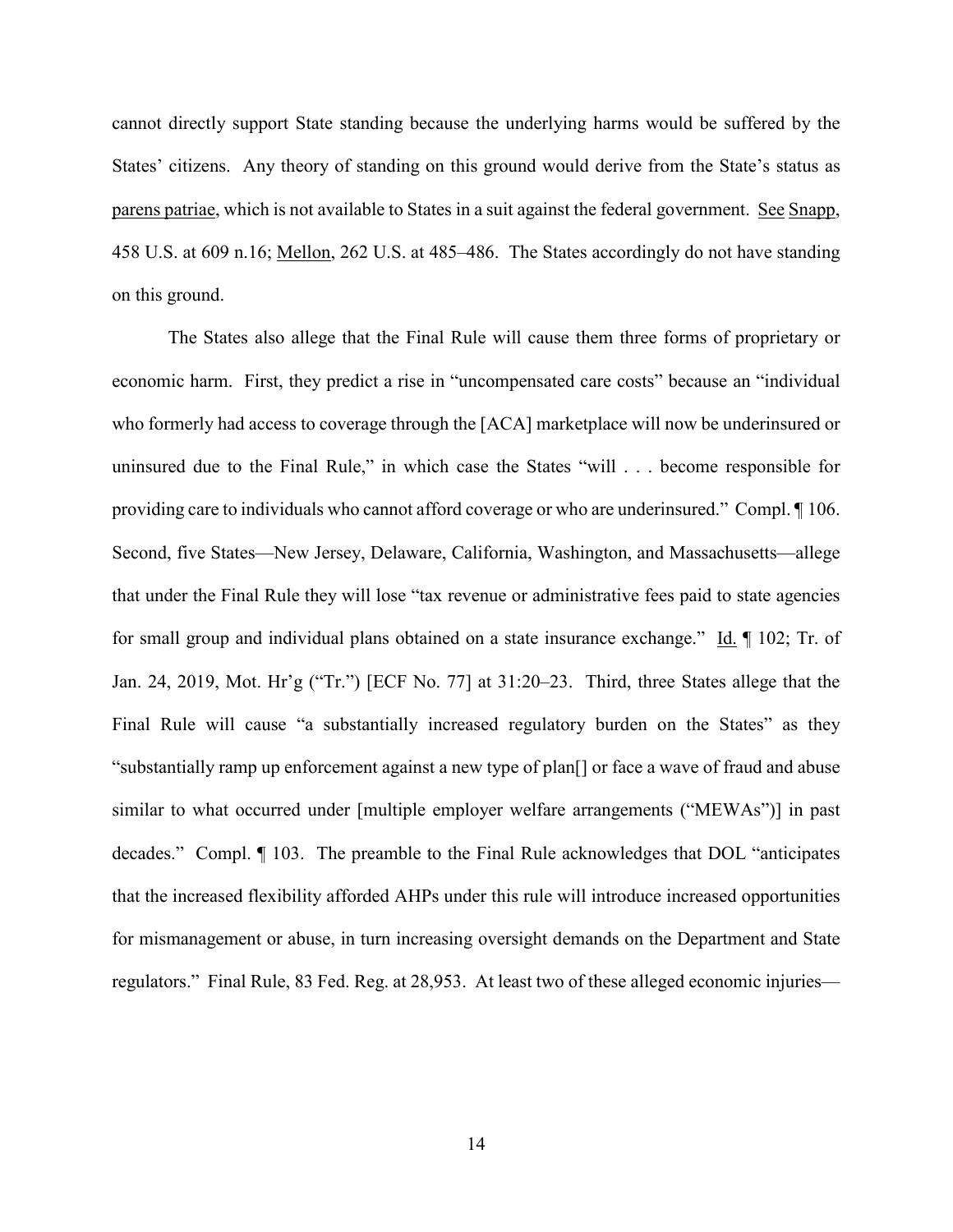loss of tax revenues and increased regulatory burden—are sufficiently concrete, imminent, and direct to support standing for the States.<sup>[8](#page-14-0)</sup>

Lost tax revenues may serve as a cognizable injury-in-fact for standing purposes where an action caused "a direct injury in the form of specific tax revenues," Wyoming v. Oklahoma, 502 U.S. 437, 448 (1992), and the state articulates a "fairly direct link between the state's status as a collector and recipient of revenues and the legislative or administrative action being challenged," Kleppe, 533 F.2d at 672. A state must provide evidence of a "specific loss of tax revenues," not merely point to a source of revenue that might be affected by a federal policy or program. Wyoming v. U.S. Dep't of Interior, 674 F.3d 1220, 1234–35 (10th Cir. 2012).

Here, the States have met their burden to show a "fairly direct link" between the Final Rule's intended expansion of self-insured AHPs and a decrease in specific tax revenues. See Kleppe, 533 F.2d at 672; Wyoming, 502 U.S. at 448. Unlike in the case of fully-insured AHPs, in which associations purchase insurance from insurance companies, an association sponsoring a self-funded AHP assumes the risk for all claims and pays benefits directly. The Final Rule's expansion of self-funded AHPs will decrease state tax revenues because the affected States will not collect premium taxes when individuals select coverage through a self-insured AHP.

The States have provided evidence that at least New Jersey, Delaware, and Washington stand to lose specific tax revenues under the Final Rule.<sup>[9](#page-14-1)</sup> For example, Marlene Caride, Commissioner of the New Jersey Department of Banking and Insurance, has attested that health insurance companies in New Jersey pay one percent of group insurance premiums and two percent

<span id="page-14-0"></span> <sup>8</sup> For the third theory of economic harm—increased costs of uncompensated care—the record contains little concrete evidence of harm. Because the Court finds standing on the other two economic theories that the States present, it is unnecessary to decide whether uncompensated care costs might also confer standing.<br><sup>9</sup> The States represented to the Court at the January 24, 2019, motions hearing that California and

<span id="page-14-1"></span>Massachusetts also stood to lose tax revenue under the Final Rule, but the record does not contain sufficient information to reach a conclusion about those States. See Tr. 31:20–23.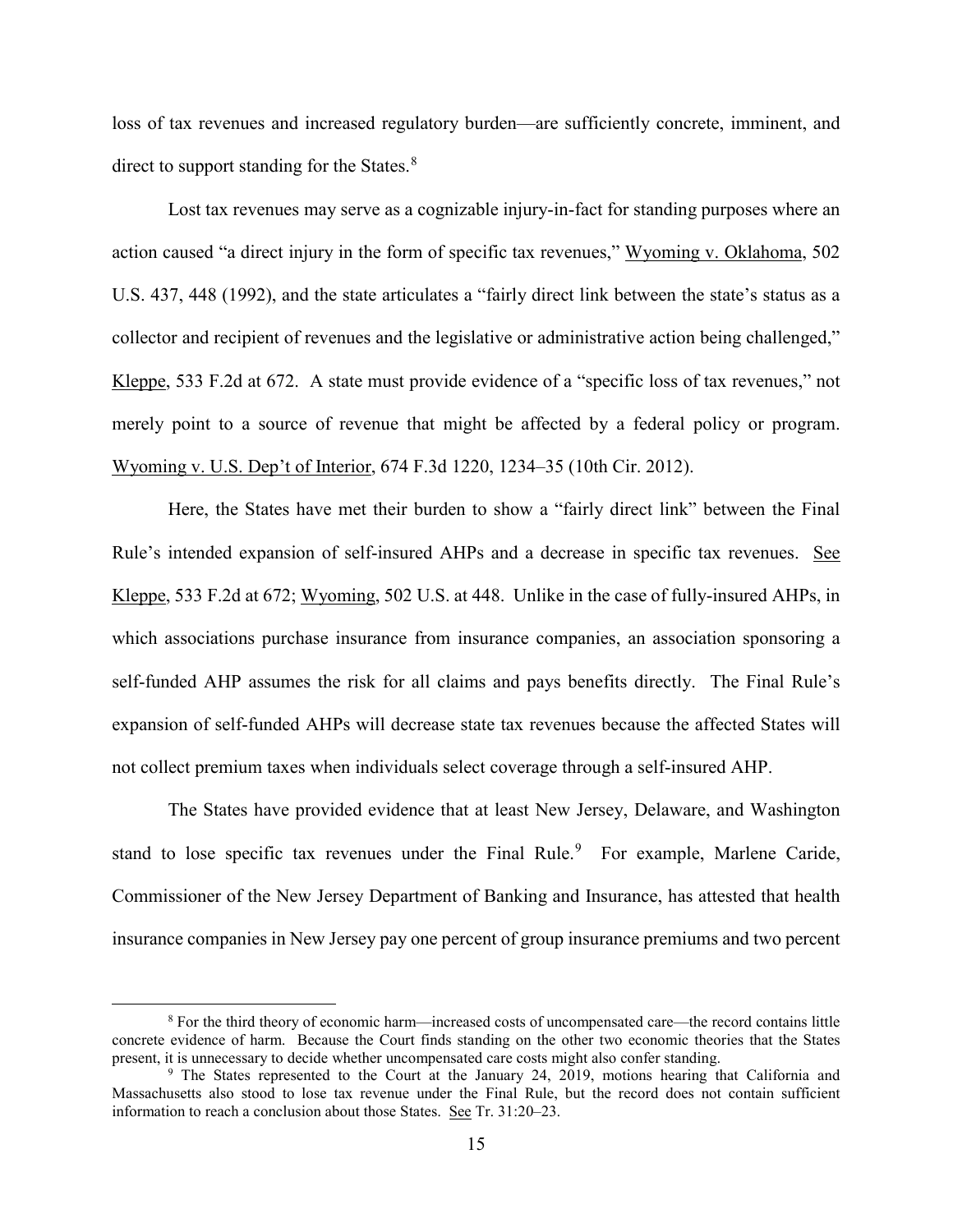of individual premiums to the State, and health maintenance organizations pay a corporate business tax and a two-percent assessment on premiums. Decl. of Marlene Caride in Supp. of Pls.' Mot. ("Caride Decl.") [ECF No. 31-2] ¶ 15. Any person currently insured in the traditional market in New Jersey who moves to a self-insured AHP or an out-of-state insured AHP will cause a corresponding decrease in tax revenues paid to New Jersey. Id. Declarations from representatives of Delaware and Washington similarly demonstrate that the Final Rule will decrease their tax revenues.[10](#page-15-0) The preamble to the Final Rule also corroborates the States' anticipated loss of premium taxes. In fact, avoidance of premium taxes is a feature of the Final Rule: self-insured AHPs can provide less costly insurance coverage in part because they "may avoid the potentially significant cost" of state requirements, including payment of "premium taxes." Final Rule, 83 Fed. Reg. at 24,943. Hence, the Final Rule's intended expansion of self-insured AHPs will cause a direct loss of premium tax revenues and related revenues from fees in at least three States. If the Final Rule is invalidated, these tax revenues are likely to be restored. Accordingly, the States have demonstrated an injury-in-fact that is caused by the Final Rule and is redressable, and hence they have standing to challenge the Final Rule as it relates to self-insured AHPs. See Rumsfeld, 547 U.S. at 52 n.2.

<span id="page-15-0"></span><sup>&</sup>lt;sup>10</sup> Delaware Insurance Commissioner Trinidad Navarro has attested that insurance companies in Delaware "pay an annual premium tax based on their net premium income," and "[a]n increase in self-insured AHPs, made possible through the Final Rule, will result in a decrease in insurance companies' premium income and, therefore, a decrease in the amount of premium tax collected by the State." Decl. of Trinidad Navarro, Del. Ins. Comm'ner, in Supp. of Pls.' Mot. ("Navarro Decl.") [ECF No. 31-9] ¶ 10.

Pam MacEwan, chief executive officer of the Washington Health Benefit Exchange ("WAHBE"), has attested that any decrease in the number of enrollees on the state exchange "will lower WAHBE's revenues" because insurance carriers pay a two-percent premium tax plus "a flat per-member per-month assessment for enrollees on the Exchange." Decl. of Pam MacEwan in Supp. of Pls.' Mot. [ECF No. 31-7] | 16. "[A]ny decline in enrollment will reduce the Exchange revenue" in Washington, which is also used "to support the Exchange's costs for enrolling Medicaid applicants" and thereby will require expenditure of "additional state general fund dollars to replace those premium tax funds." Id. | 17.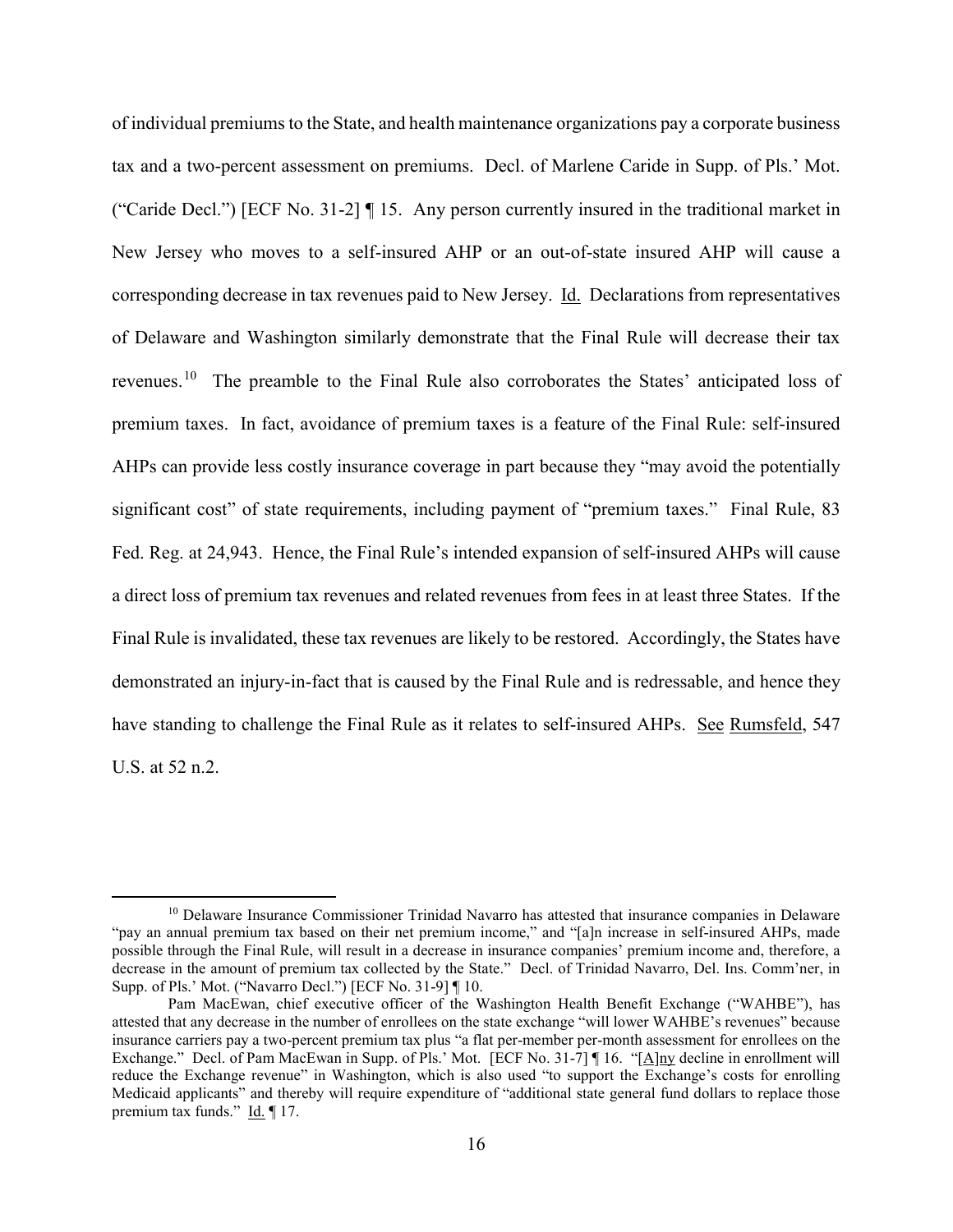The States' direct regulatory costs also support standing. "Monetary expenditures to mitigate and recover from harms that could have been prevented absent [an agency action] are precisely the kind of 'pocketbook' injury" that constitute an injury to a proprietary interest for standing purposes. Air Alliance Houston, 906 F.3d at 1059–60. Such an injury must be direct and concrete, not speculative or attenuated. Clapper, 568 U.S. at 409.

Here, the States have standing based on the Final Rule's direct imposition of an increased regulatory burden on them. Several state regulators have attested that they have already incurred costs in hiring staff and designating staff time to regulation and enforcement of state and federal laws because of the Final Rule. For example, in Delaware, state regulators have already begun expending regulatory resources to answer "multiple inquiries" about "the formation and licensing requirements of AHPs" under the Final Rule. Navarro Decl.  $\P$  7.<sup>11</sup> New York has also already incurred costs due to the Final Rule. [12](#page-16-1)

Invalidation of the Final Rule would not restore monies already expended, but it would halt the need for future state expenditures. For example, in the months ahead, Delaware anticipates using "additional State resources for the policing of, and enforcement actions taken against, AHPs" as well as a "35% increase in work for current . . . staff related to the licensing, oversight and enforcement actions for AHPs." Navarro Decl. [11. Similarly, New Jersey will "expend additional resources and monies to enforce applicable state laws against . . . AHPs that are fraudulent and/or underfunded" and will "hire additional employees and devote additional funding

<span id="page-16-0"></span><sup>&</sup>lt;sup>11</sup>The Delaware Department of Insurance has also "already had to reassign and reprioritize assignments in order to prepare" for full implementation of the Final Rule and anticipates the need to "hire additional staff, including at least one full-time position and several part-time positions, to ensure that AHPs comply with applicable state and federal laws and regulations." Id.  $\P$  11.

<span id="page-16-1"></span> $12$  New York has "devoted staff time to analyzing the AHP Rule" for associations inside and outside of the State and "advise[d] insurers and other licensees of New York requirements." Decl. of Maria T. Vullo in Supp. of Pls.' Mot. ("Vullo Decl.") [ECF No. 31-13] | 18. New York has also "already . . . taken action to prevent a potential influx of plans that purport to be authorized by the AHP Rule and ERISA but would violate New York" laws and regulations. Id. 17.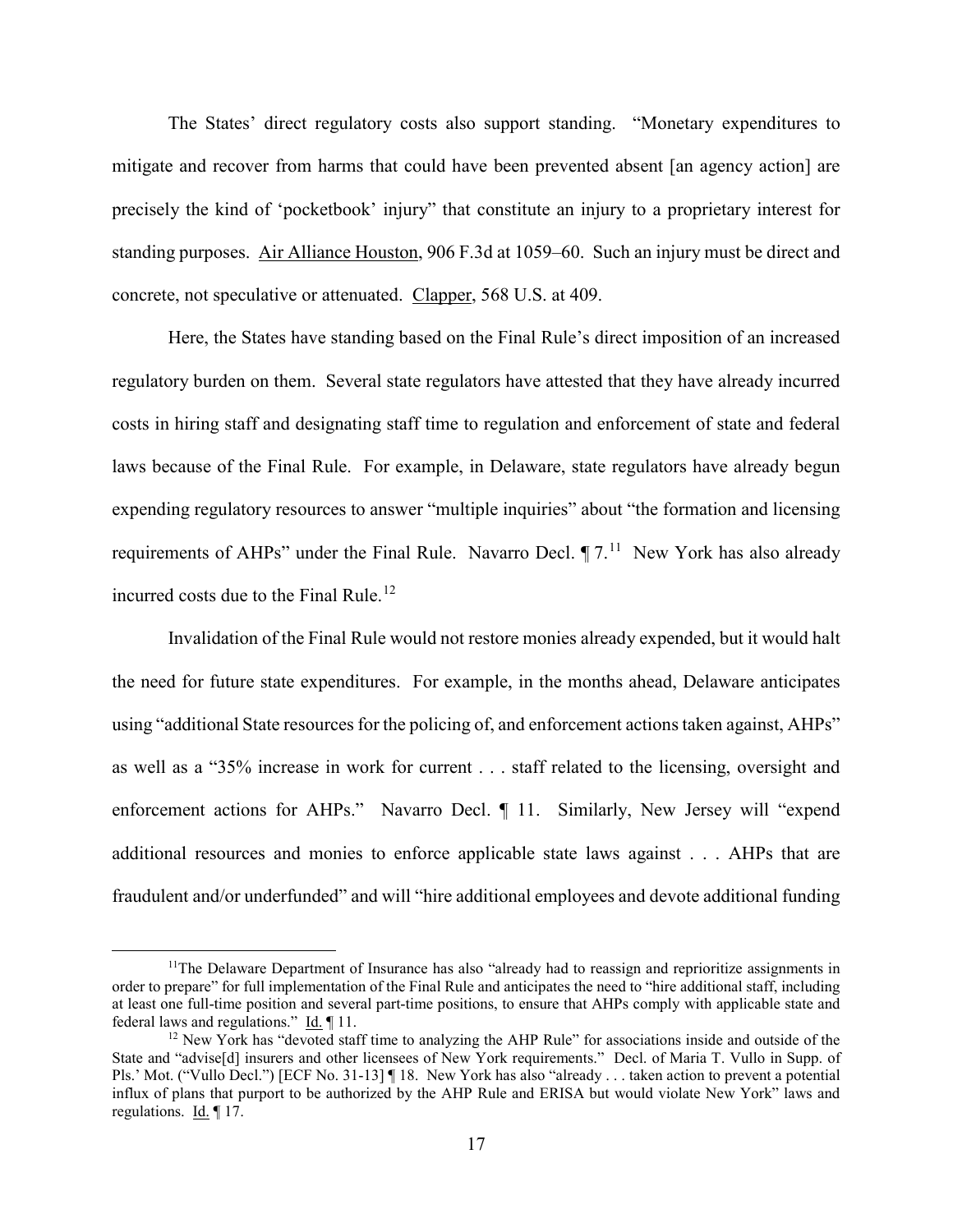to ensure that AHPs are not improperly and impermissibly marketed" in the state. Caride Decl. ¶¶ 10, 12. Massachusetts, Pennsylvania, New York, Maryland, Oregon, and the District of Columbia have also described future costs that will be incurred due to the role their regulators will play in the ongoing implementation and enforcement of the Final Rule.<sup>13</sup> Finally, the States anticipate incurring expenses for consumer education initiatives. For example, Delaware intends to employ a "media campaign" at a cost of "tens of thousands of dollars" and "a minimum of 100 hours" of staff time, all of which the state "would not have incurred if not for the Final Rule." Navarro Decl.  $\P$  12.<sup>[14](#page-17-1)</sup>

It is notable that these regulatory expenditures are not merely incidental to the federal agency action. See Arpaio v. Obama, 27 F. Supp. 3d 185, 202–03 (D.D.C. 2014), aff'd, 797 F.3d 11, 20 (D.C. Cir. 2015), cert. denied 136 S. Ct. 900 (2016) (concluding that injuries related to a purported regulatory burden did not confer standing where the alleged injury was largely speculative and based on attenuated predictions of future illegal third-party conduct). In fact, the Final Rule expressly "depends on state insurance regulators for oversight and enforcement to, among other things, prevent fraud, abuse, incompetence and mismanagement, and avoid unpaid health claims." Final Rule, 83 Fed. Reg. at 28,960. DOL expressly anticipated that the Final Rule would increase "oversight demands on . . . State regulators." Id. at 28,953. And in setting the Final Rule's staggered applicability dates, DOL considered the time needed for States to adopt

<span id="page-17-0"></span><sup>&</sup>lt;sup>13</sup> Massachusetts will "incur new costs . . . , such as additional staff time dedicated to enforcement [of state insurance standards]." Decl. of Audrey Morse Gasteier ("Gasteier Decl.") [ECF No. 31-4] ¶ 8. Pennsylvania expects to "expend significant efforts to investigate consumer complaints." Decl. of Christopher R. Monahan [ECF No. 31- 8] ¶ 36. New York will expend "significant staff time, expenses for current and additional staff, diversion of staff from other priorities, budgetary planning, and travel and other expenses for investigative and visitorial activities" because of the Final Rule. Vullo Decl.  $\P$  20. See also Decl. of Patricia F. O'Connor in Supp. of Pls.' Mot. [ECF No. 31-10] ¶ 13 (describing costs to be incurred and resources to be mobilized for regulation and enforcement in Maryland); Decl. of Andrew Stolfi [ECF No. 11]  $\P$  9–10 (same for Oregon); Decl. of Stephen C. Taylor in Supp. of Pls.' Mot. [ECF No. 12]  $\P$  16 (same for District of Columbia).

<span id="page-17-1"></span><sup>&</sup>lt;sup>14</sup> Massachusetts also anticipates incurring costs to distribute educational materials to consumers. Gasteier Decl. ¶ 8.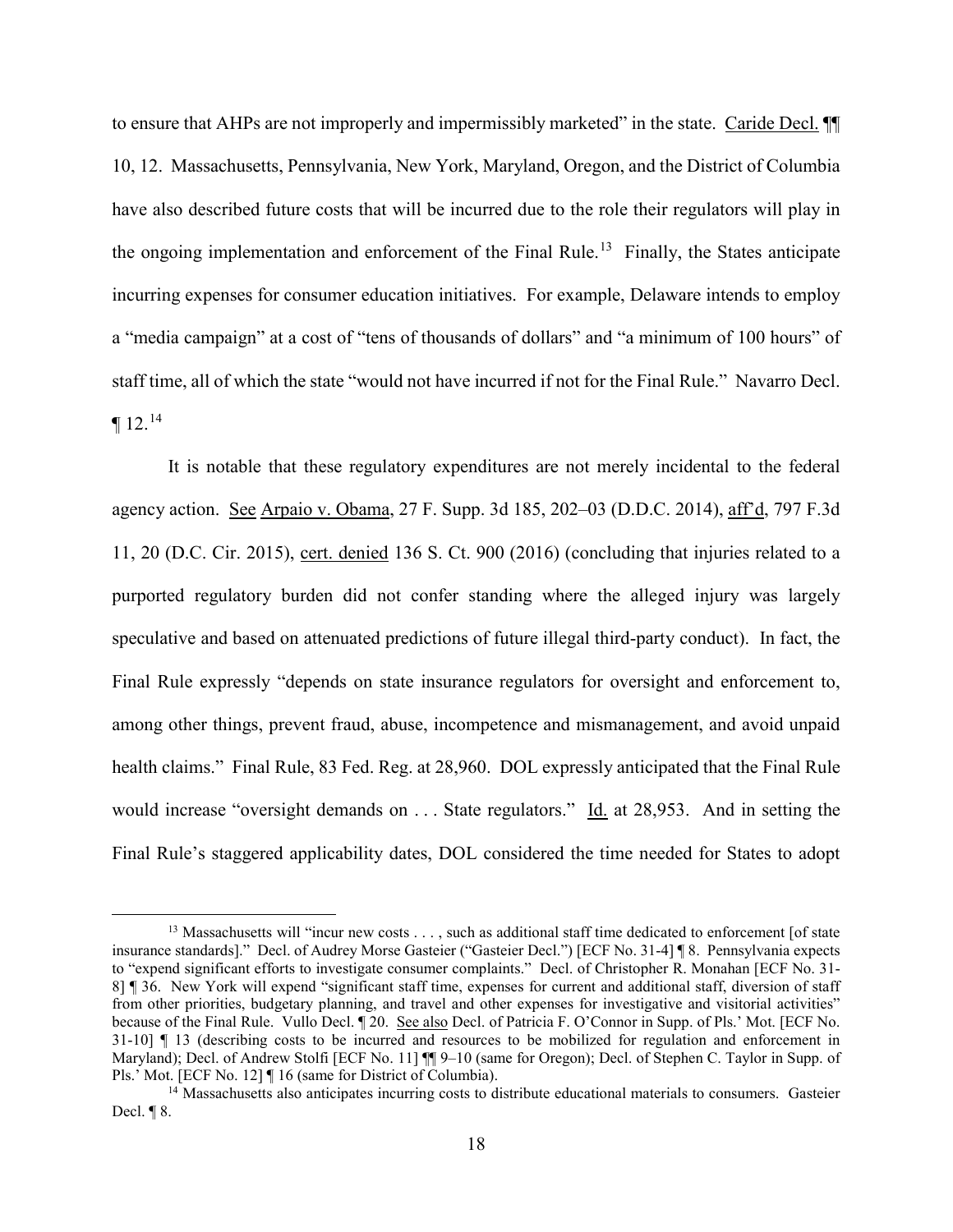"new AHP-specific legislation and/or modification of existing regulations and enforcement programs." Id.; see also Notice of Legislation 1 [ECF No. 72] (noting that the District of Columbia Council enacted emergency legislation in response to the Final Rule). State regulators are a central, essential piece of the Final Rule's enforcement scheme. The economic harm due to this increased regulatory responsibility constitutes an injury-in-fact that is caused by the Final Rule and redressable by its invalidation. See Air Alliance Houston, 906 F.3d at 1059–60. Hence, this increased regulatory burden confers standing on the States to challenge the Final Rule.

#### **II. CHALLENGES TO THE FINAL RULE**

The States challenge multiple dimensions of the Final Rule under section 706 of the APA, arguing that the Final Rule's bona fide association and working owner provisions conflict with the text and purpose of both the ACA and ERISA and exceed DOL's statutory authority. The States also maintain that the Final Rule is arbitrary and capricious under the APA. DOL disagrees with the contention that this case has anything to do with the ACA and urges the Court to consider the Final Rule narrowly as an interpretation of ERISA. Defs.' Mot. at 1–2; Tr. at 65:16–18 ("[T]his is a case about ERISA[.]"). Because Congress granted DOL statutory authority to interpret ERISA, DOL argues that the Court should defer to DOL's reasonable interpretation under the narrow judicial review permitted under the APA. Defs.' Mot. at 3, 25–26, 33, 44, 48.

The Court agrees that this case is fundamentally one about ERISA and that DOL's interpretation of ERISA should normally receive deference to the extent that interpretation is reasonable. However, the Court concludes that DOL has failed to reasonably interpret the statute. The Final Rule's bona fide association standard fails to establish meaningful limits on the types of associations that may qualify to sponsor an ERISA plan, thereby violating Congress's intent that only an employer association acting "in the interest of" its members falls within ERISA's scope. The Final Rule's working owner provision similarly exceeds ERISA's scope because it seeks to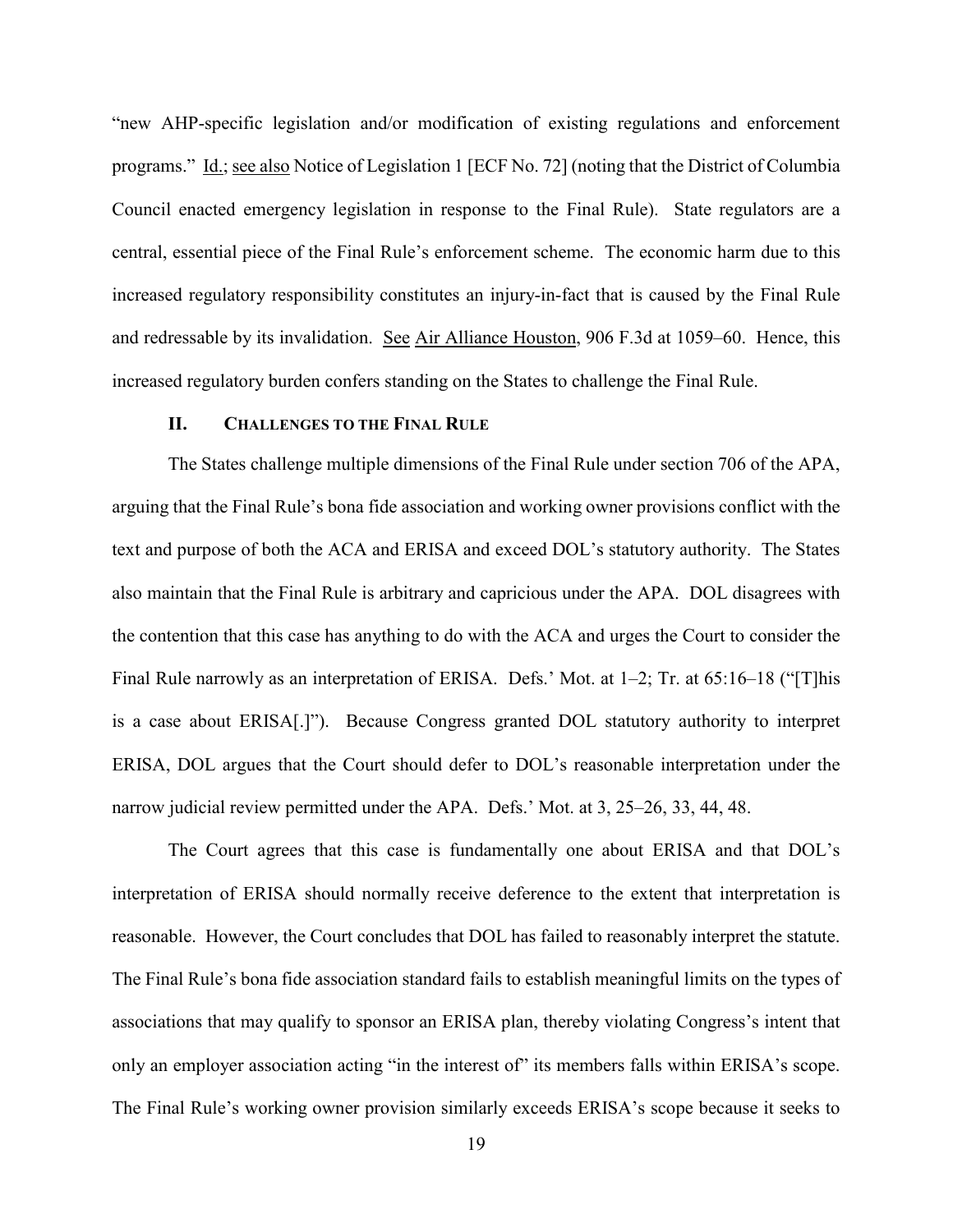extend ERISA's coverage to plans arising outside of any employment relationship. For the reasons that follow, then, the Court concludes that these provisions of the Final Rule exceed DOL's authority and must be set aside.

#### **A. The Chevron Framework Applies to DOL's Interpretation of ERISA**

As a threshold matter, the Court agrees that the deferential standard announced in Chevron v. Natural Resources Defense Council, Inc., 467 U.S. 837 (1984), applies to DOL's interpretation of "employer" in ERISA. Courts generally apply the two-step Chevron framework when reviewing an agency's construction of a statute that it administers. See id. at 842. Under that framework, courts first determine whether the statute is ambiguous, because if "Congress has directly spoken to the precise question at issue [and] . . . the intent of Congress is clear, that is the end of the matter." Id. If the statute is ambiguous, however, then the court considers whether the agency's interpretation is reasonable—that is, "whether the agency's answer is based on a permissible construction of the statute." Id. at 843. Such interpretive regulations are "binding in the courts unless procedurally defective, arbitrary or capricious in substance, or manifestly contrary to the statute"—even if "the agency's chosen regulation seems unwise." United States v. Mead Corp., 533 U.S. 218, 227, 229 (2001).

Here, Congress tasked DOL with administering ERISA. 29 U.S.C. § 1135 (delegating authority to the Secretary of Labor to "prescribe such regulations as he finds necessary or appropriate to carry out the provisions of [ERISA]"); see also Black & Decker Disability Plan v. Nord, 538 U.S. 822, 831 (2003) (deferring to a DOL interpretation of an ERISA provision). ERISA's definition of "employer" is ambiguous. DOL noted the statute's ambiguity in its preamble to the Final Rule, see Final Rule, 83 Fed. Reg. at 28,914, and this conclusion is corroborated by other courts that have considered the issue, see Matincheck v. John Alden Life Ins. Co., 93 F.3d 96, 100 (3d Cir. 1996) (finding ERISA statutory definitions of employer and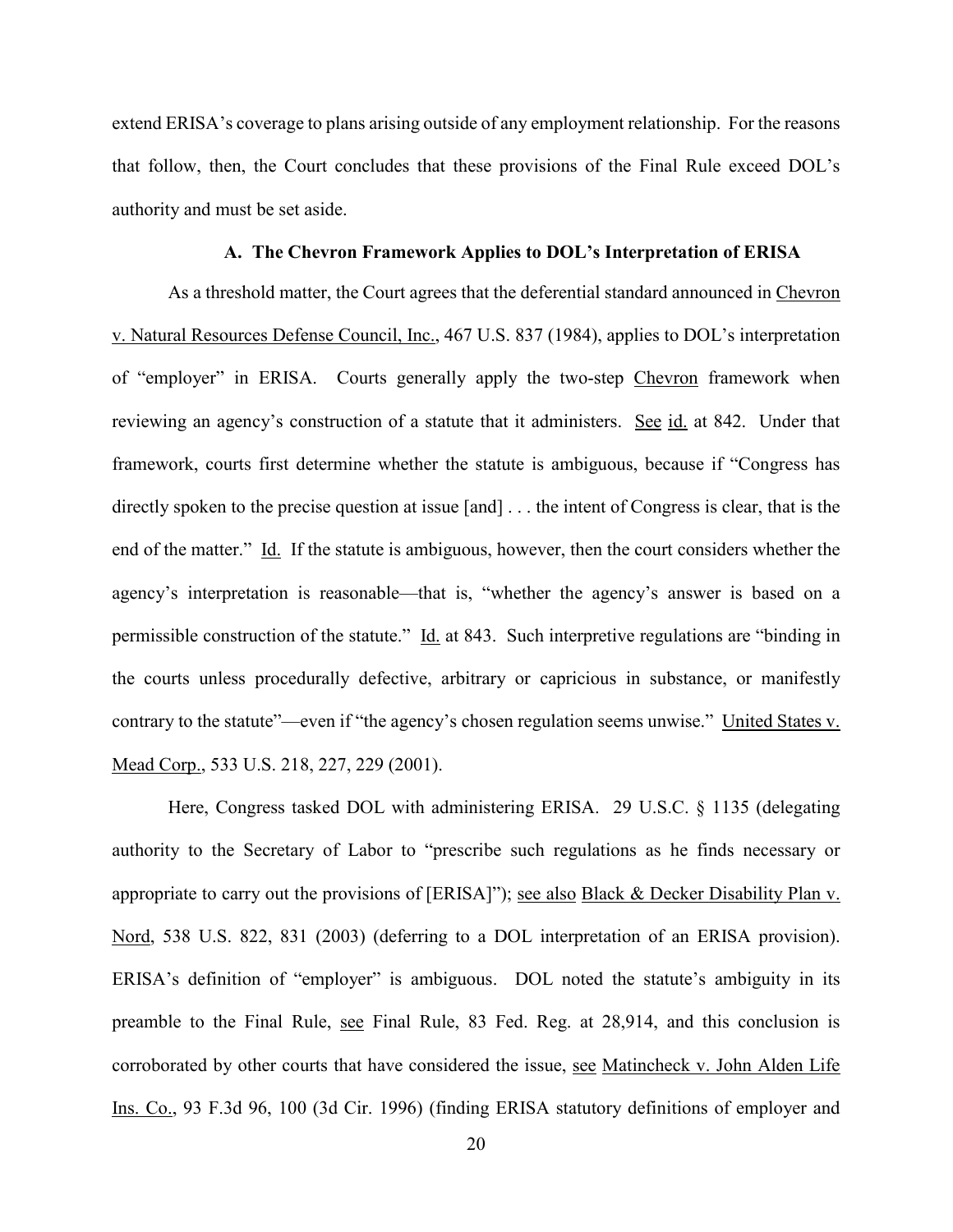employee ambiguous); Dodd v. John Hancock Mut. Life Ins. Co., 688 F. Supp. 564, 569 (E.D. Cal. 1988) (finding ambiguity in ERISA terms employer, employee, and person). Because Congress delegated authority to DOL to interpret this ambiguous statute, the Chevron framework applies, and the question before the Court is therefore whether DOL's interpretation is reasonable.

#### **B. DOL's Regulatory Interpretation of ERISA Is Not Reasonable**

DOL's Final Rule does not reasonably interpret ERISA. ERISA regulates benefits in the context of employment relationships. DOL acknowledges as much in the preamble to the Final Rule, explaining that the agency's authority under the statute is constrained because "ERISA section 3(5) does not broadly extend to arrangements established to provide benefits outside the employment context and without regard to the members' status as employers." Final Rule, 83 Fed. Reg. at 28,916. Because the Final Rule stretches the definitions of "employer" beyond what the statute can bear, the Final Rule is unlawful under the APA.

# i. ERISA Is Limited to Employee Benefit Plans Arising from Employment Relationships

The text and purpose of ERISA limit its scope to benefit plans arising from employment relationships. This is not a situation in which a court must divine congressional intent from legislative history and presidential signing statements; rather, Congress inscribed its findings and declaration of policy on the face of the statute. Congress enacted ERISA "following almost a decade of study<sup>[]"</sup> of employment benefits and pension systems. Nachman Corp., 446 U.S. at 361. By its text, ERISA addresses the "growth in size, scope, and numbers of employee benefit plans" across the country and aims to protect "the interests of participants in employee benefit plans and their beneficiaries." 29 U.S.C.  $\S 1001(a)$ –(b). Congress expressed its interest in regulating "employee benefit plans" because these plans, among other things, implicate interstate commerce and directly affect "the continued well-being and security of millions of employees and their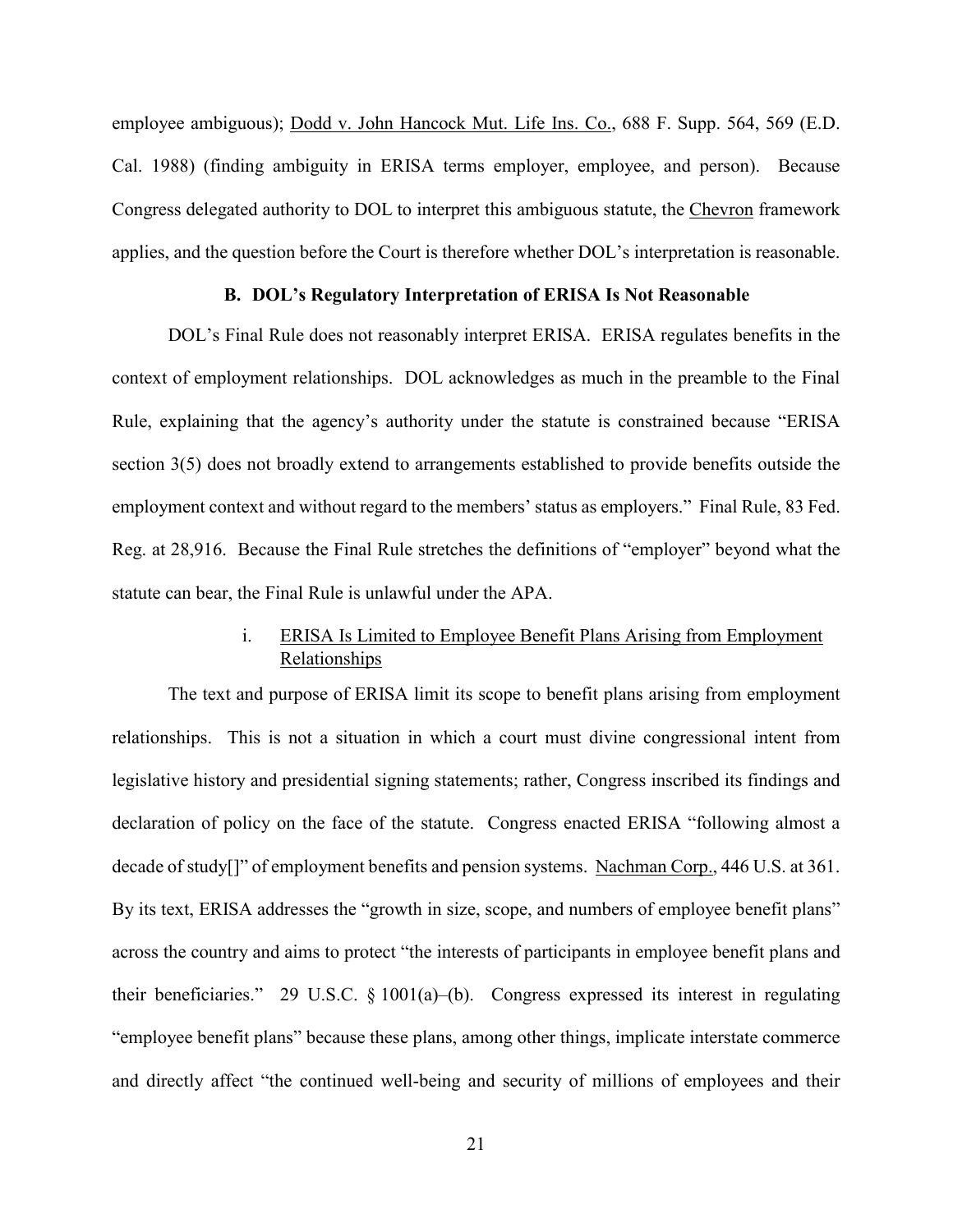dependents" as well as "the stability of employment and industrial relations." Id. More specifically, ERISA remedies "lack of employee information and adequate safeguards concerning . . . operation" of employee benefit plans through disclosure requirements, as well as plans' failure to pay promised benefits by setting minimum standards and "providing . . . appropriate remedies, sanctions, and ready access to the Federal courts."  $\underline{Id}$ . §§ 1001(a)–(b). In short, ERISA concerns benefit plans arising from employment relationships and accordingly regulates only those plans. Notably absent from ERISA's statement of policy is any expression of an intent to expand citizen access to healthcare benefits outside of an employment relationship or to directly regulate commercial healthcare insurance providers. Congress does regulate in these areas, but it does so through other statutory schemes—including the ACA.

ERISA's concern with benefits arising from employment relationships is further evinced by its "lexicographic topography"—that is, its definitions section. See MDPhysicians & Assocs., Inc. v. State Bd. of Ins., 957 F.2d 178, 182 (5th Cir. 1992). ERISA's fundamental unit of analysis is the "employee benefit plan," which may take the form of an "employee welfare benefit plan," an "employee pension benefit plan," or both. ERISA  $\S$ § 3(1)–(3); 29 U.S.C.  $\S$ § 1002(1)–(3). An employee welfare benefit plan is a "plan, fund, or program . . . established or maintained by an employer or by an employee organization, or by both, to the extent that such plan, fund, or program was established or is maintained for the purpose of providing for its participants or their beneficiaries." Id. §§ 3(1); 29 U.S.C. § 1002(1). A benefit plan "participant" includes "any employee or former employee of an employer, or any member or former member of an employee organization." Id. § 3(7); 29 U.S.C. § 1002(7). And an "employee" is "any individual employed by an employer." Id. § 3(6); 29 U.S.C. § 1002(6). These definitions have been further refined through DOL regulations. See 29 C.F.R. §§ 2510.3–1, 3–2, 3–3. But the broad contours of the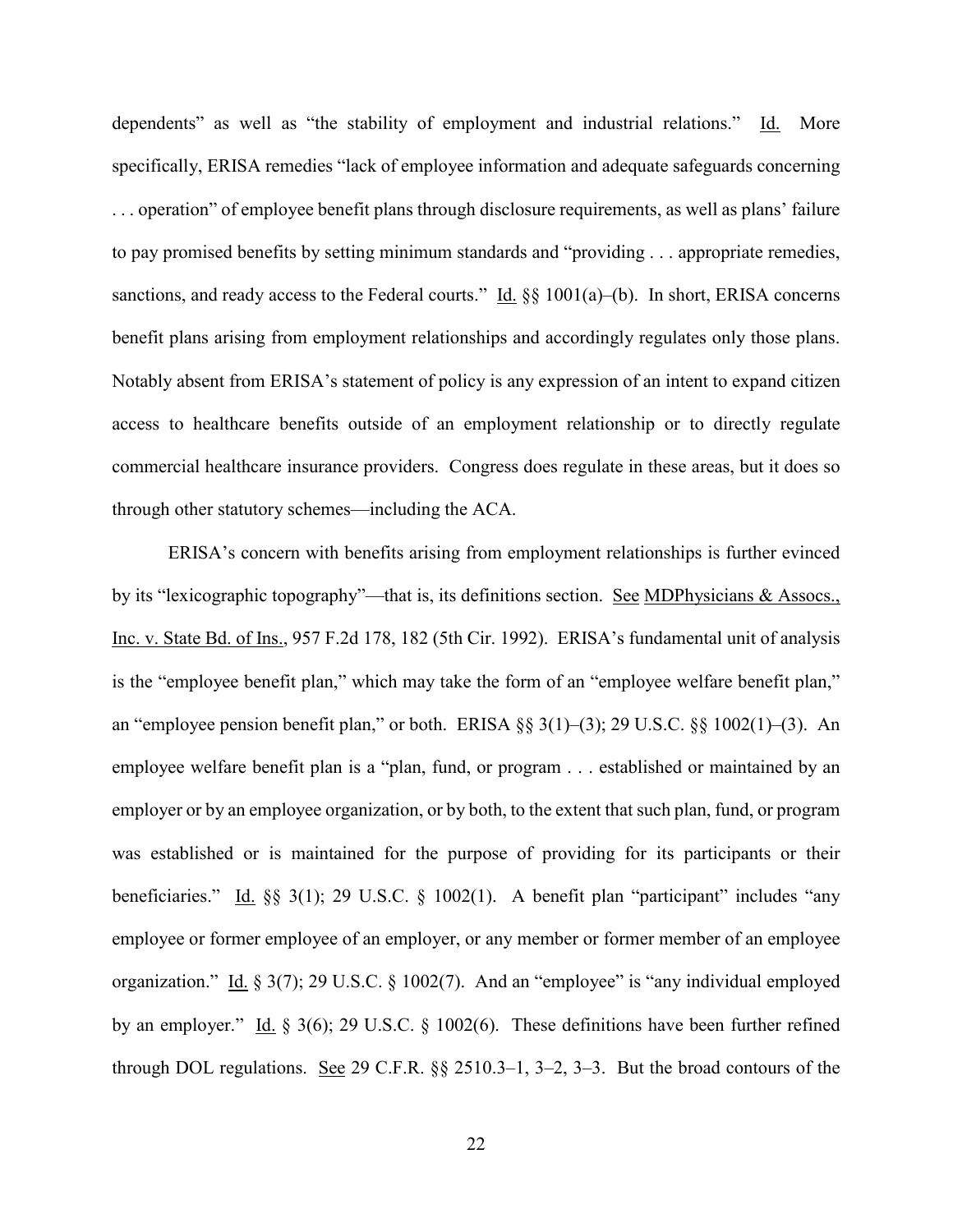statutory text make clear that Congress intended that only benefit plans arising from employment relationships would fall within ERISA's scope. If Congress had intended ERISA to regulate ordinary commercial insurance relationships existing outside of the employment context, one would not expect it to have framed ERISA's scope in terms of employee benefit plans, created or maintained by employers or employee organizations for the benefit of current and former employees and their beneficiaries. See ERISA § 3; 29 U.S.C. § 1002.

# ii. ERISA Extends the Definition of Employer Only to Associations Acting in the Interest of Employers

ERISA authorizes some employer associations to qualify as "employers" for the purpose of sponsoring an employee benefit plan, so long as the "group or association of employers" acts "in the interest of an employer." ERISA  $\S 3(5)$ , 29 U.S.C.  $\S 1002(5)$  (emphasis added). This congressional mandate forms the core of the dispute in this case. The Final Rule is lawful only to the extent that it carries out Congress's intent to limit associations qualifying as employers to those acting "in the interest of" an employer. This provision leaves open to agency interpretation the precise contours of who might fit within this definition. But the statutory text is not infinitely elastic.

The phrase "in the interest of an employer" distinguishes employer associations that stand in the shoes of an "employer" for the purpose of sponsoring an ERISA plan from every other employer association. The D.C. Circuit has warned that Congress did not intend for "every ... agent who discharges some responsibility in regard to a corporation's employee benefit plan" to be "swept within the definition" of "employer" under ERISA. Int'l Bhd. of Painters & Allied Trades Union v. George A. Kracher, Inc., 856 F.2d 1546, 1548 (D.C. Cir. 1988). The legislative history of ERISA makes clear that entrepreneurial ventures selling insurance for a profit to unrelated groups are unequivocally outside of ERISA's scope. Wayne Chem., Inc. v. Columbus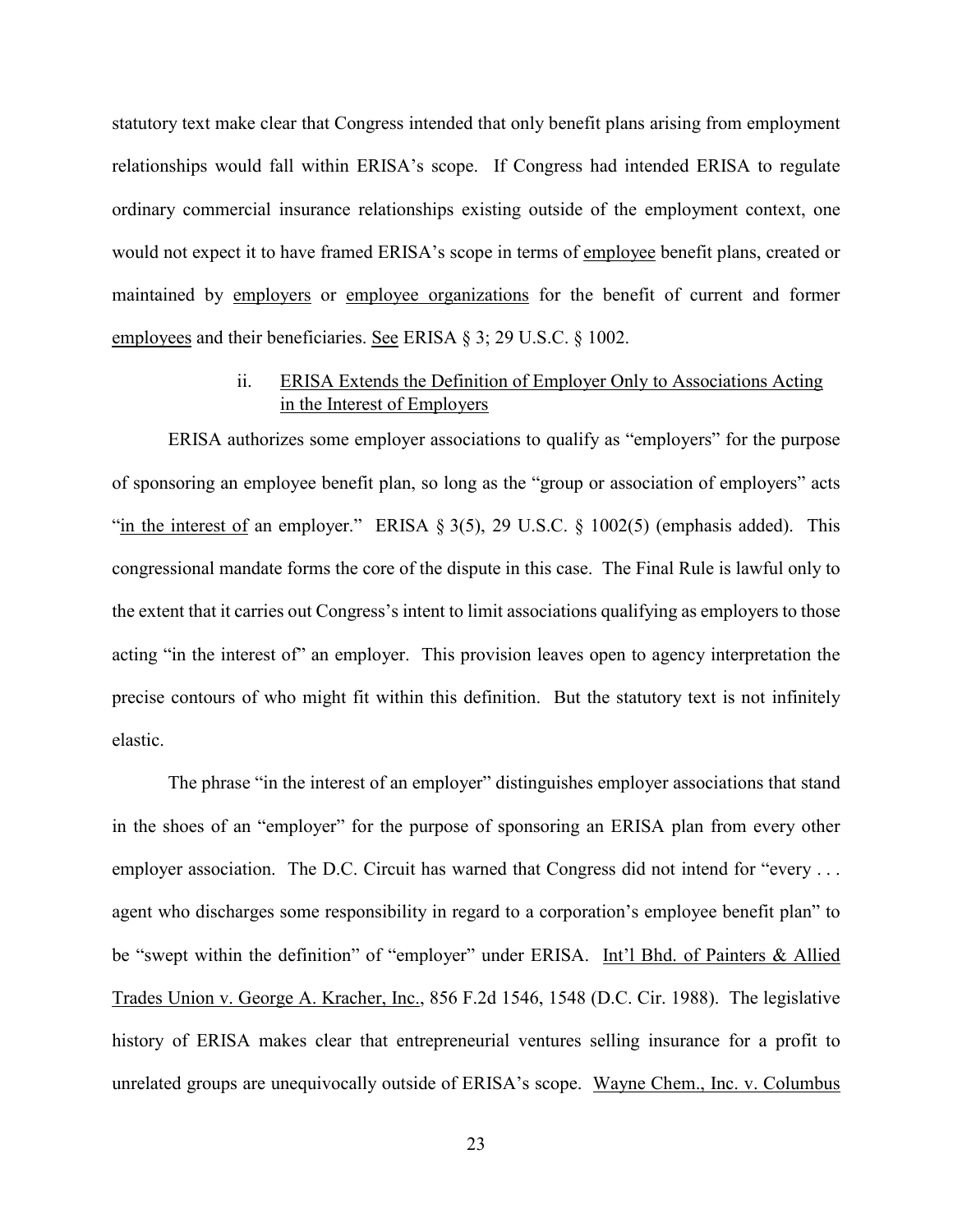Agency Serv. Corp., 567 F.2d 692, 699 (7th Cir. 1977); MDPhysicians, 957 F.2d at 183–84; Gruber v. Hubbard Bert Karle Weber, Inc., 159 F.3d 780, 786 (3d Cir. 1998); see also Activity Report of the House Committee on Education and Labor, H.R. Rep. No. 1785, 94th Cong., 2d Sess. at 48 (1977) (noting that the committee does "not believe that the statute and legislative history [of ERISA would] support the inclusion of what amount [] to commercial products within the umbrella of the definition [of an ERISA plan under section 3(3), 29 U.S.C.  $\S$  1002(3)]"). Relatedly, because ERISA plans arise from the special relationship between employers and employees, a plan is not an ERISA plan unless the entity providing benefits and the individuals receiving the benefits demonstrate the "economic or representation[al]" ties or protective "nexus" that characterizes an employment relationship. Wis. Educ. Ass'n Ins. Trust v. Iowa State Bd. of Pub. Instruction ("WEAIT"), 804 F.2d 1059, 1063 (8th Cir. 1986); MDPhysicians, 957 F.2d at 186.

# iii. The Final Rule's Expansive Test for Bona Fide Associations Is Not Reasonable

The Final Rule's bona fide associations provision is not reasonable because it unlawfully expands ERISA's scope. The Final Rule adopted the same three overall criteria<sup>[15](#page-23-0)</sup> that DOL previously employed for determining which associations are "bona fide" and thus act in the interest of an employer for the purpose of establishing an AHP: purpose, commonality of interest, and control. However, the Final Rule departs significantly from DOL's prior sub-regulatory guidance in the way it measures these criteria. This is the heart of the States' challenge to the Final Rule.

<span id="page-23-0"></span><sup>&</sup>lt;sup>15</sup> The Final Rule also imposes additional requirements on bona fide associations, including requirements for an organizational structure and nondiscrimination. 29 C.F.R. §§ 2510.3-5(b)(3), (7). The Final Rule clarified eligibility to participate in an AHP and prohibited commercial health insurers from running AHPs. Id. §§ 2510.3- 5(b)(6), (8). Plaintiffs do not challenge these additional requirements imposed on AHPs, and the Court will not address these requirements further because they are collateral to the three main requirements under the Final Rule.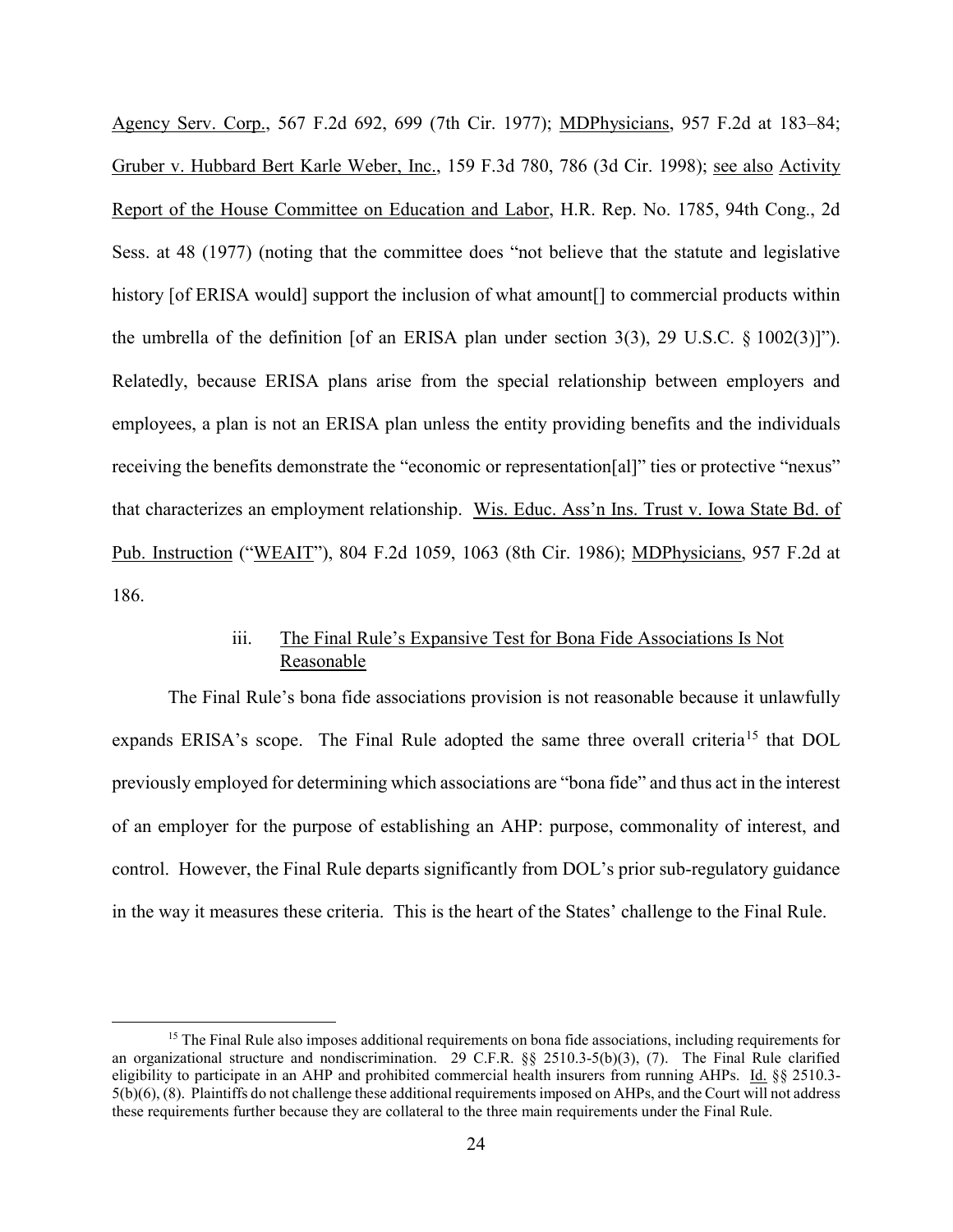These three criteria form the primary basis for DOL's examination of which associations qualify as ERISA "employers," and they must be viewed holistically to determine whether in sum they limit bona fide associations to those contemplated by Congress in ERISA. The analysis that follows describes each criterion individually, then considers whether together they place reasonable constraints on the types of associations that act "in the interest of" employers under ERISA.

#### a. Purpose Test

The purpose test allows an association to sponsor an AHP so long as the association has "at least one substantial business purpose" unrelated to the provision of health care, even if its primary purpose is "to offer and provide health coverage to its employer members and their employees." 29 C.F.R. § 2510.3-5(b)(1). The rule does not define "substantial business purpose," but it creates a safe harbor "if the group or association would be a viable entity in the absence of sponsoring an employee benefit plan." Id. The preamble to the Final Rule provides examples of "substantial business purpose[s]," including "convening conferences or offering classes or educational materials on business issues of interest to the association members," acting "as a standard-setting organization that establishes business standards or practices," or engaging "in public relations activities such as advertising, education, and publishing on business issues of interest to association members unrelated to sponsorship of an AHP." Final Rule, 83 Fed. Reg. at 28,918.

The problem with the purpose test as DOL now interprets it is that it fails to set meaningful limits on the character and activities of an association. The Final Rule permits associations to form for the primary purpose of establishing an AHP, and hence the only limitation imposed by the purpose test is its undefined "substantial business purpose" requirement. The possible scope of qualifying substantial business purposes ranges from the resource intensive—e.g., setting business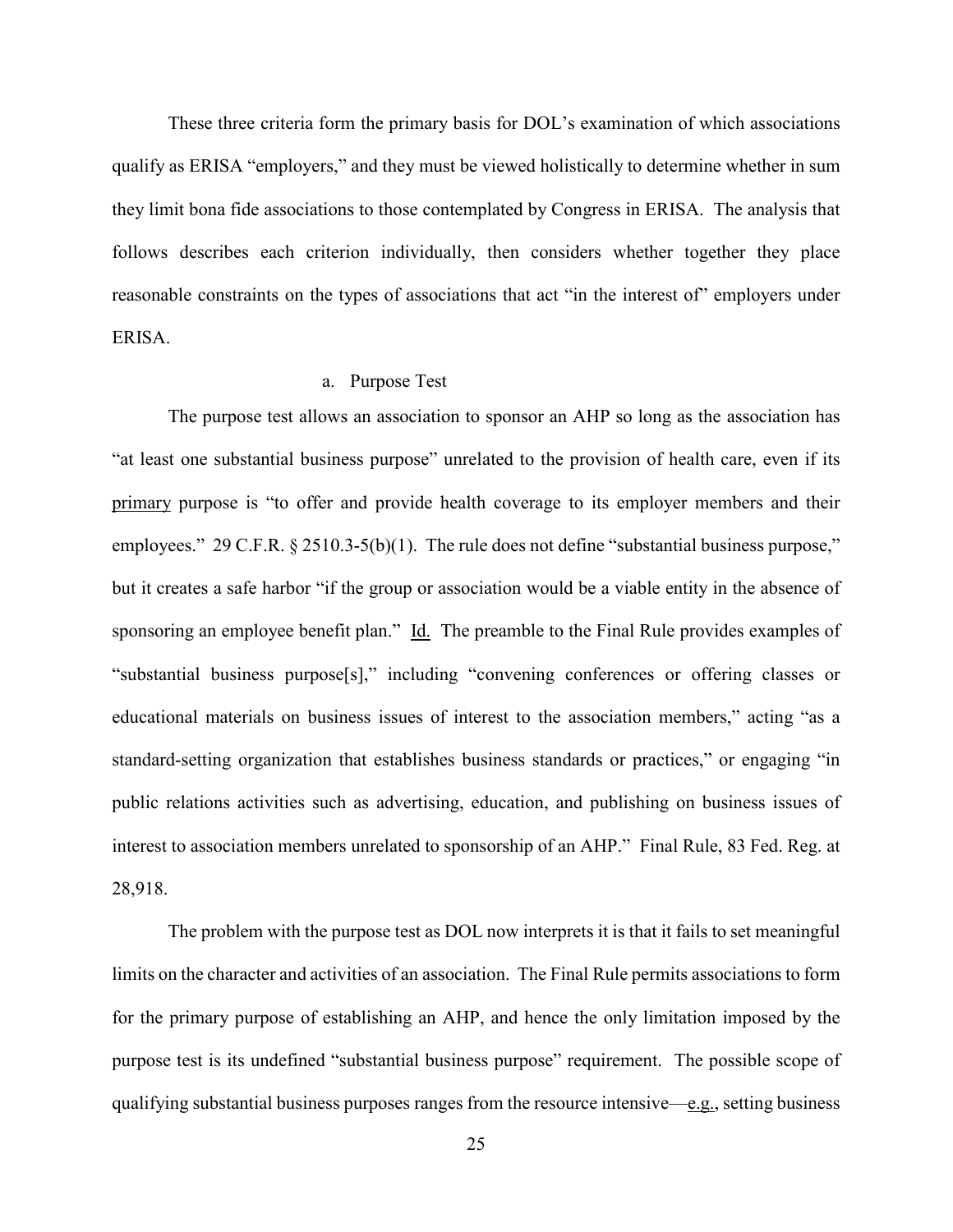standards and practices—to the de minimis—e.g., publishing a newsletter on business issues. Of course, the latter is something that most associations already do and thus is not a defining characteristic of a subset of organizations that would fall within ERISA's scope.

The Final Rule's "safe harbor" provision reveals how flimsy the purpose test really is. The safe harbor provision specifies that an association that "would be a viable entity in the absence of sponsoring an employee benefit plan" will satisfy the purpose test. 29 C.F.R. § 2510.3-5(b)(1). This phrasing suggests, however, that at least some associations would still meet the purpose test even if they were outside of this safe harbor—that is, not viable but for sponsoring an AHP. Sponsoring an AHP, then, may serve not only as the "primary purpose" of an association under the first part of the purpose test—sponsoring an AHP may serve as its only real purpose. The "substantial business purpose" test, then, is only an ex post facto, perfunctory requirement merely a box to check—that virtually any association may fulfill on the side and thereby qualify to sponsor an AHP under the Final Rule. This business purpose does not, in fact, need to be "substantial" in the ordinary sense of that term, because it need not make the association viable in the absence of the association's AHP. This requirement therefore is more aptly called the "other business task" test. It sets such a low bar that virtually no association could fail to meet it. Indeed, it is likely that nearly every employer association that exists today already satisfies the Final Rule's substantial business purpose requirement.

In short, the Final Rule's purpose test provides no meaningful limit on the associations that would qualify as "bona fide" ERISA "employers." It does no work towards narrowing extant associations to only those that act "in the interest of" employers. Although it describes its requirement in terms of a "substantial business purpose," this requirement gives way under the slightest pressure.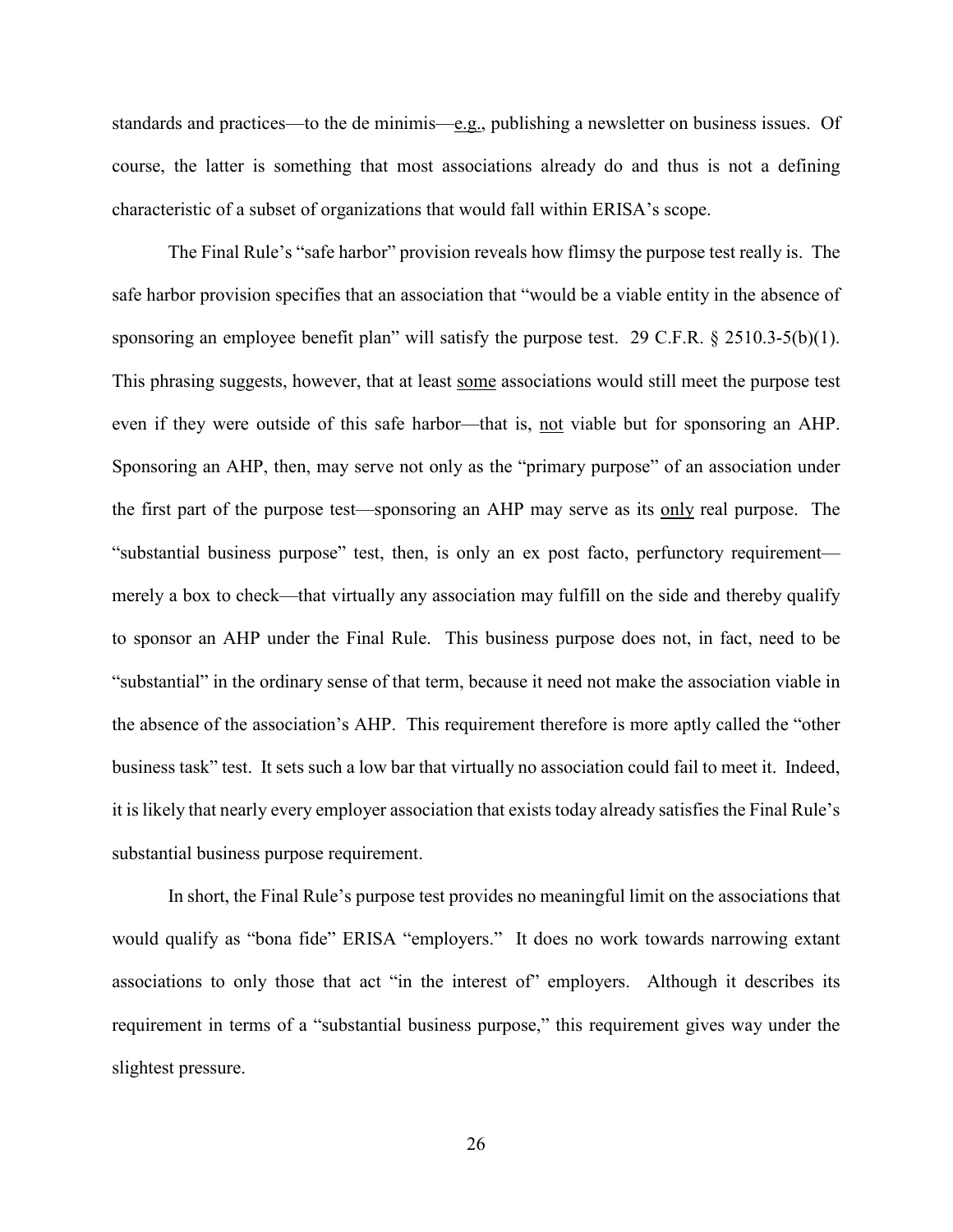#### b. Commonality of Interest Test

To form an association sponsoring an AHP under the Final Rule, employers also must display a "commonality of interest." 29 C.F.R. § 2510.3-5(b)(5). This requirement may be met through two alternative routes: employers must either share a common "trade, industry, line of business, or profession," or else each employer must have "a principal place of business in the same region that does not exceed the boundaries of a single State or a metropolitan area (even if the metropolitan area includes more than one State)." 29 C.F.R.  $\S$  2510.3-5(c)(1). The States object to the latter, which deems employers to be united in interest solely because of common geographical location.

The commonality of interest test is arguably the most important of the three criteria because it most directly relates to the core concern of the statute: employers' interests. Before an association can act "in the interest of" an employer member, that interest must be defined. But common geography does not necessarily correlate with any common interest. The Final Rule thereby permits unrelated employers in multiple, unrelated industries to associate and be deemed to act "in the interest of" the employer members, notwithstanding the fact that the interests of these employer members may be very different or even conflicting.

DOL does not provide a rationale that would connect geography and common employer interest. The preamble to the Final Rule explains the desired effect of the geography requirement, which is that this requirement will "provide employer groups and associations with important flexibility and allow more employers to join together to secure lower cost healthcare coverage for themselves and their employees through AHPs." Final Rule, 83 Fed. Reg. at 28,924. In other words, the geography requirement is desirable because it lowers barriers to AHP formation. In this way, the Final Rule responds to the President's direction to "consider ways to promote AHP formation on the basis of common geography." Id. at 28,912; <u>see also</u> Exec. Order 13,813, 82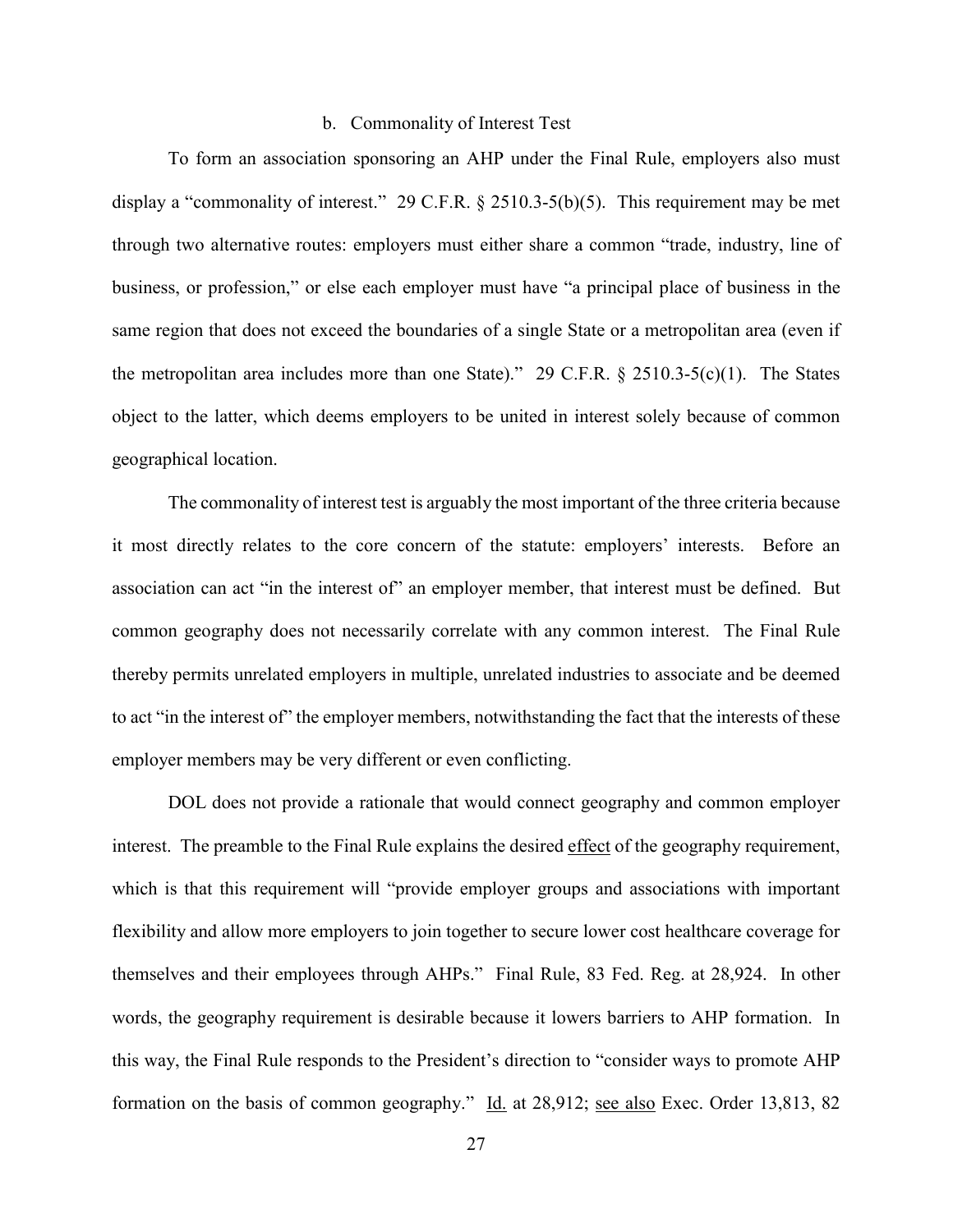Fed. Reg. at 48,386. However, the preamble to the Final Rule fails to explain how geography furthers the statutory requirement that associations act in the interest of employers or why employers with a place of business in a state would be expected to share common interests. See id. at 28,923–26; see also Definition of "Employer" Under Section 3(5) of ERISA—Association Health Plans, Proposed Rule, 83 Fed. Reg. 614 (Jan. 5, 2018) [A.R. at 6947–69].

There is nothing intrinsic in common geography that would generate the types of economic or reputational ties that courts have deemed essential for a plan to be covered by ERISA. Hence, courts interpreting ERISA's requirements have declined to extend ERISA's protections and privileges to organizations based simply on geographic proximity. For example, in both MDPhysicians and WEAIT, the plans at issue were geographically focused (in the Texas panhandle and in Iowa, respectively), yet both courts concluded that the plans fell outside of ERISA's scope. See MDPhysicians, 957 F.2d at 180; WEAIT, 804 F.2d at 1060. ERISA imposes a common interest requirement, not merely a something-in-common requirement. Accordingly, courts have "consistently rejected the contention that heterogenous businesses that share nothing more than a common size and a high regard for the 'entrepreneurial spirit'" satisfy ERISA's commonality of interest requirement. Gruber, 159 F.3d at 788. Geography, similarly, is not a logical proxy for common interest, and substituting shared geography for the statutory requirement of common interest improperly expands ERISA's scope.[16](#page-27-0)

DOL's decision to select geography as a proxy for common interest is more perplexing when one considers other designators of commonality that DOL rejected. These rejected characteristics included "ownership characteristics ( $e.g.,$  an association of owners who are women,

<span id="page-27-0"></span><sup>&</sup>lt;sup>16</sup> DOL could certainly craft a bona fide association rule taking geography into account. The problem with the rule is not that any consideration of geography is categorically impermissible, but rather that geography alone does not logically predict a commonality of interest.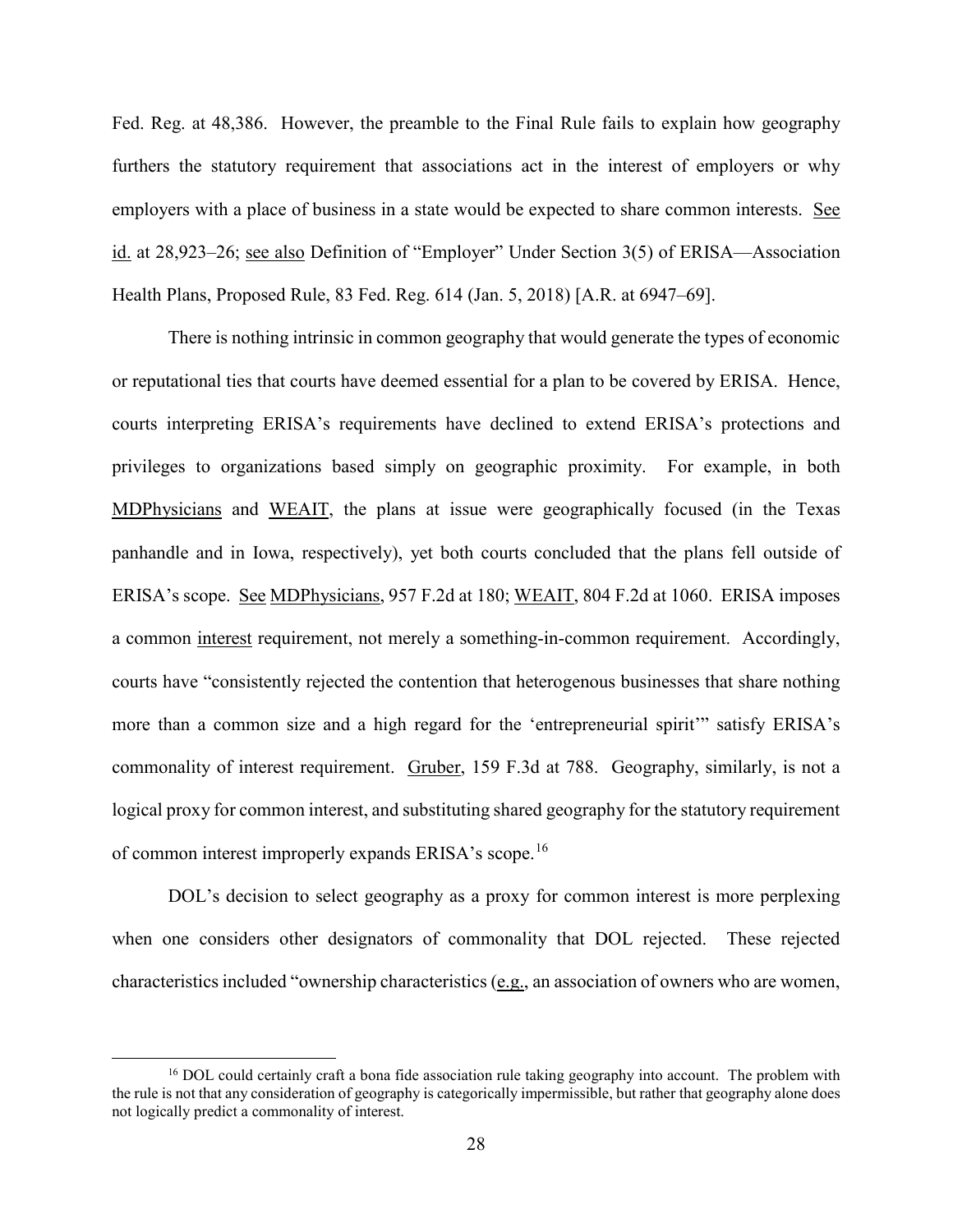minorities, or veterans), business models or structures (such as businesses owned by ESOPs, franchises, or not-for-profits), size of business (e.g., small businesses), [and] shared religious and moral convictions." Final Rule, 83 Fed. Reg. at 28,926. DOL noted some commenters' belief that "employers within these relationships often share unique bonds, interests, needs, and regulatory schemes, and may have significantly more commonality of interest than those in the same industry or region due to these shared traits." Id. But DOL rejected these characteristics because "a test that would treat all nationwide franchises, all nationwide small businesses, or all nationwide minority-owned businesses[] as having a common employment-based nexus—no matter the differences in their products, services, regions, or lines of work—would not be sufficient to establish commonality of interest for a national group or association and AHP because it would be impossible to define or limit . . . and, in the Department's view, would eviscerate the genuine commonality of interest required under ERISA." Id.

The same concerns that animated DOL's decision to reject these other designators of commonality apply with equal force to DOL's geography test. Take, for example, an association composed of employers with principal places of business in California. The association could form for the primary purpose of creating an AHP, so long as participating employer members elected directors and the association published a quarterly newsletter on business issues of interest to California-based businesses. The employer members (of varying sizes) might include a restaurateur in Oakland, a physicians practice group in the Hollywood Hills, an almond farmer in the Central Valley, an importer in Long Beach, a technology company headquartered in San Diego but doing business primarily in New York, and a Fresno fast-food franchise. These employers share no "unique bonds, interests, needs, [or] regulatory schemes" and exhibit a wide range of "differences in their products, services, regions, [and] lines of work." See id. They would be no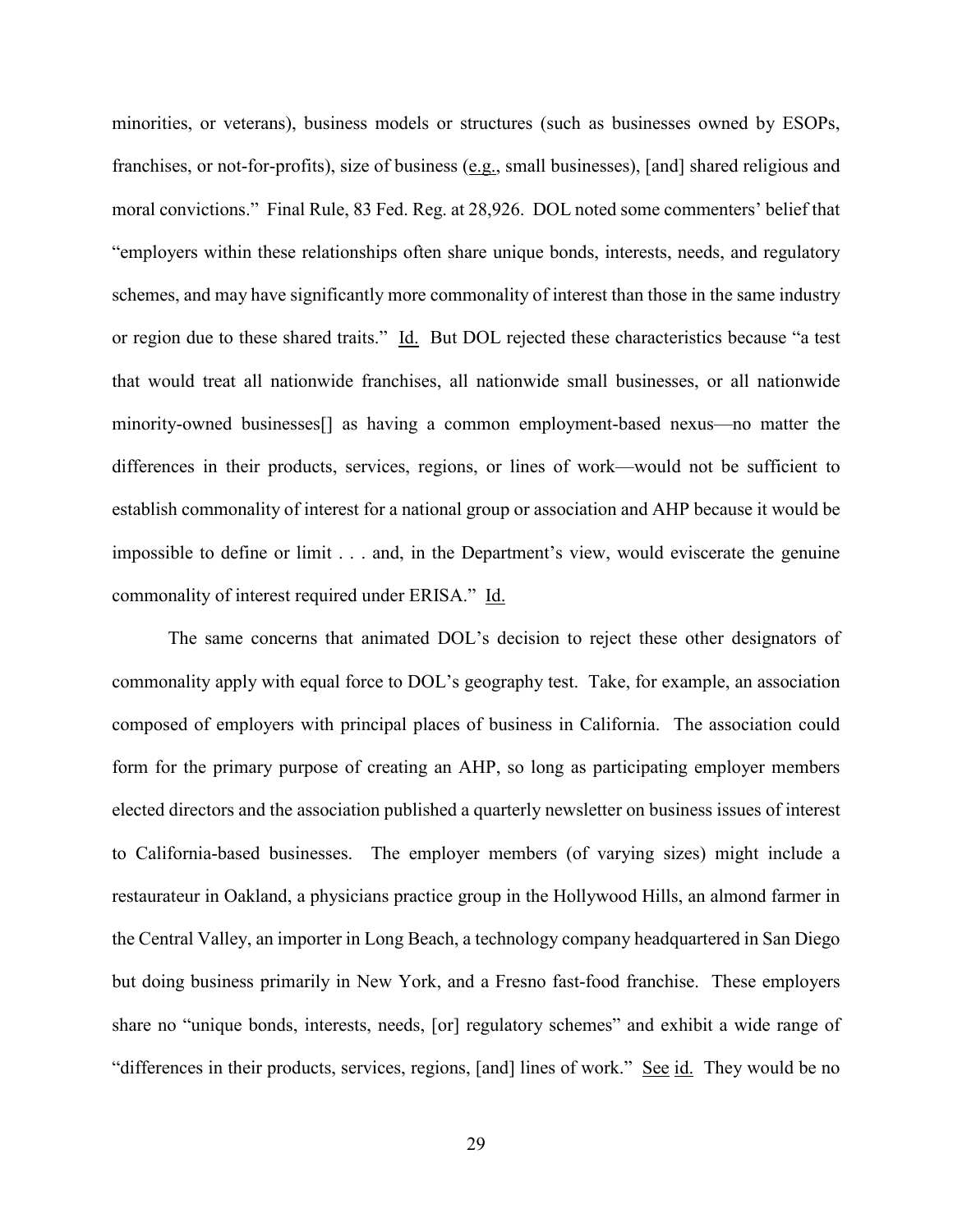more or less united in interest if their principal places of business happened to be in various states. The Court concludes, therefore, that the geography standard under the Final Rule fails to account in any way for employers' commonality of interest. This standard effectively eviscerates the genuine commonality of interest required under ERISA, thereby expanding the scope of the statute beyond what ERISA intended.

Because the geography test does not, in fact, ensure that associations qualifying to sponsor AHPs under the Final Rule share a "commonality of interest," it creates no meaningful limit on these associations. In other words, the geography test does no work to focus the Final Rule on the types of associations that Congress intended ERISA to cover.

#### c. Control Test

The third criterion under the Final Rule that serves to constrain which associations may sponsor AHPs is the control test,<sup>[17](#page-29-0)</sup> which requires simply that "[t]he functions and activities of the group or association are controlled by its employer members, and the group's or association's employer members that participate in the group health plan control the plan." 29 C.F.R. § 2510.3-5(b)(4). This employer member "[c]ontrol must be present both in form and in substance." Id. "Whether the requisite control exists is determined under a facts and circumstances test." Final Rule, 83 Fed. Reg. at 28,919. DOL will deem employer members to have control where, for example, they can nominate, elect, and remove directors and approve or veto material amendments

<span id="page-29-0"></span><sup>&</sup>lt;sup>17</sup> DOL contends that the Final Rule's less stringent standards for commonality of interest and purpose are balanced by "new nondiscrimination requirements." Defs.' Mot. at 2. This nondiscrimination requirement "prevent[s] associations from charging employer members different premium rates based on the health status of their employees" and "reflects the Department's reasonable efforts to supply the criteria necessary to elucidate the definition of Section 3(5) in a manner that is consistent with the statute and ERISA's objective of encouraging the creation of employment benefit plans." Id. at 28. This nondiscrimination provision still "permit[s] employment-based distinctions to be used within an AHP, provided that such distinctions are not directed at individual participants or beneficiaries based on any health factor." Final Rule, 83 Fed. Reg. at 28,923 n.31.

But this nondiscrimination provision does not constrain which associations qualify under the Final Rule—it only limits how qualifying associations may structure their premiums in an AHP. Because this requirement does not serve to limit which associations qualify as ERISA "employers," it does not weigh in the Court's analysis in this case.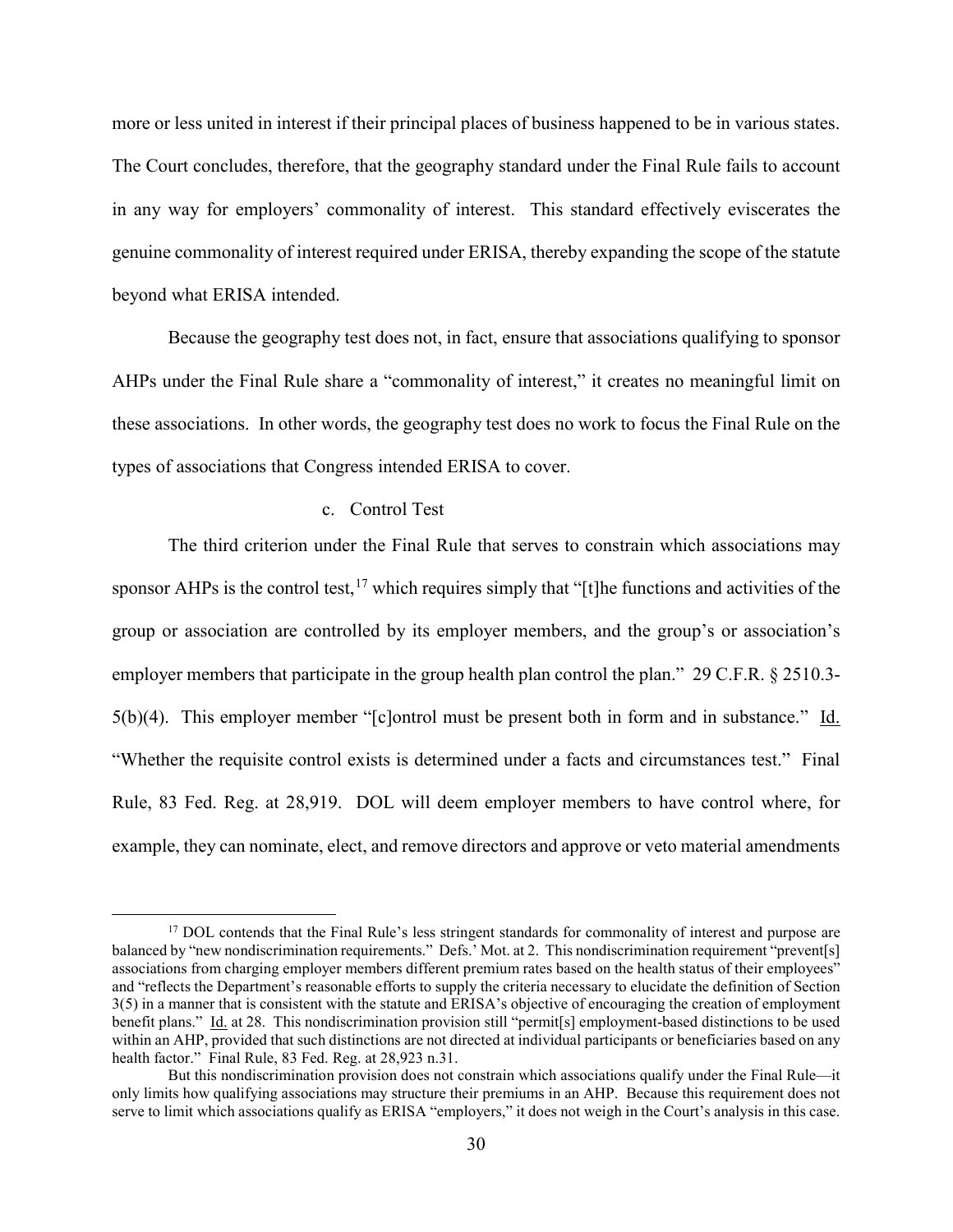to the AHP. Id. at 28,920. Employer members are not required to "manage the day-to-day affairs of the group or association or the plan." Id.

The control test "largely duplicate[s] the conditions in the Department's pre-rule guidance." Id. at 28,919. DOL has observed that "the control test is necessary to satisfy the statutory requirement in ERISA section 3(5) that the group or association must act 'in the interest of' the employer members in relation to the employee benefit plan in order to qualify as an employer." Id. at 28,919, 28,955.

The control test limits the types of associations that qualify as employers under the Final Rule by ensuring that employer members direct the actions and decisions of the association with respect to the AHP. The control test alone, however, does not mean that employer members are united in interest, but rather only that the employer members can steer the association's decisionmaking when working in concert. Courts have concluded—and this Court agrees—that the control test complements and supplements the commonality of interest test but cannot replace it. For example, the Third Circuit has held that "to qualify as an 'employer' for ERISA purposes, an employer group or association must satisfy both the commonality of interest and control requirements."<sup>18</sup> Gruber, 159 F.3d at 787 (emphasis added); <u>see also MDPhysicians</u>, 957 F.2d at 186 (determining that the subject plan was not an ERISA plan because it failed to meet both the commonality of interest and control requirements).

In other words, the control test is only meaningful if employer members' interests are already aligned. If employer members have opposed interests, the control test does nothing to

<span id="page-30-0"></span><sup>&</sup>lt;sup>18</sup> The Third Circuit in Gruber also distinguished the legal bases of the two tests. It noted that the commonality of interest requirement derived from the text of ERISA itself, as distilled through DOL advisory opinions, while the control requirement derived solely from DOL guidance, which the court found worthy of deference as "a reasonable means of ensuring that the administrators of multi-employer welfare benefit plans in fact act 'in the interest of' their employer members." See 159 F.3d at 787–88.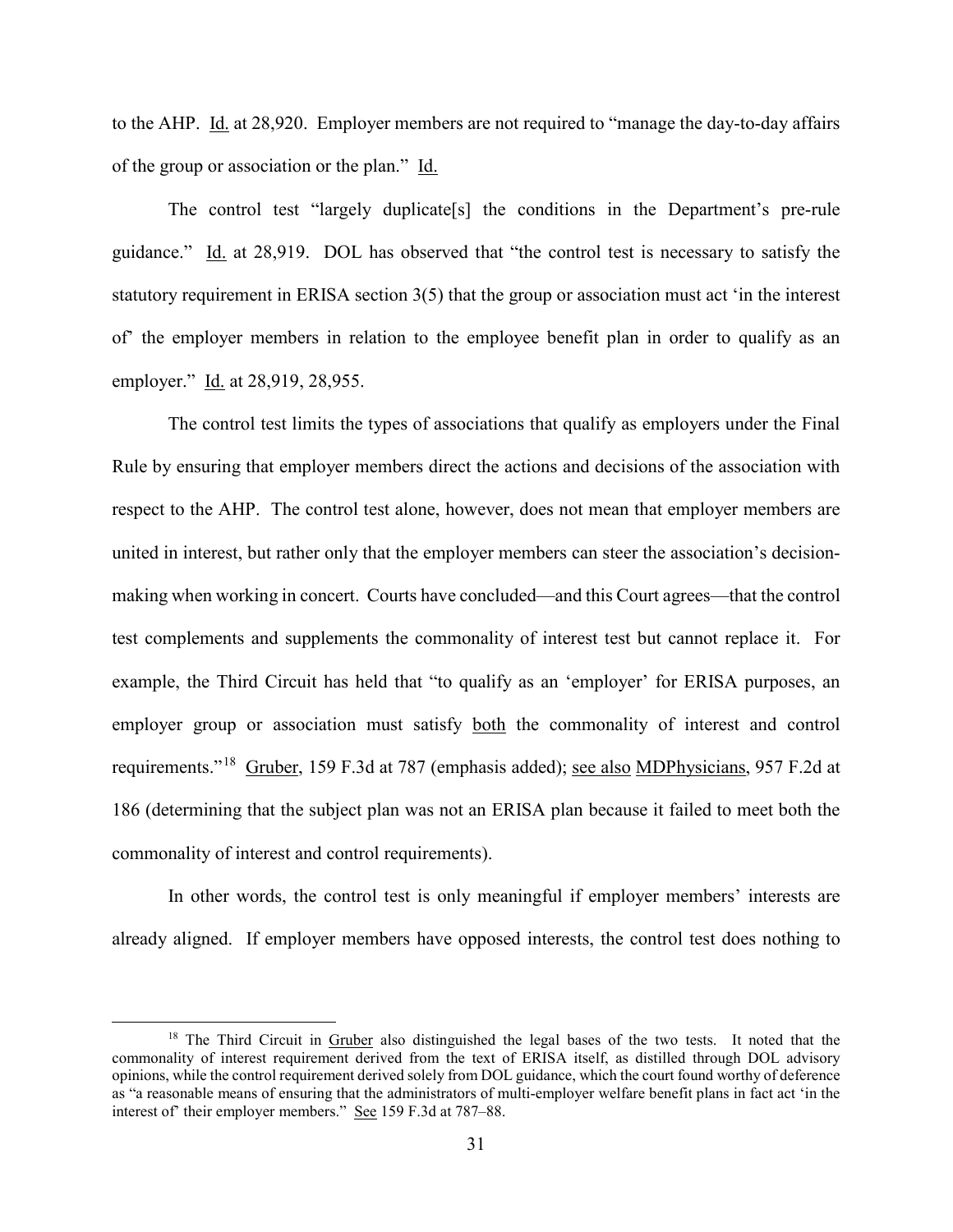resolve those differences. For example, in the case of an association whose employer members display widely disparate interests, the existence of indicia of control such as election of officers and voting on plan amendments would make it more likely that the association might further the interests of some—perhaps those that are most powerful or most numerous—but not all employers in the organization.

\* \* \*

The Final Rule is a lawful interpretation of ERISA only so long as it limits the "bona fide associations" that may qualify as employers to those acting "in the interest of" their employer members, as mandated by ERISA's text. See ERISA  $\S 3(5)$ ; 29 U.S.C.  $\S 1002(5)$ . Here, the three criteria that limit association membership fall short of ERISA's statutory requirements. The Final Rule's purpose test sets no meaningful limitation on associations because its requirements are largely cursory, describing activities in which an association must participate but not meaningfully addressing whether the association's activities align with or further employer members' interests. So, too, the geography pathway for meeting the commonality of interest requirement does little to ensure that the association will act in its employer members' interests because shared geography does not reflect any common interest. The purpose and commonality of interest criteria—even when combined—fail to establish an interest-based bond between associations and employer members, which in turn undermines the effectiveness of the control test: disparate employers pursuing their own varied interests through an association's AHP—even if the employers exert a modicum of control over the organization—simply do not come within ERISA's statutory scheme.

The three criteria set by the Final Rule for qualification as a "bona fide association," then, even acting in combination, ultimately fail to respect the statutory limitations set by Congress because the Final Rule does not functionally constrain bona fide associations to those acting "in the interest of" employers. The Final Rule would permit a group of employers with no common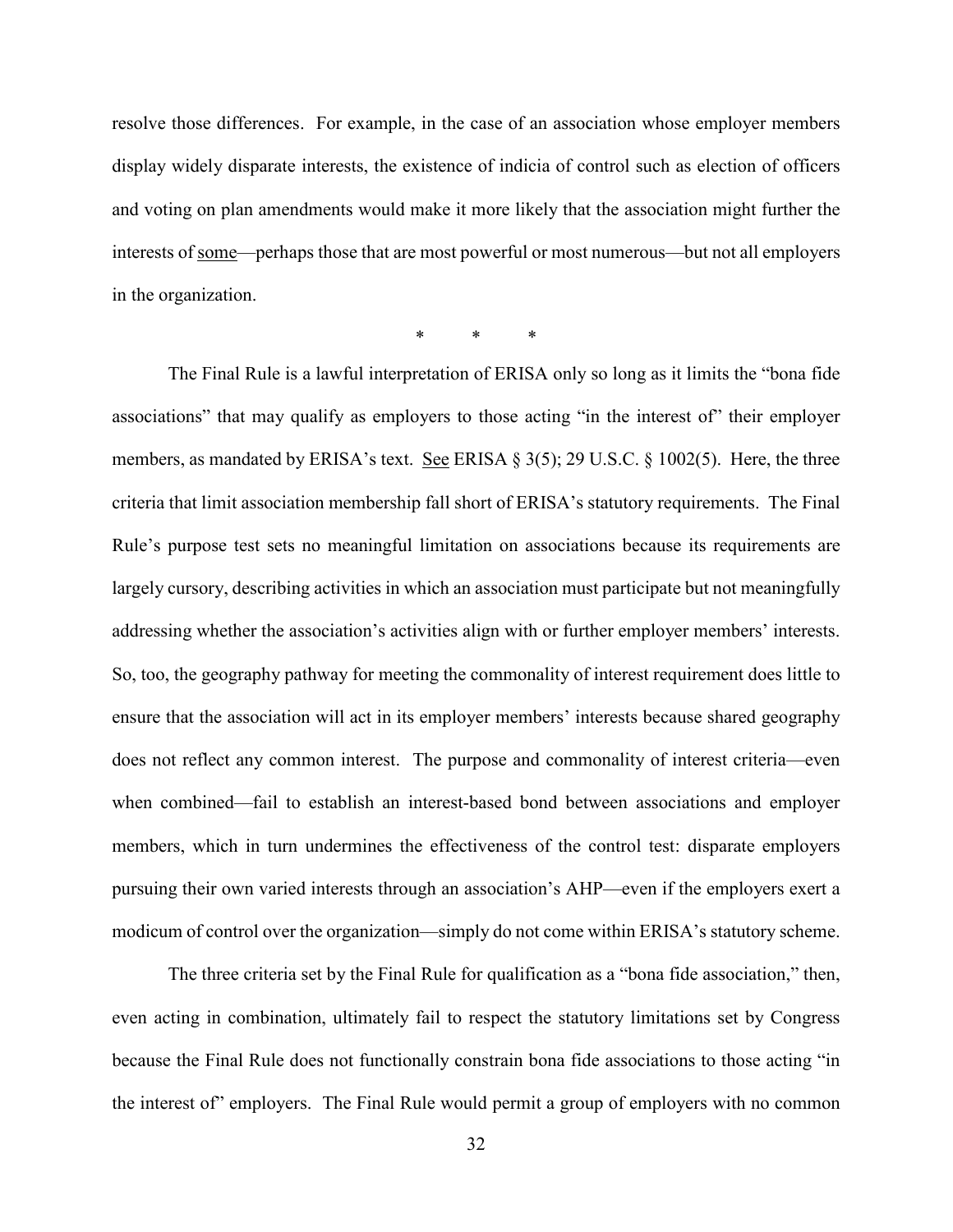characteristic other than presence in the same state to qualify as a single employer under ERISA so long as that group had an election-based officer structure and some modest business-related side project. Yet as summarized in WEAIT, ERISA is premised on the idea that employers and employees are connected by an employment nexus: "[a]n employee depends on his employer," and vice versa. WEAIT, 804 F.2d at 1063. This nexus is reproduced at the level of associations and their employer members. Yet there is no reason to believe that the employee of an employer joining such a loosely defined association under the Final Rule would have real ties to that association or that any associational bonds would provide inherent limits on the activities of the association with respect to its employer members or their employees. The Final Rule allows groups that closely resemble entrepreneurial, profit-driven commercial insurance providers to qualify for ERISA's protections—an outcome that longstanding interpretations of ERISA have explicitly forbidden. See Gruber, 159 F.3d at 786; MDPhysicians, 957 F.2d at 183–84; Wayne Chem., 567 F.2d at 699; Activity Report of the House Committee on Education and Labor, H.R. Rep. No. 1785, 94th Cong., 2d Sess. at 48–49 (1977). Allowing such associations to sponsor AHPs under ERISA "twist[s] the language of the statute and defeat[s] the purposes of Congress," and therefore conflicts with DOL's authority under ERISA. See MDPhysicians, 957 F.2d at 185. For these reasons, the bona fide association provision of the Final Rule unlawfully expands ERISA's scope and conflicts with ERISA's text. Hence, it is not a reasonable interpretation of ERISA and must be set aside.

## iv. The Final Rule's Expansion of "Employer" to Include Working Owners without Employees Is Not Reasonable

The Final Rule's expansion of the definition of employer to include working owners without employees is also contrary to the text of ERISA. The Final Rule allows "[a] working owner of a trade or business without common law employees [to] qualify as both an employer and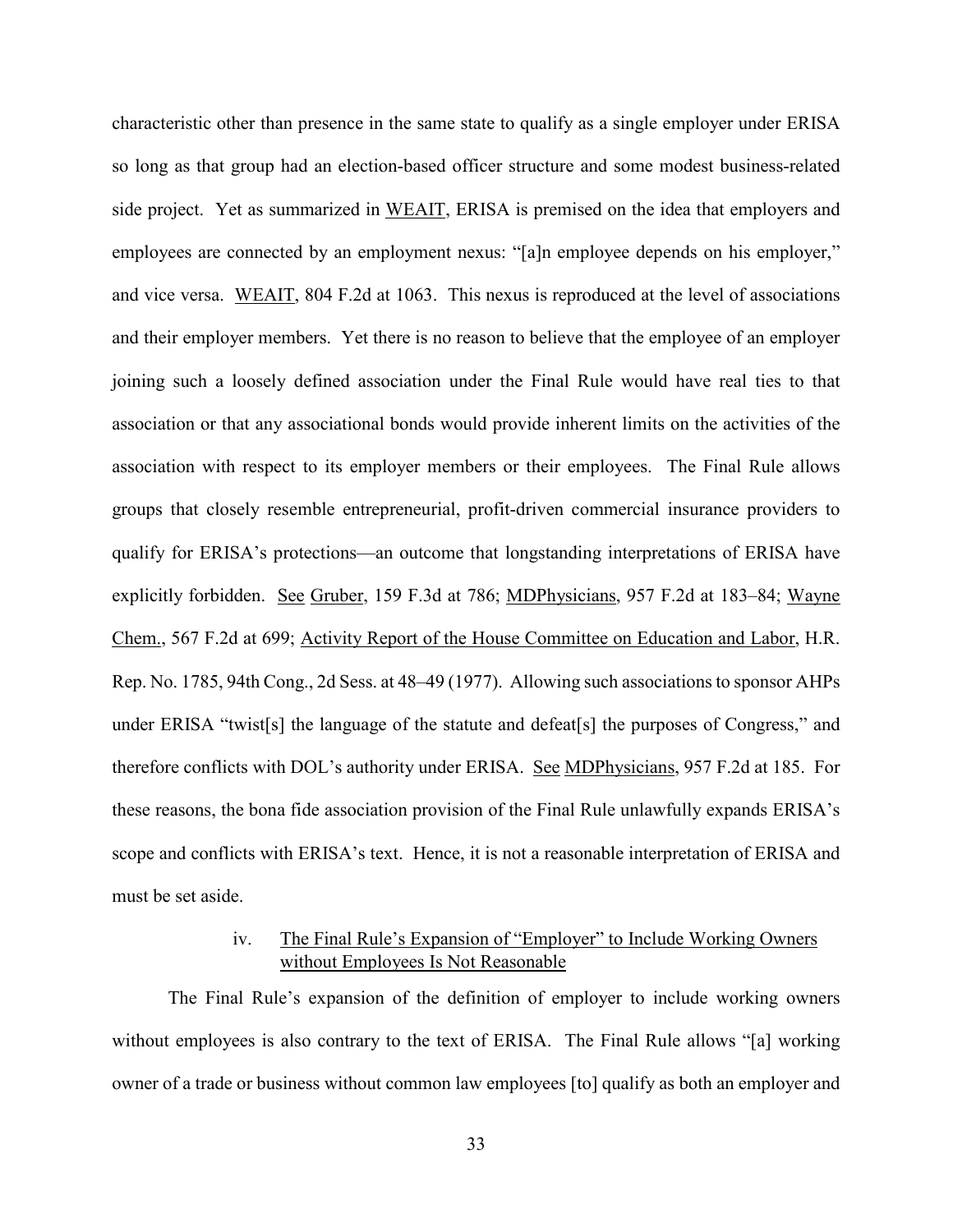as an employee of the trade or business" for several key purposes. 29 C.F.R. § 2510.3-5(e)(1). These working owners without employees qualify as both "employer members" of bona fide associations and as their own "employees," thereby qualifying them to join bona fide associations and participate in the association's AHP. Id. §§ 2510.3-5(b), (e). The Final Rule specifies that working owners with no employees satisfy the condition for bona fide associations that "[e]ach employer member [participating in an AHP] is a person acting directly as an employer of at least one employee who is a participant covered under the plan." Id.  $\S 2510.3-5(e)$ . Working owners without employees, per the Final Rule, may also receive benefits from the AHPs of bona fide associations notwithstanding the provision that these AHPs may provide health coverage for only current and former "employee[s] of a current employer member" or that employee's beneficiaries. Id.  $§$  2510.3-5(b)(6)(i).

The States note that for ERISA's more-than-forty-year history, working owners without employees have been ineligible to join associations under ERISA. Pls.' Mot. at 2. This is more than a consequence of agency policy, they argue—it is because ERISA cannot accommodate such an interpretation. Id. at 28–30. DOL counters that the definition of "employer" is ambiguous and that nothing in the statute or precedent conclusively forecloses the agency's interpretation. Defs.' Mot. at 44–47. DOL acknowledges that ERISA would not apply "to a plan that the working owner is providing to himself" outside of membership in an association, because DOL acknowledges that a working owner's plan covering only himself "falls outside the scope of ERISA." Tr. at 73:17– 74:10. However, DOL contends that membership in an association transforms a working owner with no employees into both an employer and employee under ERISA, thereby bringing that working owner without employees within the scope of the statute and the Final Rule. Id. at 74:11– 76:22. More specifically, DOL argues that two sole proprietors without employees may band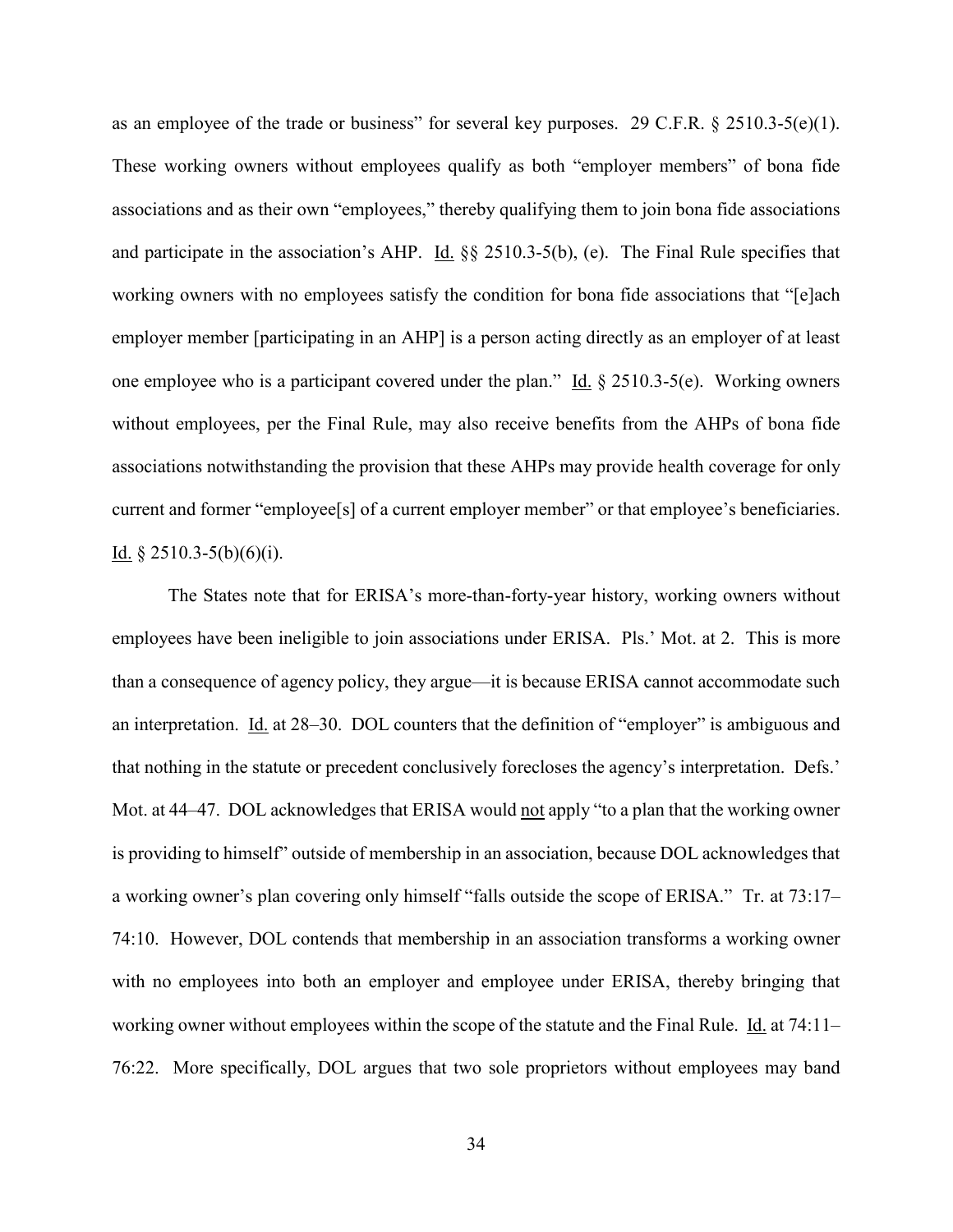together in an association, and this two-member association may then sponsor an ERISA plan for the two working owners' benefit. Id. at 76:1–22.

A working owner without employees is plainly beyond ERISA's scope when he establishes a benefit plan for himself. The Court concludes that a working owner's membership in an association does not bring him within ERISA. And the contention that two working owners without employees, neither of whom is within ERISA's scope alone, could associate with one another and thereby come within the statute's reach is absurd. Congress did not intend for working owners without employees to be included within ERISA—either as individuals or when joined in an employer association. ERISA clearly contemplates regulation of benefits arising from employment relationships. The Final Rule's attempt to bring sole proprietors with no employees into ERISA's fold stretches the statute too far.

As a practical matter, one does not have an employment relationship with oneself. Notwithstanding the broad sweep of ERISA's definition of employer, a sole proprietor neither acts "directly as an employer" or "indirectly in the interest of an employer"-i.e., of himself. See ERISA § 3(5); 29 U.S.C. § 1002(5). There is no indication that Congress crafted the statute with the intent of sweeping working owners without employees—who employ no one—within ERISA's scope through the statutory definition of "employer."

The statutory conflict is even clearer when one considers the statute's definition of "employee." Unlike the more expansive definition of "employer," the definition of "employee" under ERISA is limited: simply an "individual employed by an employer." ERISA § 3(6); 29 U.S.C. § 1002(6). The text of the statute clearly anticipates a relationship between two parties. Congress constructed the definition of "employee" with a transitive verb (to employ), which necessarily describes a relationship between a subject and object—employer and employee. If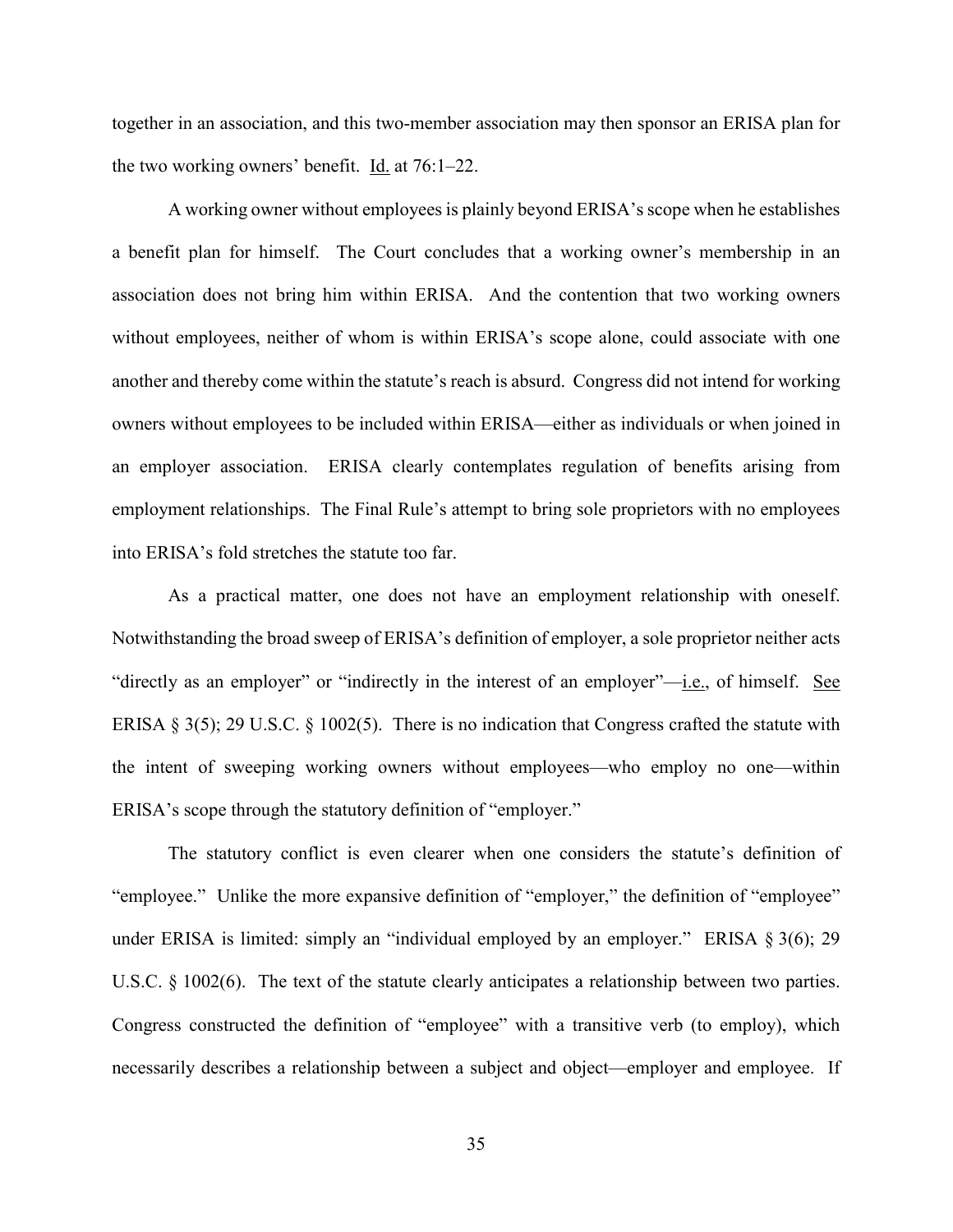such a relationship were not intended, then Congress could have defined "employee" as simply a "working individual." But it did not.

Further, the Supreme Court has read ERISA's definition of "employee" to "incorporate traditional agency law criteria for identifying master-servant relationships," Nationwide Mut. Ins. Co. v. Darden, 503 U.S. 318, 319 (1992), and "[t]he traditional agency criteria can be applied logically only in situations involving relationships between two different persons, i.e., those who employ persons and those who are so employed," In re Watson, 161 F.3d 593, 597 (9th Cir. 1998). It is unreasonable to say that Congress drafted the statute with the intent to regulate a person's internally conflicted relationship with himself. That would threaten to turn ERISA into an exercise in psychoanalysis.

Supreme Court precedent also supports finding that a working owner without employees falls outside ERISA. In Raymond B. Yates, M.D., P.C. Profit Sharing Plan v. Hendon, 541 U.S. 1 (2004), the Supreme Court held that "[u]nder ERISA, a working owner may have dual status, i.e., he can be an employee entitled to participate in a plan and, at the same time, the employer (or owner or member of the employer) who established the plan." 541 U.S. at 16. DOL argues that this sentence in Yates at least opens the door for any sole proprietor—with or without employees—to qualify as dual-status employee and employer under ERISA. Defs.' Mot. at 45– 47. But DOL's reading emphasizes a single sentence and ignores the rest of the opinion. The Supreme Court emphasized that Yates's plan had always included "at least one person other than Yates or his wife." Id. at 8. The opinion clarified that "[i]f the plan covers one or more employees other than the business owner and his or her spouse, the working owner may participate on equal terms with other plan participants." Id. at 6 (emphasis added). The presence of employees, then, is a condition precedent to the creation of an ERISA plan because without employees there is no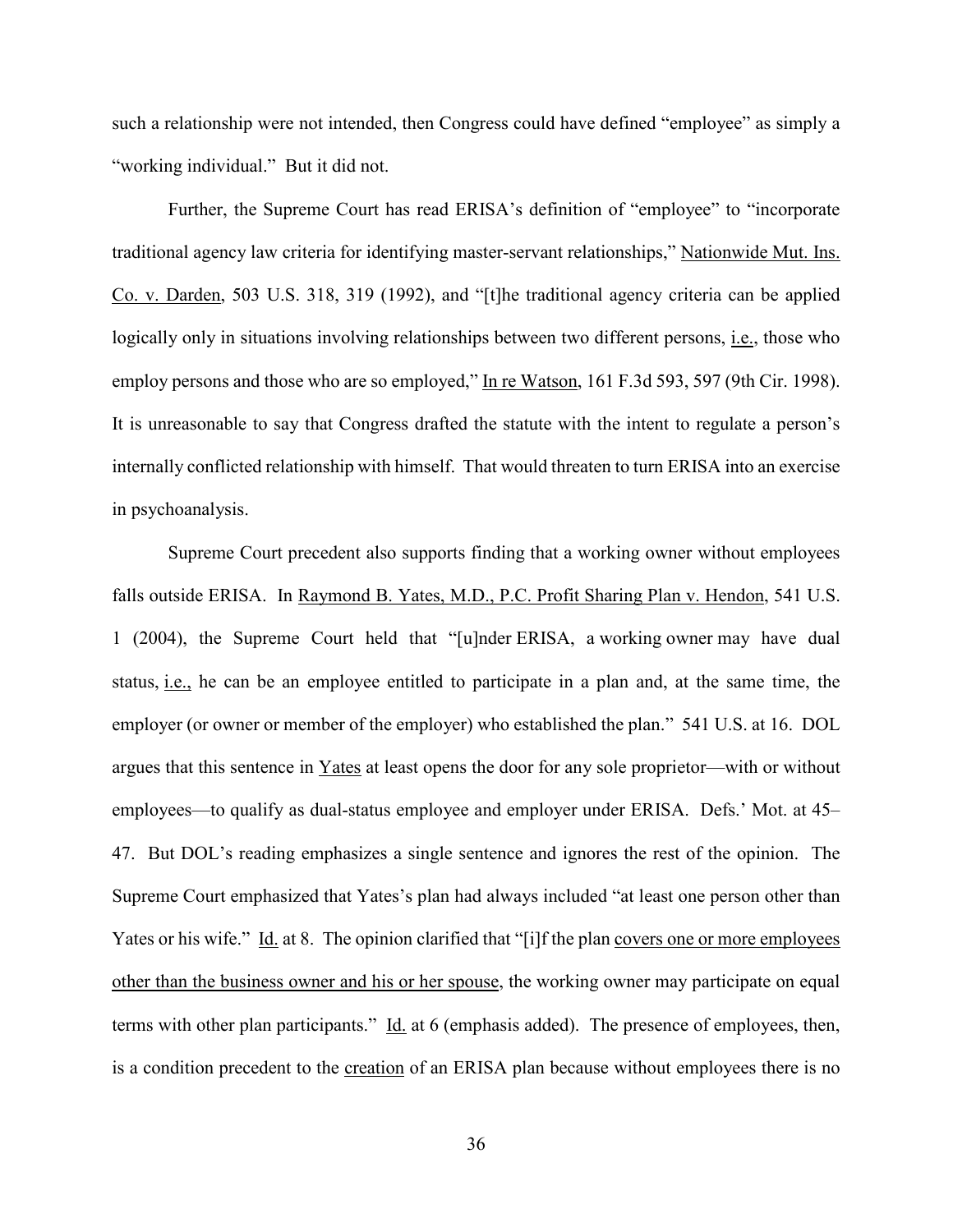employment relationship to give rise to an employee benefit plan. But once such a plan exists, a working owner may participate alongside his or her employees. As the Supreme Court explained: "Plans that cover only sole owners or partners and their spouses . . . fall outside [ERISA] Title I's domain," but "[p]lans covering working owners and their nonowner employees . . . fall entirely within ERISA's compass." Id. at  $21<sup>19</sup>$  Put differently, "if a benefit covers only working owners, it is not covered by [ERISA] Title I." Yates, 541 U.S. at 21 n.6. Although the Supreme Court holding in Yates does not directly address working owners without employees, the fact that the opinion carefully distinguished between working owners with and without employees and their relative places within and beyond ERISA's scope further confirms this Court's conclusion that ERISA does not cover working owners without employees.

It is notable that DOL makes no attempt to directly categorize working owners without employees as ERISA "employers"; rather, the Final Rule only categorizes them as employers when they join associations. DOL attempts this strategic move because longstanding interpretations of ERISA make clear that a working owner without employees is not an ERISA "employer" directly and cannot create an ERISA plan for himself. See Tr. at 73:17–74:10 (DOL acknowledging that such a plan cannot fall under ERISA); Yates, 541 U.S. at 21 n.6 (listing cases holding that a plan covering a working owner without employees does not qualify as an ERISA plan). But if a

<span id="page-36-0"></span><sup>&</sup>lt;sup>19</sup> In Yates, the Supreme Court examined both the text of ERISA and DOL's regulations interpreting the definition of "employee benefit plan," which prohibited employee benefit plans from including any plan covering working owners without employees. 541 U.S. at 21 (citing 29 C.F.R. § 2510.3-3(b)–(c)). However, the Supreme Court emphasized that plans covering working owners without employees fall outside of ERISA—not just outside of DOL regulations interpreting ERISA. Thus, even after DOL changed its regulations, the Court reads Yates as stating that working owners without employees remain beyond ERISA's scope.

The Supreme Court also noted (Yates, 541 U.S. at 21 n.6) general agreement among circuit courts that sole proprietors without employees were generally excluded from ERISA's reach. See Slamen v. Paul Revere Life Ins. Co., 166 F.3d 1102, 1104 (11th Cir. 1999) ("[I]n order to establish an ERISA employee welfare benefit plan, the plan must provide benefits to at least one employee, not including an employee who is also the owner of the business in question."); In re Watson, 161 F.3d at 597 (holding that sole shareholder is not participant in plan that covered only him); Schwartz v. Gordon, 761 F.2d 864, 868 (2d Cir. 1985) (holding that ERISA excludes plans "in which there are no employees and for which the fiduciary protections afforded by" ERISA are inapplicable).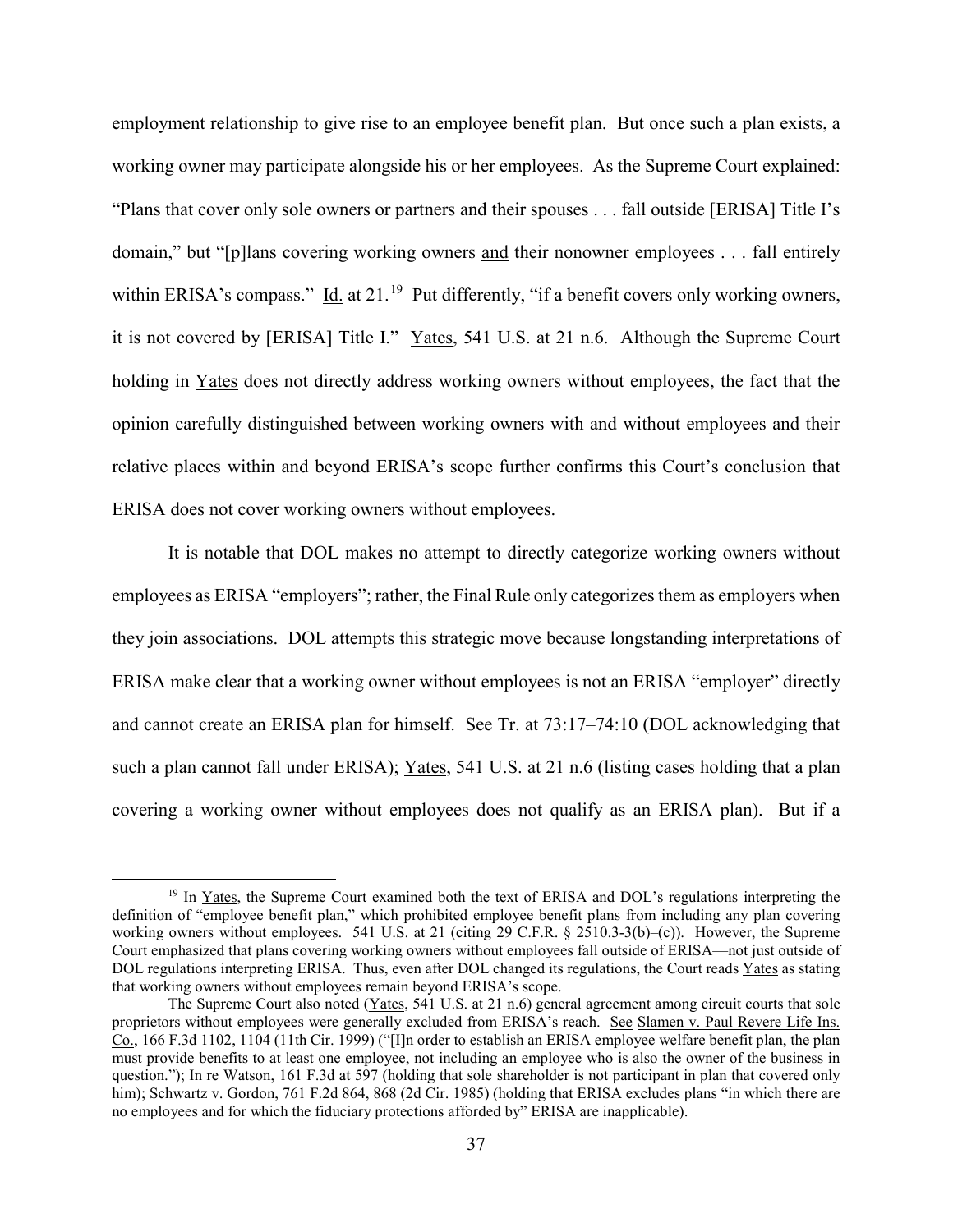working owner without employees cannot qualify as an "employer" in his own right, an association of such working owners is not truly an employer association—at most, it is an association of working owners without employees. An association offering benefits to a sole proprietor without employees most closely resembles an "entrepreneurial venture," and the relationship between association and working owner is most "similar to the relationship between a private insurance company . . . and the beneficiaries of a group insurance plan." WEAIT, 804 F.2d at 1063. It is unreasonable to think that Congress imagined that its definition of an association acting "in the interest of" employers would extend to cover these individuals, who do not otherwise qualify as employer or employee. See ERISA § 3(5); 29 U.S.C. § 1002(5).

Adding a working owner without employees to an association, then, does not change his status under ERISA—it cannot transform a sole proprietor without employees into either an "employer" or "employee" under the statute. But adding such a working owner to an association that otherwise could qualify as "bona fide" does change the status of that association. As illustrated by cases like WEAIT, an ERISA plan must be established or maintained to provide benefits to employees or former employees (or, in the case of an employee organization, its members) plus their beneficiaries, but never to unrelated third parties. See WEAIT, 804 F.2d at 1063 (analyzing ERISA  $\S 3(1)$ , 29 U.S.C.  $\S 1002(1)$ ). If an otherwise qualifying association provides benefits to such a working owner without employees through its AHP, it has severed the economic and representational ties that bind its "employer" members together because the working owner without employees would be a non-employer member. See id. By offering benefits to unaffiliated individuals through its AHP, the association would not qualify as an ERISA "employer," and its AHP would not qualify as a single ERISA plan.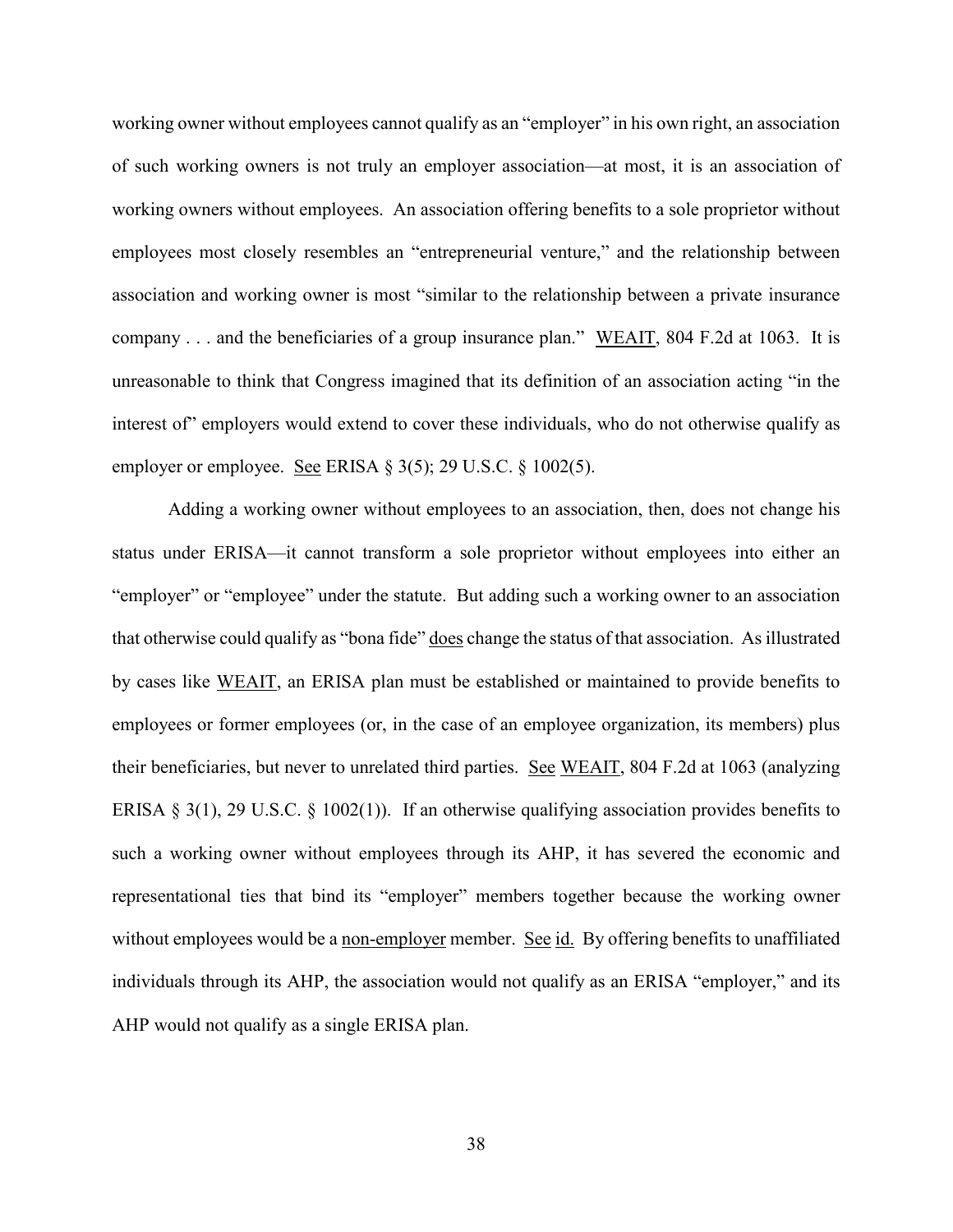The Final Rule's expansion of the definition of employer to include working owners without employees also does not further ERISA's purposes. For example, allowing individuals without employees to join ERISA plans does not serve "as an incentive to the creation of plans that will benefit employer and nonowner employee alike." Yates, 541 U.S. at 17–18. Further, the Final Rule does not address any of Congress's concerns about nondisclosure, insolvency, or abuse in employee benefit plans as laid out in ERISA's statement of purpose. See 29 U.S.C. § 1001. As the Second Circuit has explained, "[a] self-employed individual[,] . . . unlike a worker employed by another, has complete control over the amount, investment and form of the fund created by him . . . ." Schwartz, 761 F.2d at 868. Accordingly, ERISA's "remedial scheme . . . for workers employed by others [is] not necessary for the protection of self-employed persons, and Congress accordingly has not changed the definition of 'employee' in that Title to include self-employed persons." Id.

In short, the Final Rule's expansion of the term "employer" under ERISA to include working owners without employees (when organized in an association) is unreasonable because it is contrary to ERISA's text and purpose. DOL's interpretation does not "interpret" ERISA, it rewrites it, obliterating the statute's references to "employers," employees "employed by" those employers, and plans "established or maintained by an employer . . . for the purpose of providing for" those employees. It is also unsupported by case law interpreting ERISA from the Supreme Court and other courts. For these reasons, the Court concludes that the working owner provision of the Final Rule is contrary to ERISA and must be set aside.

### **C. DOL's Unreasonable Regulatory Interpretation of ERISA Creates Absurd Results Under the ACA**

Finally, the Final Rule creates absurd results under the ACA. This conflict further highlights that DOL's regulatory interpretation of "employer" under ERISA is unreasonable.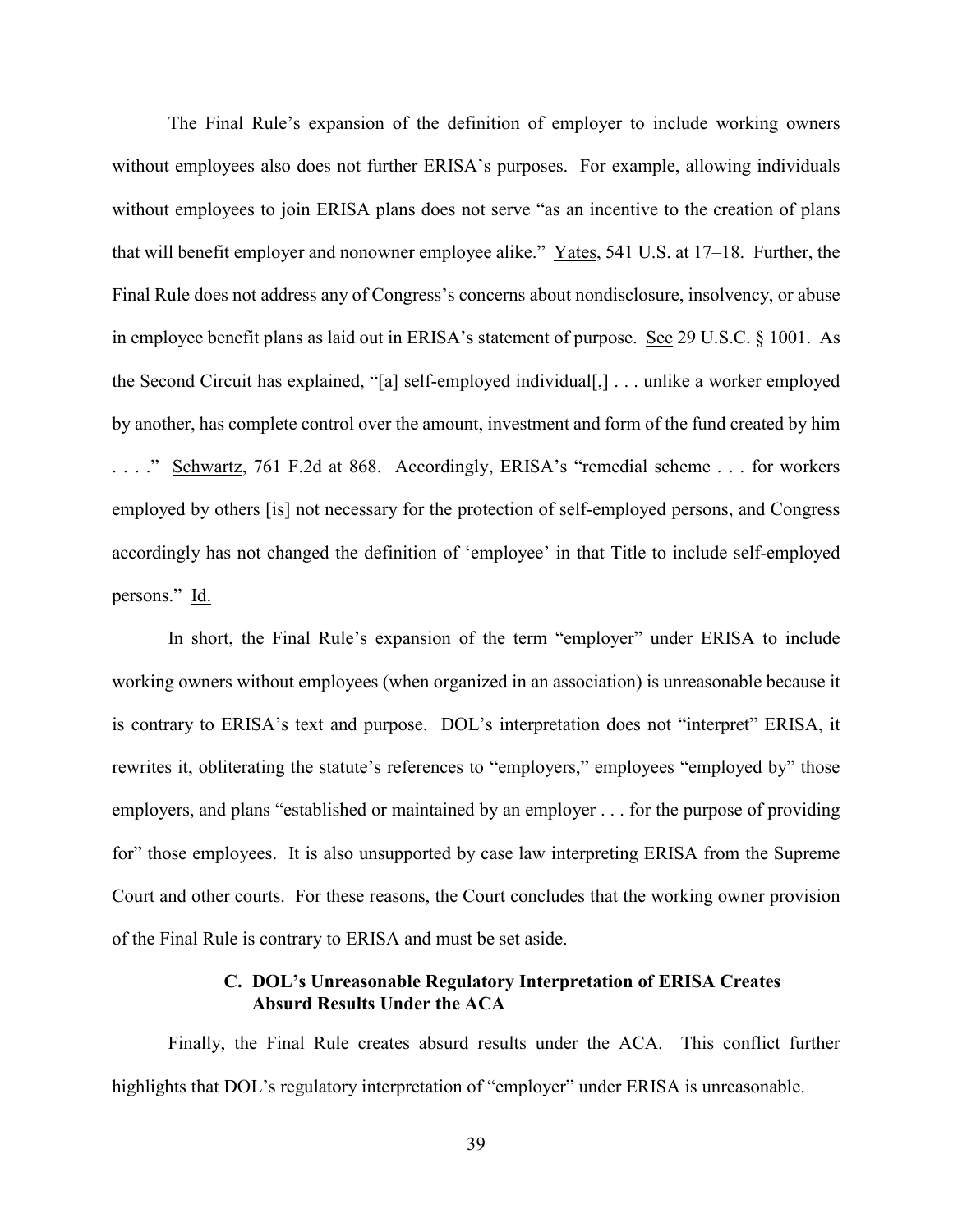As noted above, the ACA defines "employer" and "employee" generally based on how those terms are defined in ERISA. The ACA's definition of "employee" is the same as under ERISA: it is simply an "individual employed by an employer," 42 U.S.C. § 300gg-91(d)(5), 29 U.S.C. § 1002(6), which the Supreme Court has held to "incorporate traditional agency law criteria for identifying master-servant relationships," Darden, 503 U.S. at 319. However, the ACA's definition of "employer" adopts ERISA's definition of "employer" with a critical exception: "such term shall include only employers of two or more employees." 42 U.S.C. § 300gg-91(d)(6). Under the ACA, then, an "employer" must have two or more "employees," and, under Darden, one expects these individuals to be cognizable as such under the common law. See Darden, 503 U.S. at 319.

DOL contends that an ERISA "bona fide association" comprised solely of two working owners without employees would qualify as both an "employer" and "employee" under the ACA. See Final Rule, 83 Fed. Reg. at 28,940–41. DOL's explanation for how these self-employed individuals fit inside ACA's definition of employer is a magic trick. First, DOL asks the Court to imagine each working owner without employees wearing two hats: an employer hat and an employee hat. Tr. at 75:4–15. When two working owners without employees associate, they keep their employer hats, but the association also gains an employer hat. Id. at  $75:16-25$ . The association counts as an employer under the ACA because the two working owners without employees also wear their employee hats, and therefore the association is an "employer[] of two or more employees." Id. at 76:1–11; 42 U.S.C.  $\S$  300gg-91(6). Note that the working owners without employees must hang on to their employer hats as well, because otherwise the association would not qualify as an employer under ERISA, which requires the association to act in the interest of its employer members. ERISA § 3(5); 29 U.S.C. § 1002(5). As DOL explained, this analysis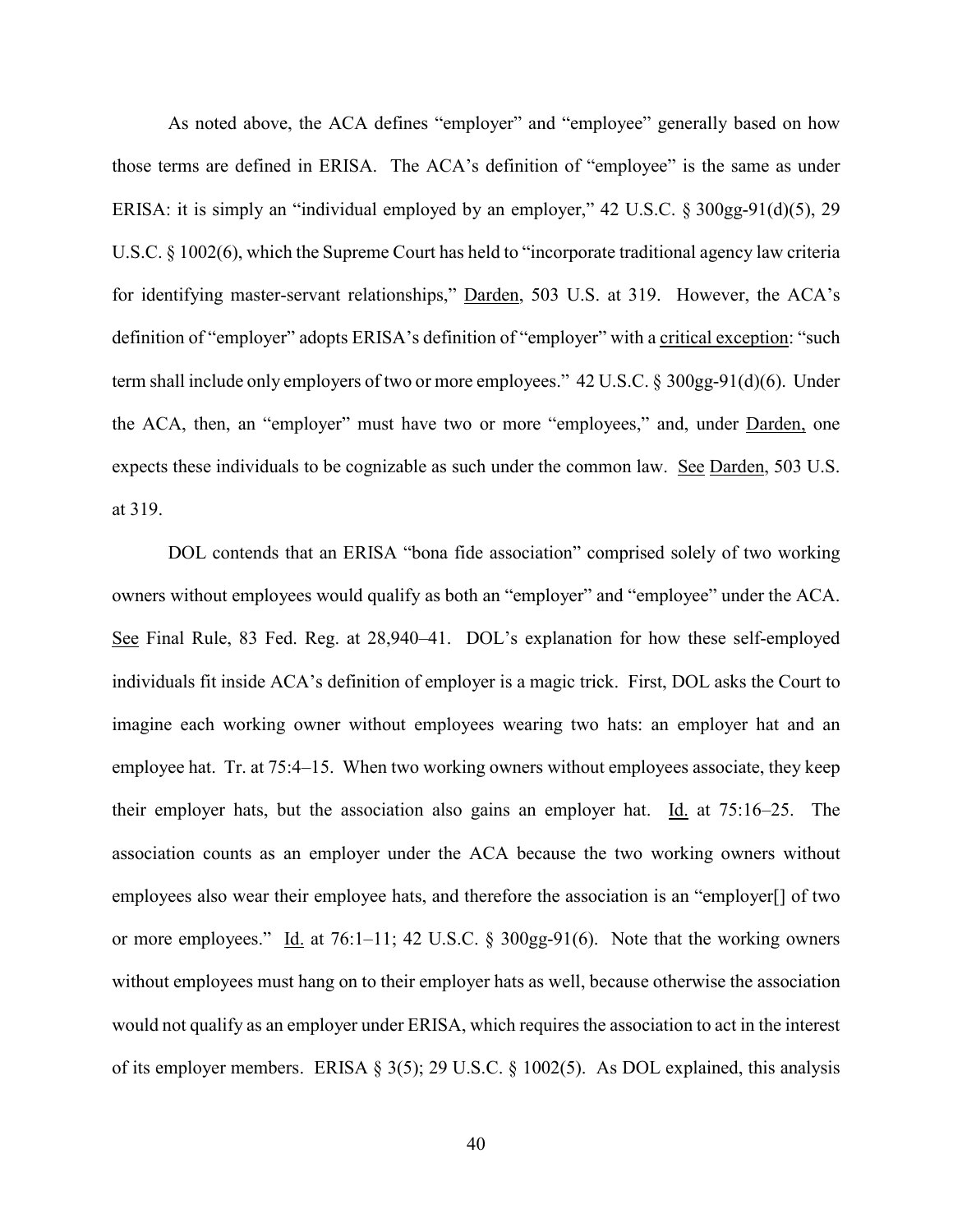"squares everything regarding working owners into one very neat package," and the association qualifies as an employer under the ACA "as long as the association has at least two individuals to whom it is providing benefits, be it individuals, be it small companies, it doesn't matter." Tr. at 76:10–17.

This logic is clever but ultimately not persuasive. When one counts the employees employed by two self-employed persons without employees, the sum is zero. DOL's feat of prestidigitation transforms two individuals, neither of whom works for the other, into a total of three employers and two employees. This interpretation strains the ERISA definition of "employee," which contemplates an individual "employed by" another. It doubly strains the ACA's express limit of employers to "employers of two or more employees," which contemplates two individuals employed by another. An association of two working owners without employees has no employers or employees—DOL's explanation is pure legerdemain.

The absurdity of DOL's interpretation is compounded when one considers an association of fifty-one working owners without employees. Counting the number of employees employed by fifty-one working owners without employees, the Court again reaches a sum of zero. Yet under DOL's explanation, this group of fifty-one associated individuals, none of whom employ anyone, counts fifty-two employers (counting the association "employer") and fifty-one employees. This association would qualify not only as an ACA "employer," but as a "large employer" free from the ACA's individual and small-group market requirements. See 42 U.S.C.  $\S 300gg-91(e)(2)-(3)$ . The Court cannot believe that Congress crafted the ACA, with its careful statutory scheme distinguishing rules that apply to individuals, small employers, and large employers, with the intent that fifty-one distinct individuals employing no others could exempt themselves from the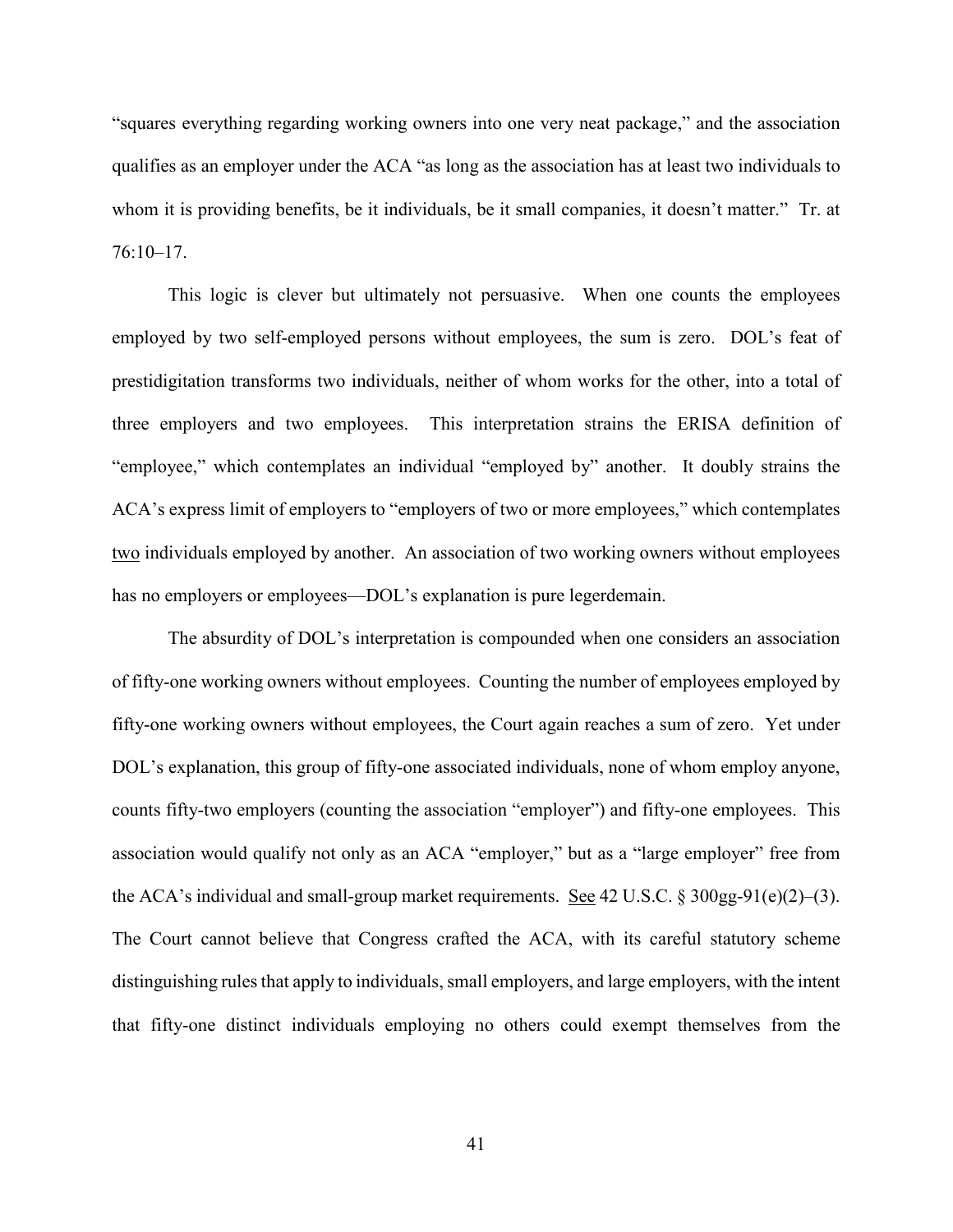individual market's requirements by loosely affiliating through a so-called "bona fide association" without real employment ties.

DOL's explanation of how the Final Rule operates under the ACA relies on a tortured reading of the ACA's statutory text that undermines the market structure that Congress so carefully crafted. DOL's regulatory interpretation sows discord among the Final Rule, ERISA, and the ACA, which serves as further evidence that the Final Rule unreasonably interprets ERISA and fails to carry out congressional intent.

#### **CONCLUSION**

Upon consideration of the parties' positions, as argued orally and in their briefs, as well as the administrative record, the relevant statutes, legal precedent, and the entire record herein, the Court concludes that the bona fide association and working owner provisions of the Final Rule, codified at 29 C.F.R. §§ 2510.3-5(b), (c) and (e), are unreasonable interpretations of ERISA. The Final Rule was intended and designed to end run the requirements of the ACA, but it does so only by ignoring the language and purpose of both ERISA and the ACA. DOL unreasonably expands the definition of "employers" to include groups without any real commonality of interest and to bring working owners without employees within ERISA's scope despite Congress's clear intent that ERISA cover benefits arising out of employment relationships. Accordingly, these provisions are unlawful and must be set aside, pursuant to this Court's authority under the APA, 5 U.S.C. § 706. The Final Rule's bona fide association and working owner provisions are therefore vacated.

The Final Rule includes a severability provision. Under it, if a provision is found entirely invalid then "the provision shall be severable from [the Final Rule] and shall not affect the remainder thereof." 29 C.F.R. § 2510.3-5(g). In light of this provision, the Court remands the Final Rule to the agency for consideration in the first instance of how the severability provision affects the remaining portions of the Final Rule.